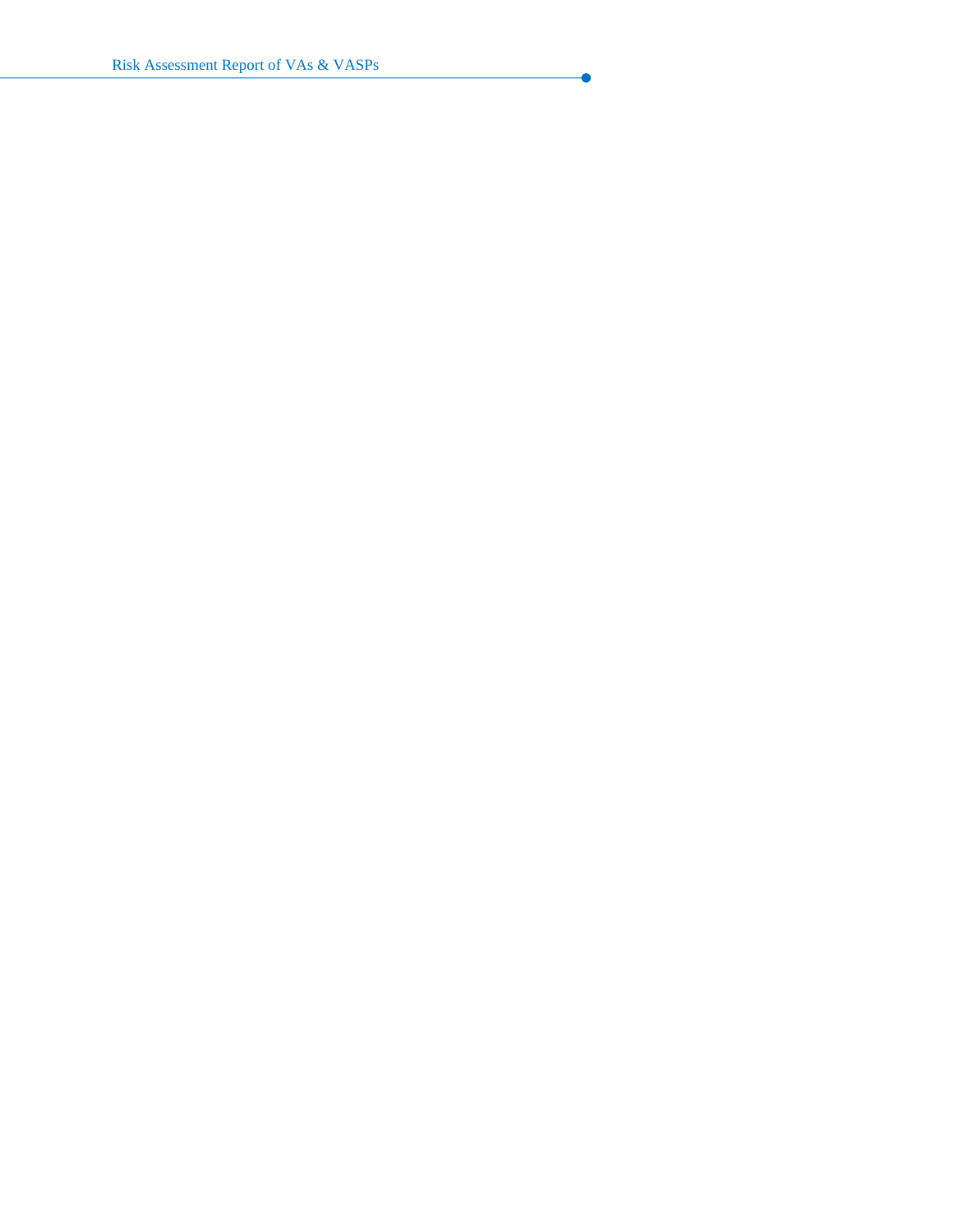# TABLE OF CONTENTS

| FOREWORD BY THE MINISTER OF FINANCIAL SERVICES AND GOOD GOVERNANCE 2  |  |
|-----------------------------------------------------------------------|--|
|                                                                       |  |
|                                                                       |  |
|                                                                       |  |
|                                                                       |  |
|                                                                       |  |
| 3. VA/VASP INTERACTION WITH TRADITIONAL OBLIGED ENTITIES AND INFORMAL |  |
|                                                                       |  |
|                                                                       |  |
|                                                                       |  |
|                                                                       |  |
|                                                                       |  |
|                                                                       |  |
|                                                                       |  |
|                                                                       |  |
|                                                                       |  |
|                                                                       |  |

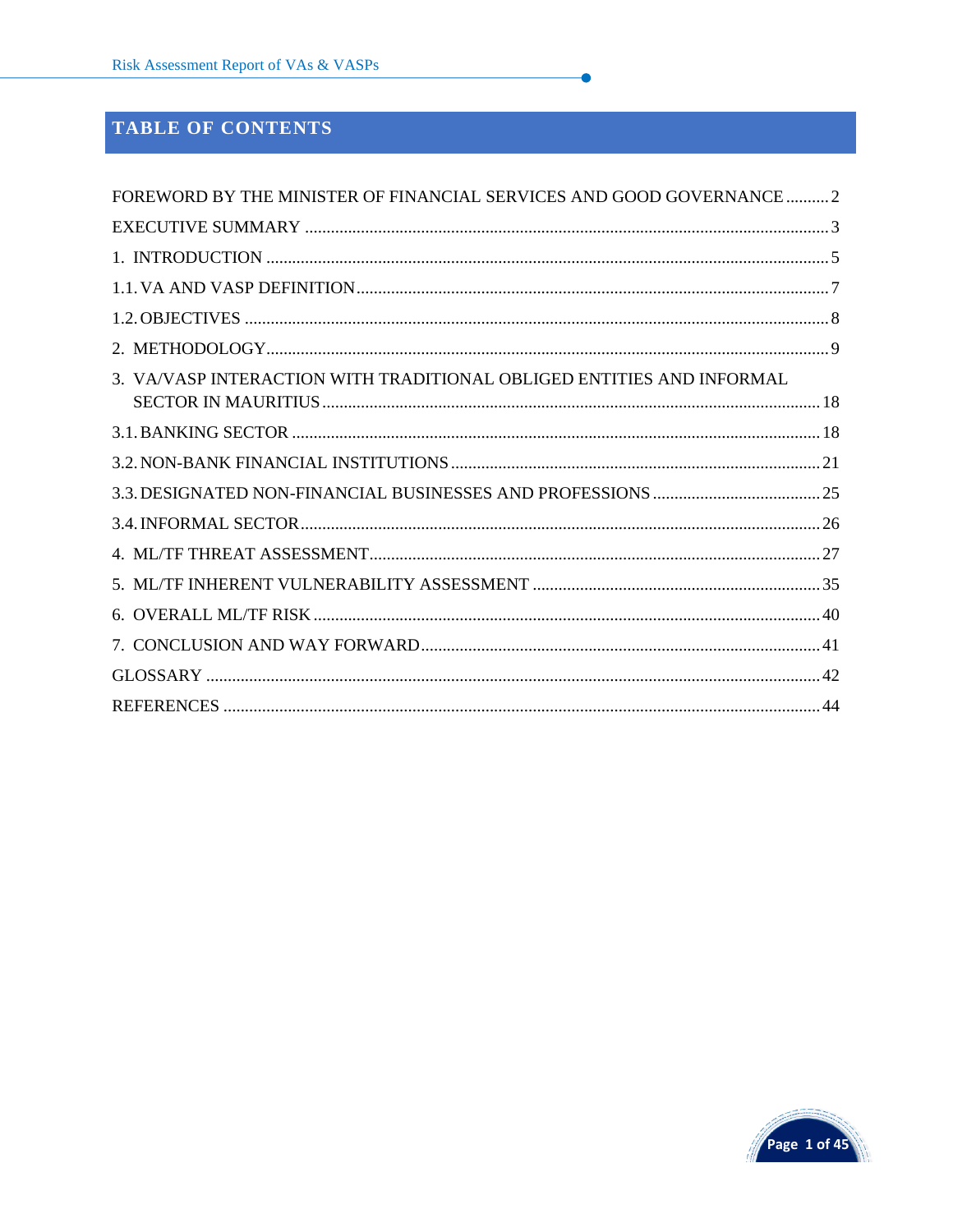# **Foreword by the Minister of Financial Services and Good Governance**

<span id="page-3-0"></span>Mauritius has positioned itself as a renowned international financial centre with a robust Anti-Money Laundering/Combating the Financing of Terrorism (AML/CFT) regulatory and supervisory framework. Mindful of the dynamic nature of the financial sector and its growing challenges, the jurisdiction has consistently adopted a proactive approach by diligently identifying emerging threats and taking appropriate measures to address them.

In this endeavour, the country has remained staunchly guided by the Financial Action Task Force (FATF) Recommendations. As at date, the jurisdiction is '*Compliant*' or '*Largely Compliant'* with 39 out of the 40 FATF Recommendations.



In addition to the technical compliance upgrades, major reforms were brought to enhance the effectiveness of the AML/CFT regime. Two major factors have contributed to this accomplishment, namely, the political commitment at the highest level, coupled with the engagement of competent authorities enabling Mauritius to make a gigantic leap in consolidating the resilience of its AML/CFT regime. This synergy has also been instrumental in the delisting of the country from the FATF list of "*Jurisdictions under Increased Monitoring*" in October 2021, ahead of the set deadline.

The authorities are alert to new challenges and threats, such as those posed by Virtual Assets (VAs)/Virtual Asset Service Providers (VASPs). The rapid growth of the VAs/VASPs, with its intrinsic Money Laundering (ML)/Terrorist Financing (TF) risks, have been a matter of concern for the FATF and has led to the amendment of FATF Recommendation 15 and the FATF Methodology. These amendments require VASPs to be licenced or registered and be subjected to an effective system of monitoring or supervision for AML/CFT purposes.

Mauritius has, in its quest for maintaining the integrity of its jurisdiction, embarked on a VA/VASP risk assessment exercise in order to identify, assess and understand the ML/TF risks faced by the country in relation to VAs and VASPs. This risk assessment exercise has laid the foundation for the enactment of the Virtual Asset and Initial Token Offering Services Act in December 2021. The Act provides for the Financial Services Commission to regulate and supervise the VASPs and issuers of initial token offerings, and the application of a risk-based approach covering VAs/VASPs activities.

I strongly believe that this risk assessment exercise along with the new piece of legislation, which have been spearheaded by my Ministry, will constitute fundamental tools to guide competent authorities, businesses and financial institutions in their own risk assessment and the implementation of appropriate control measures.

I wish to express my appreciation to all stakeholders for their contribution to this risk assessment exercise, the World Bank and the members of the Risk Assessment Working Group as well as the staff of my Ministry for successfully completing this exercise.

> **Honourable Mahen Kumar Seeruttun Minister of Financial Services and Good Governance February 2022**

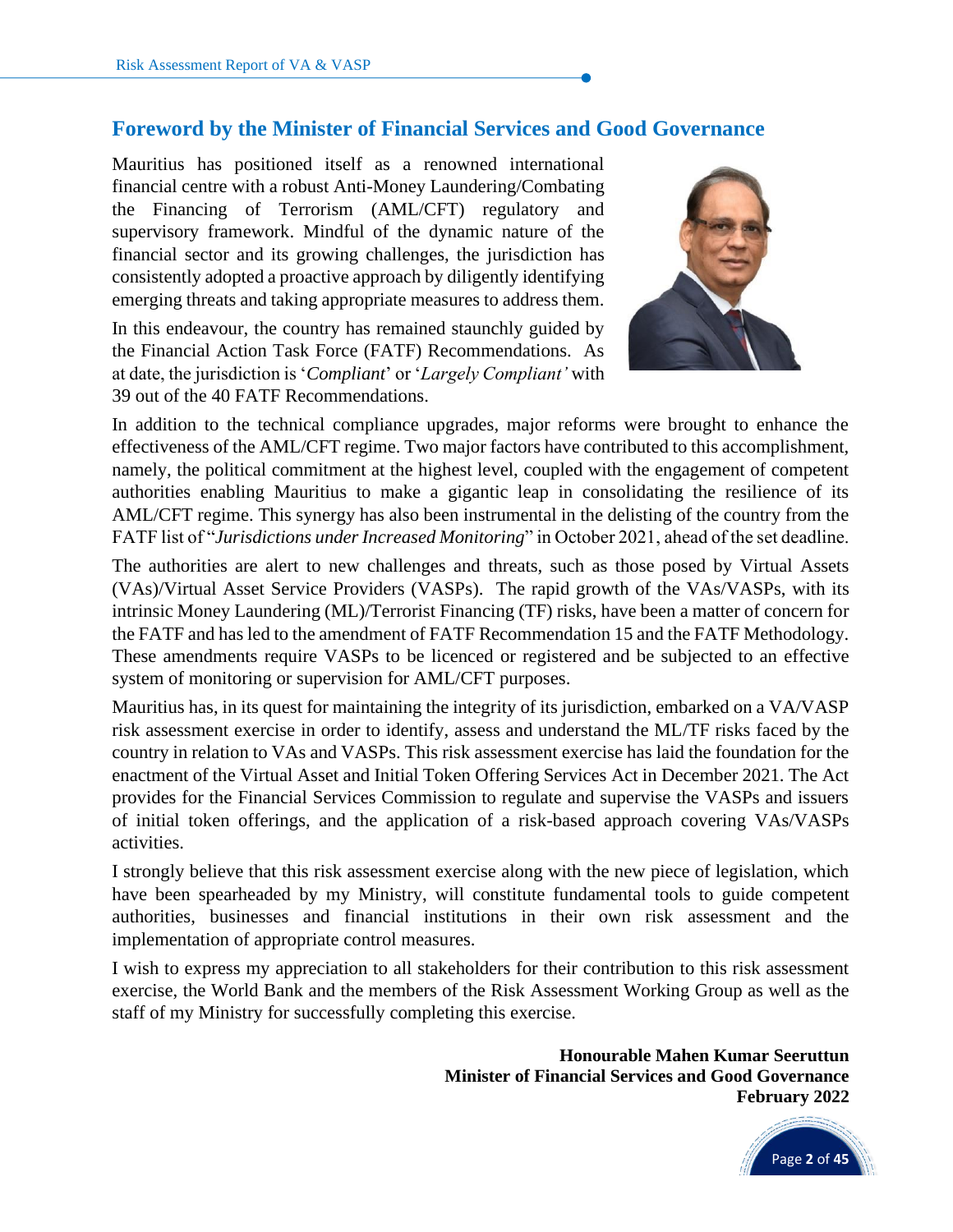# <span id="page-4-0"></span>EXECUTIVE SUMMARY

Virtual Assets (VAs) have grown exponentially over the past few years, with record prices and heightened activity in the VA ecosystem attracting the attention of regulators and other stakeholders. The Financial Action Task Force (FATF), as the global standard-setter for combating money laundering and the financing of terrorism and proliferation of weapons of mass destruction, acknowledges both the potential of VAs for financial innovation and their propensity for criminal use through money laundering (ML) and terrorism financing (TF).

This risk assessment stems from the obligations of the FATF Recommendation 15 which requires countries to identify, assess and understand the ML/TF risks emerging from VA activities and the activities or operations of Virtual Asset Service Providers (VASPs). Subsequently, this risk assessment provides the basis for implementing a risk-based approach to ensure that the preventive and mitigating measures are commensurate with the ML/TF risks identified.

Mauritius adopted the World Bank's methodology and tool to identify and assess the combined ML/TF risks of VAs and VASPs in its eco-environment.

## **Key Findings**

- 1. The World Bank tool provides for 27 VASP channels through which there could be potential interaction with different sectors in Mauritius and the analysis revealed that 12 different VASP channels were applicable to only three sectors (some channels cutting across more than one sector):
	- (i) **2 channels for the Banking sector:**
		- Virtual Asset Exchanges: Channels: (i) Fiat to Virtual and (ii) Virtual to Fiat;
	- (ii) **5 channels for the Non-Bank Financial Institution (NBFI) sector: -**
		- Virtual Asset Wallet Providers: Channel: (i) Hot wallet;
		- Virtual Asset Management Providers: Channels: (ii) Fund Management; (iii) Compliance, Audit and Risk Management; and
		- Virtual Asset Investment Providers: Channels: (iv) Platform Operators, and (v) Investment into VA-related commercial activities.

#### (iii) **8 channels for the Informal sector: -**

- Virtual Asset Wallet Providers: Channels: (i) Hot wallet; (ii) Cold wallet;
- Virtual Asset Exchanges: Channels: (iii) Peer-to-Peer; (iv) Platform to Business; (v) Fiat to Virtual; (vi) Virtual to Fiat; (vii)Virtual to Virtual; and
- Virtual Asset Broking: Channel: (viii) Merchants.

At the time of the assessment, the Designated Non-Financial Businesses and Professions (DNFBPs) did not interact with any VASP channel.

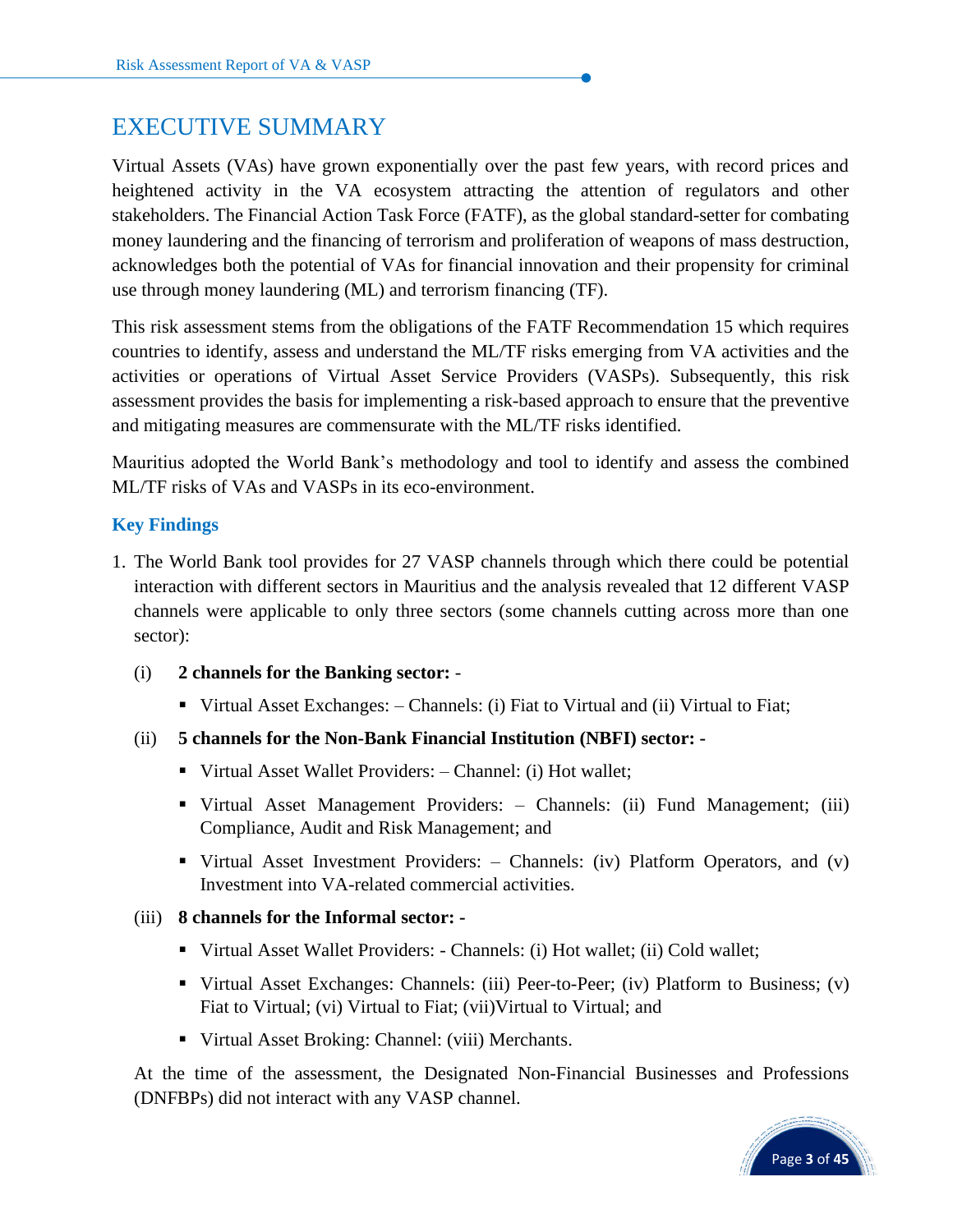- 2. The combined ML/TF threat ratings across the 12 channels show a general tendency of "**Medium to High**" driven by such factors as the nature and profile of VAs, their source of funding, the ease with which VA channels are accessible to criminals and their economic impact.
- 3. The analysis also revealed that drug trafficking and fraud are the main predicate offences associated with the VA/VASP ecosystem in the jurisdiction.
- 4. The combined ML/TF inherent vulnerability ratings across the 12 channels show a general tendency of **"High to Very High"** driven by such factors as the nature and complexity of the VASP business, country risk, customer types, the products and services of the VA ecosystem and their operational features – anonymity, speed of settlement and whether the VASPs were registered.
- 5. The combined ML/TF residual risk ratings across the 12 channels show a general tendency of **"High to Very High"** after considering mitigating measures.

An action plan, with high and medium priority measures, and quick wins, was devised to address among others the regulatory, administrative and operational gaps identified during the assessment so that Mauritius remains a credible and trustworthy international financial centre. The Virtual Assets and Initial Token Offering Services Act was enacted in December 2021.

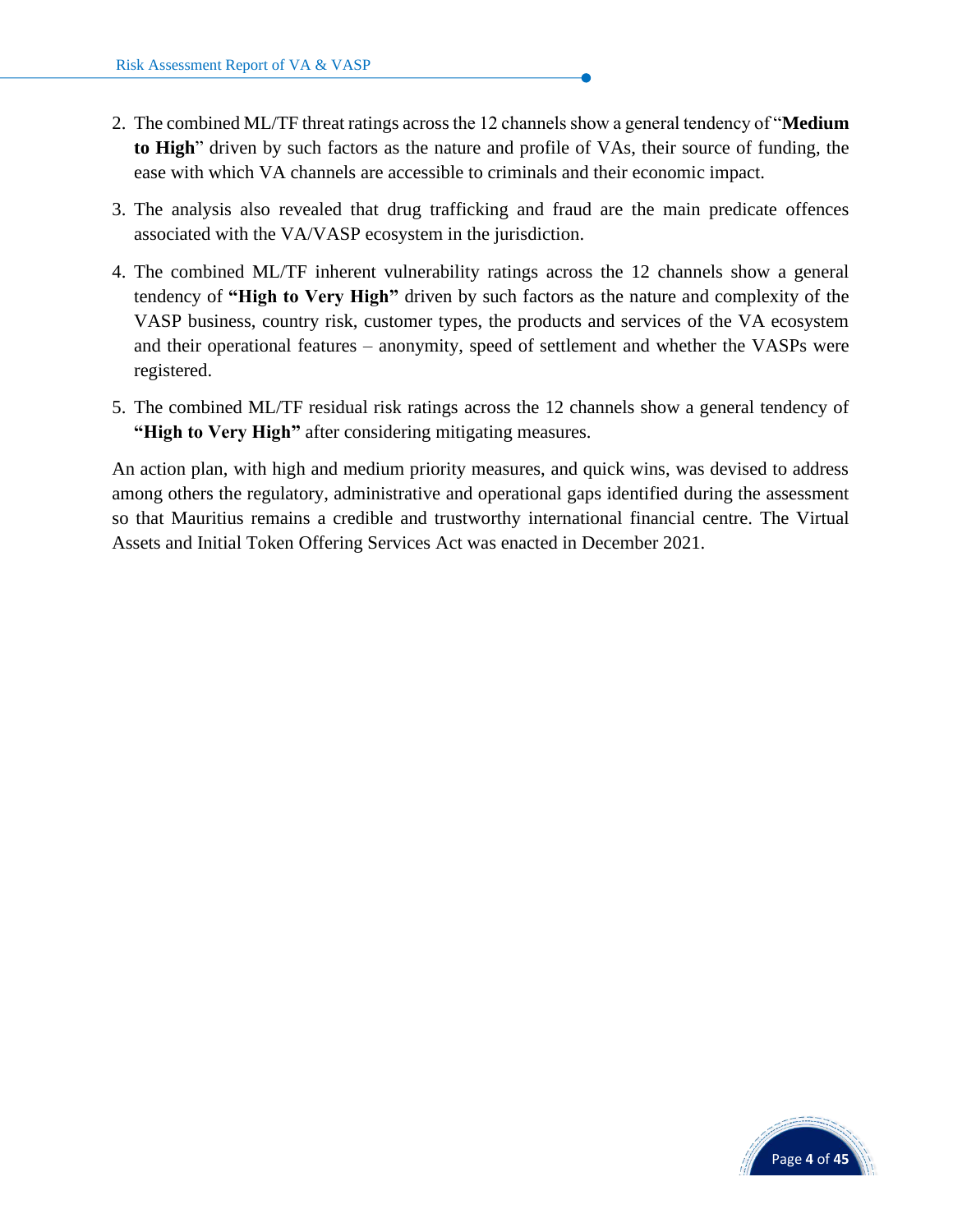# <span id="page-6-0"></span>1. INTRODUCTION

#### **The Global reach of VAs**

Over the past years, VAs have grown exponentially. In 2013, there were 66 VAs worldwide<sup>1</sup>, and in November 2021, there were  $7,557^2$ . As of November 2021, the total market capitalization of all crypto assets, including stablecoins and tokens, amounted to almost US\$ 2.6 trillion<sup>3</sup> and it is reasonable to expect that this upward trend will continue.

The FATF 4 highlights that '*the monitoring of new and emerging risks, including the risks relating to new technologies, should inform the risk assessment process of countries and obliged entities and, as per the risk-based approach, should guide the allocation of resources; as appropriate to mitigate these risks.'* 

As VA transactions are not constrained by geographic boundaries and remain unregulated in many countries, they present enhanced ML/TF risks. In 2019, more than USD10 billion worth of VAs were used for ML purposes.<sup>5</sup> Funds generated by VA-related crimes are estimated to exceed many countries' Gross Domestic Product (GDP), thereby creating an imbalance between the legitimate and illegitimate economies<sup>6</sup> and posing significant challenges for VASPs, supervisors and Law Enforcement Agencies (LEAs).

VAs appear to be here to stay. Some jurisdictions have fragmented VA regulatory regimes, whilst others advocate their outright ban. In June 2021, El Salvador became the first country to accept Bitcoin as legal tender and others, such as Japan and Canada are also moving towards adopting VAs as a method of payment. However, other jurisdictions such as China and South Korea are cracking down on their use.

Regimes vary greatly, depending on how VAs are used. For example, the Inland Revenue Authority of Singapore has stated, "*Businesses that choose to accept digital tokens such as Bitcoins for their remuneration or revenue are subject to normal income tax rules. They will be taxed on the income derived from or received in Singapore. Tax deductions will be allowed, where permissible, under our tax laws*."

assets/dossiers/blanchiment/ML-TF-vertical-risk-assessment-on-VASPs.pdf

<sup>6</sup> ESAAMLG *"Domestic Coordination, International Cooperation and Information Sharing in the Eastern and Southern African Anti-Money Laundering Group*" (July 2021)



<sup>1</sup> Statista, *"Market capitalization of Bitcoin from April 2013 to February 6, 2022*." https://www.statista.com/statistics/377382/bitcoin-marketcapitalization/

<sup>2</sup>Statista, *"Market capitalization of Bitcoin from April 2013 to February 6, 2022*." https://www.statista.com/statistics/377382/bitcoin-marketcapitalization/

<sup>3</sup> CoinMarketCap, "*Global Cryptocurrency Charts Total Cryptocurrency Market Cap*", https://coinmarketcap.com/charts/

<sup>4</sup> FATF, Updated Guidance for a Risk-Based Approach to, Virtual Assets And Virtual Asset Service Providers, https://www.fatf-

gafi.org/publications/fatfrecommendations/documents/guidance-rba-virtual-assets-2021.html

<sup>5</sup> ML/TF Vertical Risk Assessment, *"Virtual Asset Service Providers"*, December 2020, https://mj.gouvernement.lu/dam-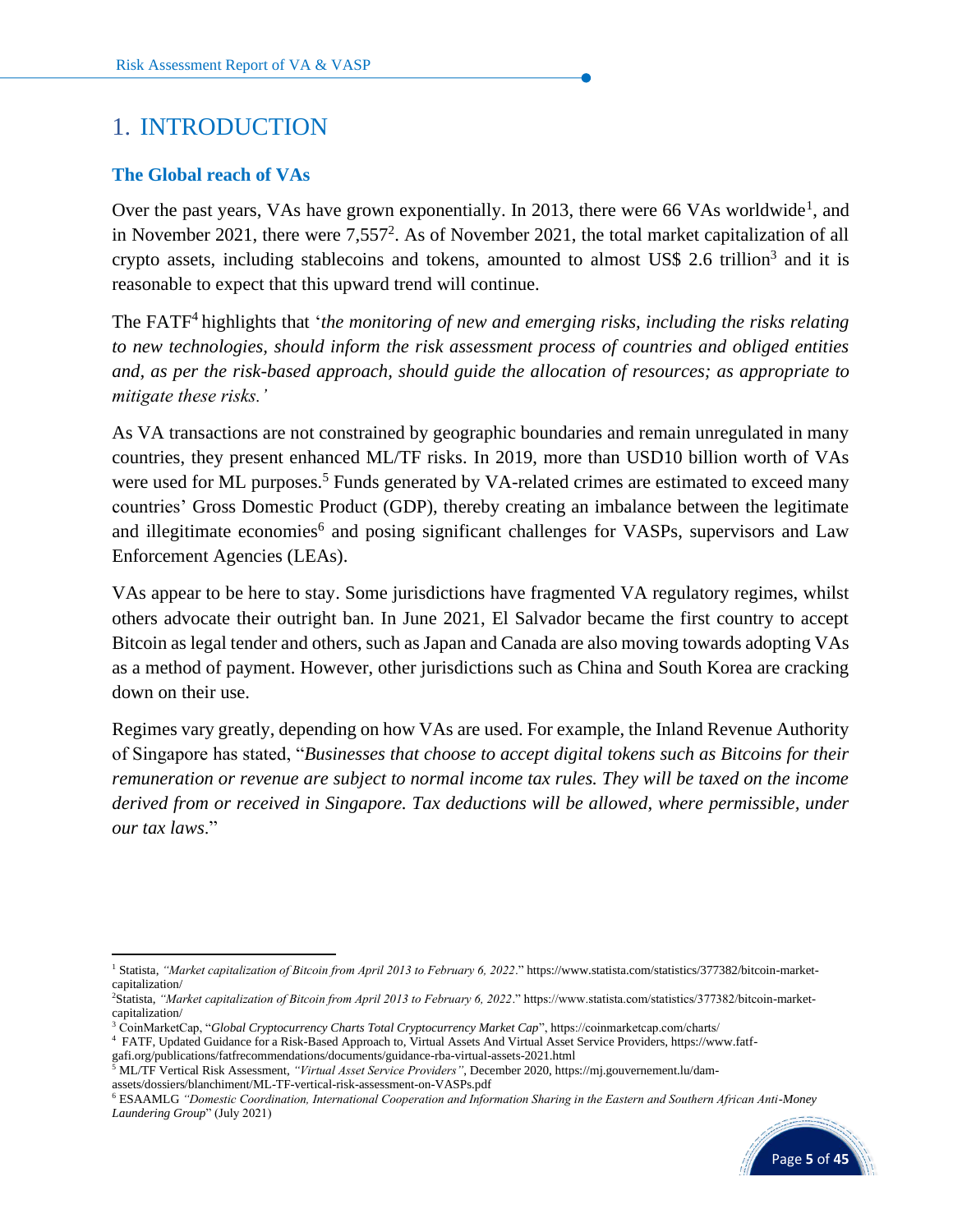#### **VA/VASP Ecosystem in Mauritius**

Mauritius offers investors the advantages of an international financial centre with a comprehensive AML/CFT legislative and supervisory framework for traditional business activities. However, the VA/VASP sector was not yet regulated at the time of the risk assessment.

VAs can store value, like fiat currency, despite their volatility and complexity<sup>7</sup>. However, their global reach, transaction speed, potential anonymity, the absence of gatekeeping financial intermediaries, and the use of tumbling or mixing services also make them attractive to ML/TF<sup>8</sup>.

The Bank of Mauritius (BOM) has been very cautious towards VAs. In December 2013 and August 2017, it warned the public to be extremely careful and diligent when dealing with virtual currencies, to be aware that unregulated ones offer no protection, and that it would not accept responsibility for cryptocurrency losses.

Mauritius has undertaken a number of initiatives to position itself as a sound and competitive Fintech hub within the African region. As a politically stable and forward-looking country of the region, it has proactively responded to the adoption of emergent technologies, such as Blockchain and artificial intelligence, in the financial services sector. The Financial Services Commission (FSC), in particular, recognised VA as an investible asset class for sophisticated investors and professional/expert funds since 2018. The FSC subsequently introduced a bespoke licensing regime for custodians of VAs.

Following the completion of the risk assessment, the Virtual Asset and Initial Token Services Act was enacted in December 2021 to provide a comprehensive legislative framework to regulate and supervise the business activities of different classes of VASPs (such as a market place or exchange, broker-dealer, etc.) and Issuers of Initial Token Offerings (ITOs), in accordance with the international standards to mitigate and prevent identified ML/TF risks.

Mauritius has noted the diverse regulatory stance worldwide to VAs and adopted a phased approach to their regulation.

The future of VAs is not certain and predictions regarding VAs differ widely; some professionals believe that Bitcoin is a bubble about to burst, whilst others believe the price of Bitcoin will keep rising over the coming years.<sup>9</sup> The spectacular price swings of VAs have also attracted investors anxious for returns, particularly in the low-interest rate environment prevailing in recent years.

New or emerging technologies and the innovative use of existing technologies increasingly feature in the financial services sector and potential VA abuse concerns national authorities. Currently, websites advertise informal peer-to-peer VA exchanges in which cash transactions and anonymity feature prominently, and large, uncommercial buy and sell spreads indicate high ML/TF risks. The FATF and Bank for International Settlements (BIS) have set or are now in the process of setting standards for mitigating risks of VAs and VASPs.

<sup>9</sup> Mondaq, "*Mauritius: Cryptocurrency - Developments In Mauritius*", 26 March 2018, [https://www.mondaq.com/fin-tech/686384/cryptocurrency-](https://www.mondaq.com/fin-tech/686384/cryptocurrency--developments-in-mauritius) [developments-in-mauritius](https://www.mondaq.com/fin-tech/686384/cryptocurrency--developments-in-mauritius)



<sup>7</sup> UK, *National Risk Assessment of Money Laundering and Terrorist Financing 2020*, https://www.gov.uk/government/publications/national-riskassessment-of-money-laundering-and-terrorist-financing-2020

<sup>8</sup> Financial Stability Institute (FSI) of the Bank for International Settlements (BIS) on policy implementation, "*Supervising cryptoassets for antimoney laundering*", April 2021, <https://www.bis.org/fsi/publ/insights31.htm>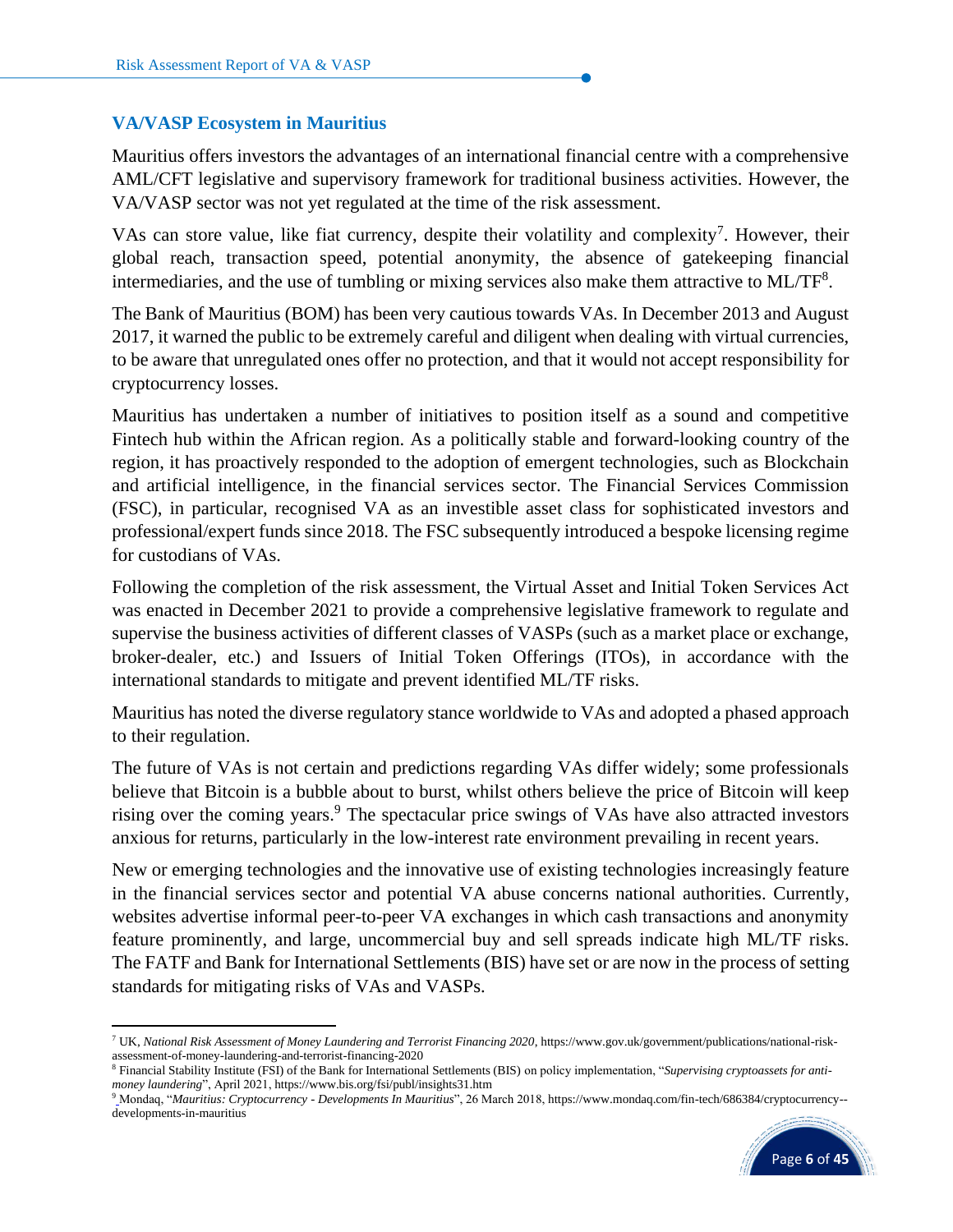# <span id="page-8-0"></span>1.1. VA AND VASP DEFINITION

## **Virtual Asset**

According to the FATF, the term 'Virtual Asset' refers to any digital representation of value that can be digitally traded or transferred and can be used for payment or investment purposes. VAs do not include digital representations of fiat currencies, securities, and other financial assets.

VAs have unique technological properties that enable pseudo-anonymous and anonymous transactions, fast cross-border value transfer and non-face-to-face business relationships. Those properties have the potential to improve multiple financial products and services such as trade financing, cross-border payments and financial instrument settlement.

International typologies related to VAs show that organised crime organisations may use them to access 'clean cash' (paying in and paying out). Not only cybercriminals use VAs – other organised crime groups such as drug traffickers use them to move and launder the proceeds of crime. VAs allow such groups to access cash anonymously and obscure the transaction trail. Criminals may acquire private keys for e-wallets or withdraw cash from cashpoint machines.

VAs, such as Monero, are designed as privacy coins to obfuscate the identities of the sender, the recipient, and the transaction itself. These VAs directly confront customer due diligence (CDD) measures and therefore are particularly appealing to criminals. Transactions using mixing and tumbling services, infer attempts to obscure illicit funds flows between wallet addresses and darknet markets.



## **Virtual Asset Service Provider**

"Virtual Asset Service Provider," according to the FATF, is a natural or legal person who is not covered elsewhere under the FATF Recommendations and as a business conducts one or more of the following activities or operations for or on behalf of another natural or legal person:

- i. Exchange between virtual assets and fiat currencies;
- ii. Exchange between one or more forms of virtual assets;
- iii. Transfer of virtual assets;
- iv. Safekeeping and/or administration of virtual assets or instruments enabling control over virtual assets; and
- v. Participation in and provision of financial services related to an issuer's offer and/or sale of a virtual asset.

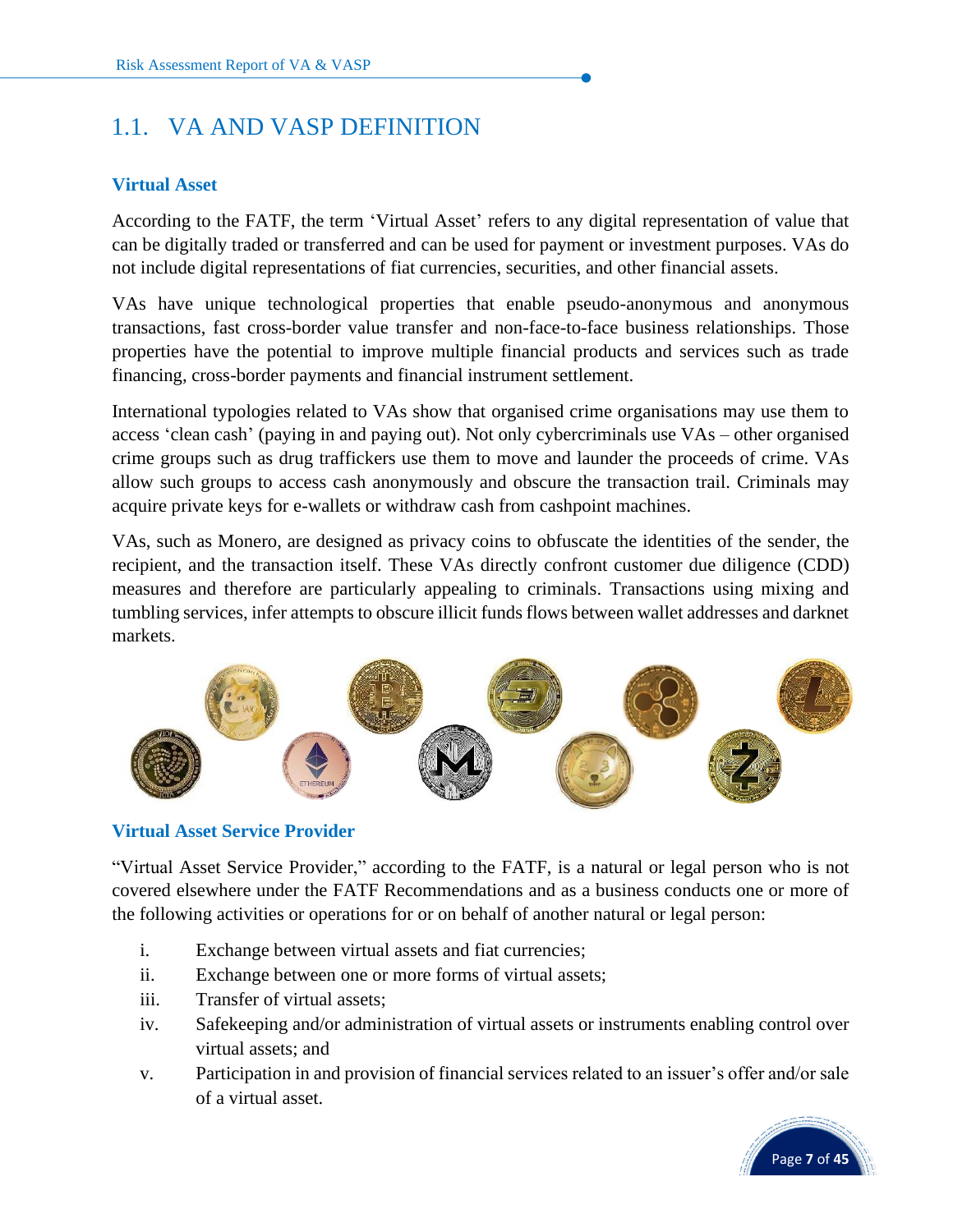# <span id="page-9-0"></span>1.2. OBJECTIVES

In October 2019, the FATF amended its methodology to provide guidance on how to assess requirements relating to VAs/VASPs. Recommendation 15 requires, among others, that countries '*should identify, assess, and understand the money laundering and terrorist financing risks emerging from virtual asset activities and the activities or operations of VASPs. Based on that assessment, countries should apply a risk-based approach to ensure that measures to prevent or mitigate money laundering and terrorist financing are commensurate with the risks identified. Countries should require VASPs to identify, assess, and take effective action to mitigate their money laundering and terrorist financing risks.*

This VA/VASP risk assessment contributes towards meeting the requirements of Recommendation 15 to identify, assess and understand the ML/TF risks which the VA/VASP ecosystem could pose for Mauritius. It also aims to:

- **•** inform authorities on the prioritisation and allocation of resources as well as actions to be taken at national and sectoral levels to prevent or mitigate the ML/TF risks identified;
- **•** enhance the understanding of stakeholders on ML/TF risks associated with VA/VASPs in Mauritius; and
- **I** inform the ML/TF risk assessment of regulated entities and their risk management approaches.

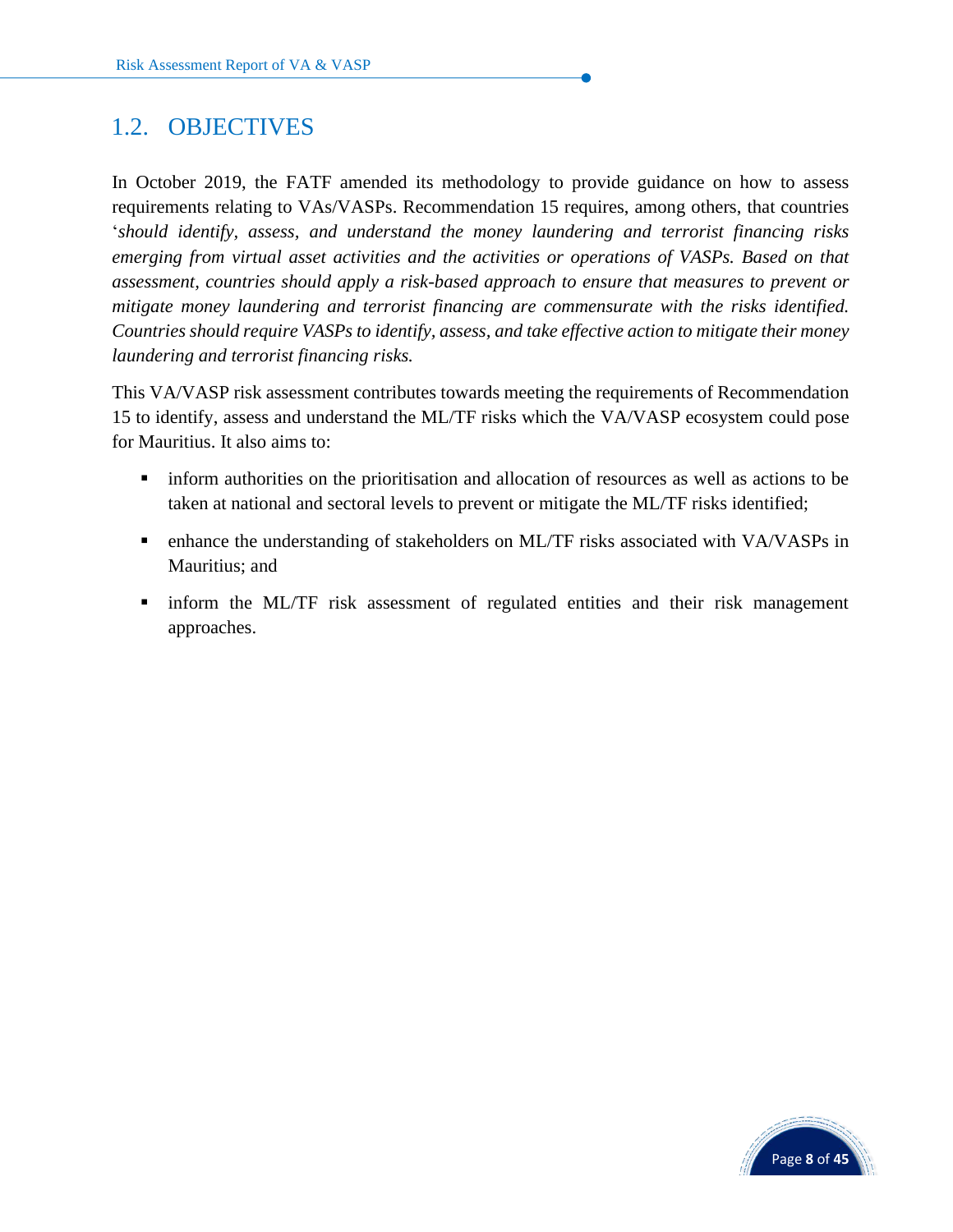# <span id="page-10-0"></span>2. METHODOLOGY

Mauritius adopted the World Bank's methodology and risk assessment tool to identify and assess the combined ML/TF risks of VAs and VASPs in its eco-environment. The risk assessment identifies and evaluates the ML/TF threats and vulnerabilities of VA/VASPs through a sectoral approach and reaches a residual risk rating after factoring in mitigating measures. As a last step, an action plan is formulated to propose additional mitigating measures to be implemented both at national and sectoral levels.

#### **Establishment of a Risk Assessment Working Group**

In accordance with the World Bank methodology, Mauritius established a Risk Assessment Working Group composed of all relevant competent authorities. The working group comprised representatives from the Ministry of Financial Services and Good Governance, the Attorney General's Office (AGO), the Bank of Mauritius (BOM), the Financial Services Commission (FSC), the Integrity Reporting Services Agency (IRSA), the Mauritius Police Force (MPF), the University of Mauritius (UOM), the Financial Intelligence Unit (FIU), the Mauritius Revenue Authority (MRA), the Counter Terrorism Unit (CTU), the Asset Recovery Investigation Division (ARID), the Independent Commission Against Corruption (ICAC), the Mauritius Institution of Professional Accountant (MIPA), the Gambling Regulatory Authority (GRA) and the Registrar of Companies (ROC). Consultations were also held with the private sector, which provided useful data, trends and reflections, for the purpose of analysis and formulation of recommendations for this risk assessment.

#### **Risk Assessment Tool**

The key components embedded in the World Bank methodology are described hereunder:

#### **a) Assessment of applicable VASP channels in Mauritius**

The starting point is to identify the relevant VASP channels with which the reporting entities, in the different sectors in Mauritius as well as the informal sector, interact. The tool provides for 27 VASP Channels (refer to Table 1). Section 3 provides a detailed insight into the nature of the interaction between, on the one hand, Traditional Obliged Entities (TOE) and VA/VASP and, on the other, between the informal sector and VA/VASP.

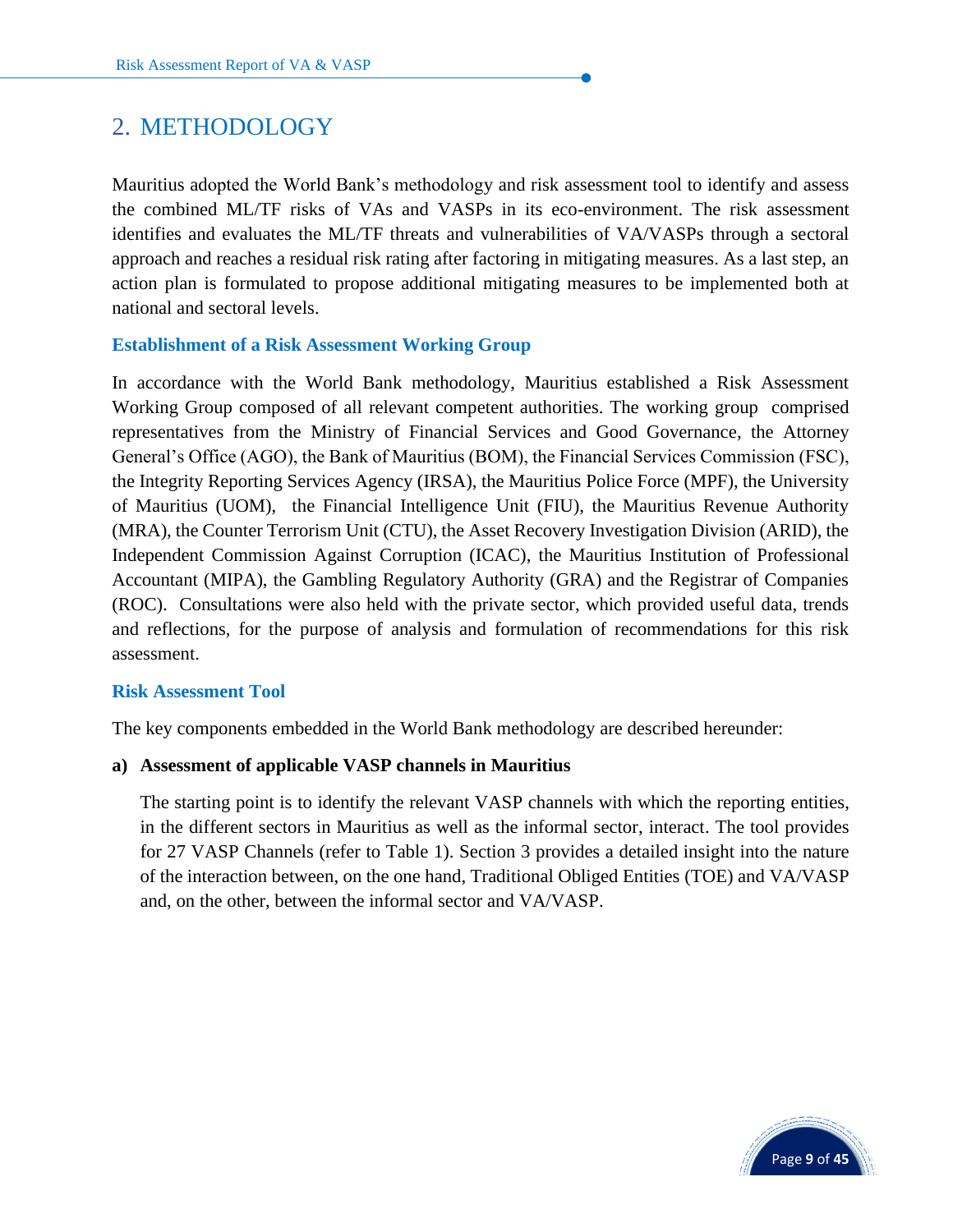# **Table 1: The 27 VASP Channels**

| <b>VASPs</b>                          | <b>Types of Services</b>                | <b>Sub-type (Channels)</b>                                    |  |  |  |
|---------------------------------------|-----------------------------------------|---------------------------------------------------------------|--|--|--|
| <b>VIRTUAL ASSET</b>                  | <b>Custodial Services</b>               | 1. Hot Wallet                                                 |  |  |  |
| <b>WALLET PROVIDERS</b>               | Non-Custodial<br>Services               | 2. Cold Wallet                                                |  |  |  |
|                                       | <b>Transfer Services</b>                | 3. P <sub>2</sub> P                                           |  |  |  |
| <b>VIRTUAL ASSET</b>                  |                                         | 4. P <sub>2</sub> B                                           |  |  |  |
| <b>EXCHANGES</b>                      |                                         | 5. Fiat-to-Virtual                                            |  |  |  |
|                                       | <b>Conversion Services</b>              | 6. Virtual-to-Fiat                                            |  |  |  |
|                                       |                                         | 7. Virtual-to-Virtual                                         |  |  |  |
| <b>VIRTUAL ASSET</b>                  |                                         | 8. ATMs                                                       |  |  |  |
| <b>BROKING</b>                        | Payment Gateway                         | 9. Merchants                                                  |  |  |  |
|                                       |                                         | 10. Cards                                                     |  |  |  |
| <b>VIRTUAL ASSET</b>                  | 11. Fund Management                     |                                                               |  |  |  |
| <b>MANAGEMENT</b>                     | 12. Fund Distribution                   |                                                               |  |  |  |
| <b>PROVIDERS</b>                      | 13. Compliance, Audit & Risk Management |                                                               |  |  |  |
|                                       | <b>Fund Raising</b>                     | 14. Fiat-to-Virtual                                           |  |  |  |
| <b>INITIAL COIN</b>                   |                                         | 15. Virtual-to-Virtual                                        |  |  |  |
| OFFERING (ICO)<br><b>PROVIDERS</b>    | Investment                              | 16. Development of Products &<br>Services                     |  |  |  |
|                                       |                                         | 17. Security Token Offerings (STOs)                           |  |  |  |
|                                       | Other Offerings                         | 18. Initial Exchange Offerings (IEOs)                         |  |  |  |
|                                       |                                         | 19. Platform Operators                                        |  |  |  |
|                                       |                                         | 20. Custody of Assets                                         |  |  |  |
| <b>VIRTUAL ASSET</b>                  | <b>Trading Platforms</b>                | 21. Investment into VA-related<br>commercial activities       |  |  |  |
| <b>INVESTMENT</b><br><b>PROVIDERS</b> |                                         | 22. Non-Security Tokens & Hybrid<br><b>Trading Activities</b> |  |  |  |
|                                       |                                         | 23. Stablecoins                                               |  |  |  |
|                                       |                                         | 24. Crypto Escrow service                                     |  |  |  |
|                                       | <b>Emerging Products</b>                | 25. Crypto-custodian Services                                 |  |  |  |
| <b>VALIDATORS/MINERS/</b>             |                                         | 26. Fees                                                      |  |  |  |
| <b>ADMINISTRATORS</b>                 | Proof of work                           | 27. New Assets                                                |  |  |  |

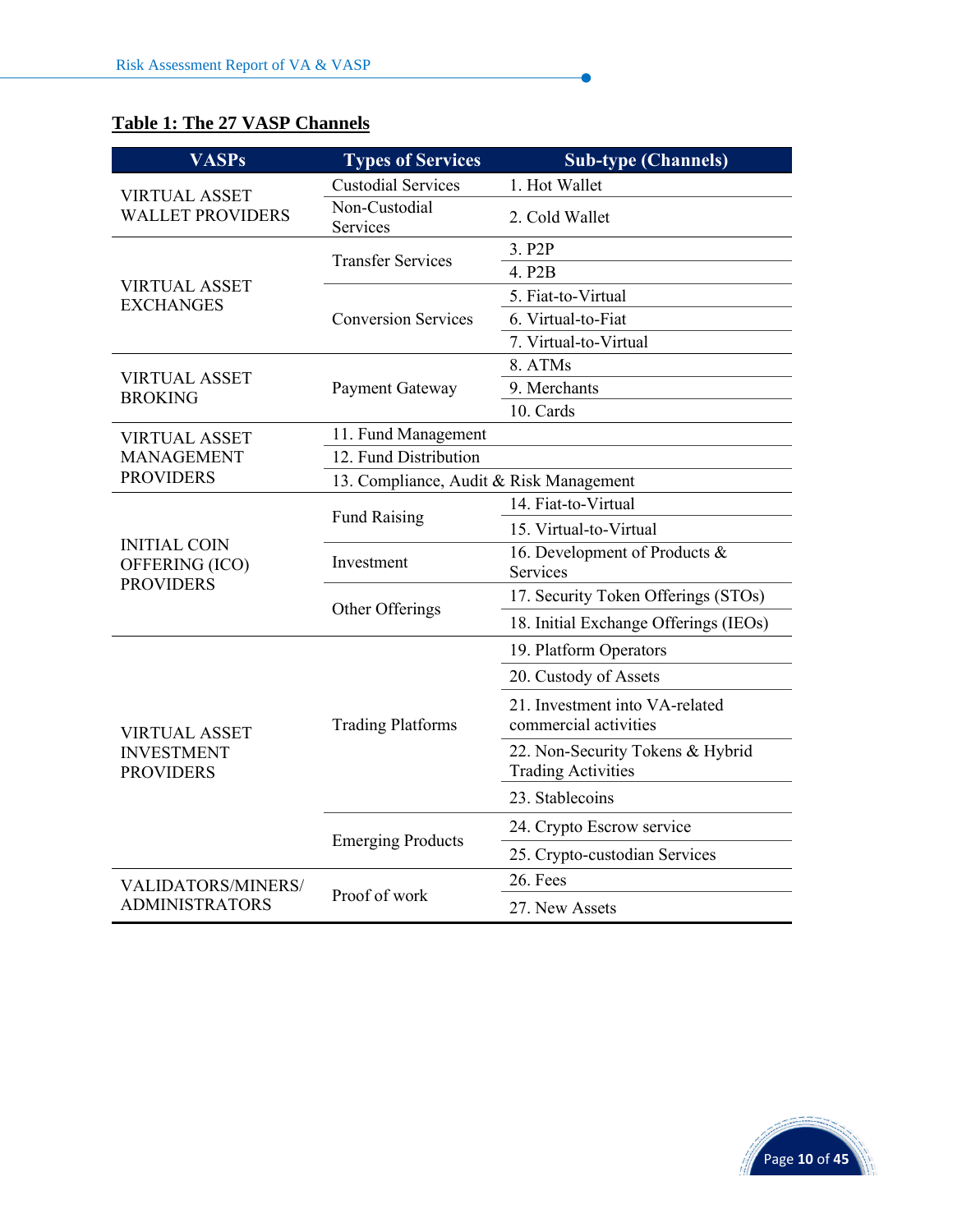# **Table 2: Definition of the VASPs**

| <b>VASPs</b>                                         |                                                                                                                                                                                                                                                                                                                                                                                                                                                                                                                                 |
|------------------------------------------------------|---------------------------------------------------------------------------------------------------------------------------------------------------------------------------------------------------------------------------------------------------------------------------------------------------------------------------------------------------------------------------------------------------------------------------------------------------------------------------------------------------------------------------------|
| <b>VIRTUAL ASSET WALLET</b><br><b>PROVIDER</b>       | An entity that provides a VA wallet for holding, storing and<br>transferring bitcoins or other VAs. A wallet provider facilitates<br>participation in a VA system by allowing users, exchangers, and<br>merchants to conduct virtual asset transactions more easily. The wallet<br>provider maintains the customer's virtual asset balance and generally<br>also provides storage and transaction security. Some well-known<br>Wallet providers are Bitcoin Core protocol, Electrum, Exodus, Jaxx,<br>Coinbase, Blockchain etc. |
| <b>VIRTUAL ASSET</b><br><b>EXCHANGES</b>             | An entity engaged in the business of VA exchange for fiat currency,<br>funds, or other forms of virtual asset for a commission. The exchangers<br>accept a wide range of payments, such as cash, wire transfers, credit<br>cards, and other virtual assets. Individuals typically use exchangers to<br>deposit and withdraw money from virtual asset accounts. Some of the<br>well-known exchangers are Kraken, Bitfinex, Coinbase, Bitstamp,<br>Binance, Coinmama, CEX.IO etc.                                                 |
| <b>VIRTUAL ASSET BROKING</b>                         | Arranging transactions involving virtual assets or involving virtual<br>assets and fiat currency. VA Broking involve ATMs (Automated<br>Teller Machines), Merchants and Cards. An ATM dealing with VAs is<br>a kiosk that allows a person to purchase VAs by using cash or debit<br>card. Some VA ATMs offers bi-directional functionality enabling both<br>the purchase of virtual assets as well as the sale of virtual assets for<br>cash. Merchants exchange fiat to VA.                                                    |
| <b>VIRTUAL ASSET</b><br><b>MANAGEMENT PROVIDERS</b>  | VA Management Providers involve Fund managers investing in VAs;<br>Firms which distribute funds that invest (wholly or partially) in VAs;<br>and Support over guidance on risk management, management of liquid<br>capital, segregation of assets, custodianship, funds structure, and other<br>legal aspects.                                                                                                                                                                                                                  |
| <b>INITIAL COIN OFFERING</b><br>(ICO) PROVIDERS      | Involve issuing and selling VAs to the public and may also involve<br>participating in and providing financial services relating to the ICO.<br>Further provide for services such as Security Token Offerings (STOs)<br>offering equity in the form of tokens.                                                                                                                                                                                                                                                                  |
| <b>VIRTUAL ASSET</b><br><b>INVESTMENT PROVIDERS</b>  | Providing an investment vehicle enabling investment in/ purchase of<br>VAs (i.e. via a managed investment scheme or a derivatives issuer<br>providing virtual asset options, or via a private equity vehicle that<br>invests in virtual assets).                                                                                                                                                                                                                                                                                |
| <b>VALIDATORS / MINERS/</b><br><b>ADMINISTRATORS</b> | An entity that receives VA rewards for being the first to validate<br>transactions in a decentralized VA ledger. Miners use very high<br>computing power in a distributed proof system to run complex<br>algorithms which solve the highly challenging mathematical equations<br>required to validate transactions.                                                                                                                                                                                                             |

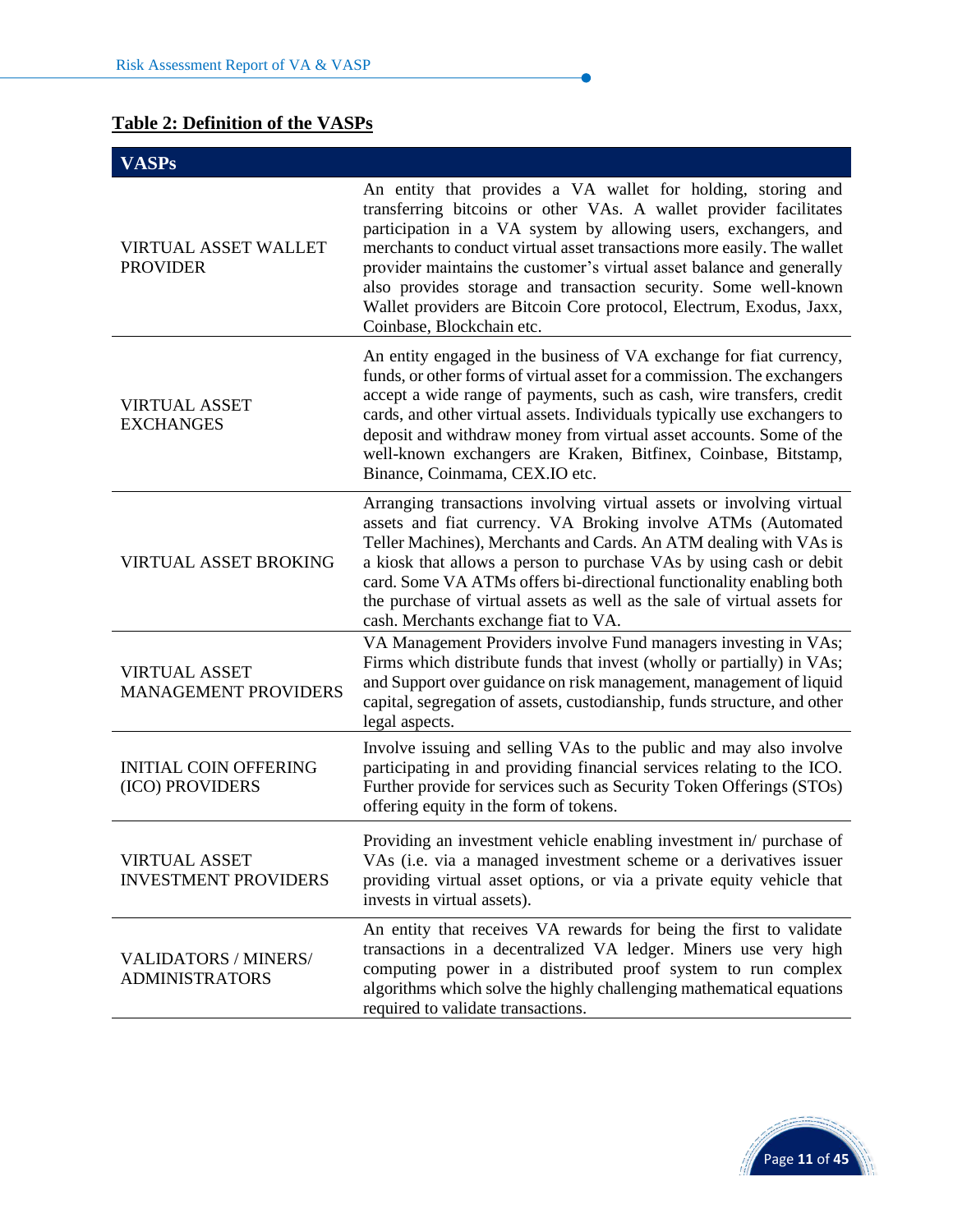#### **b) Interaction between VASP channels and Sectors (Formal and Informal) in Mauritius**

The Risk Assessment Working Group considered the interaction of VASP channels with two ecosystems which will likely require different strategies to counter ML/TF threats. One ecosystem is the formal TOE regulated sector that accommodates AML/CFT regulations and its compliance. The other ecosystem - informal sector - captures players, actors, entities, platforms and tokens that fall outside the traditional AML/CFT sector within a much less developed or non-existence AML/CFT compliance framework and with little to no corporate accountability to regulators that could open the doors to illicit financing.

The different formal TOE sectors such as the Banking, NBFI, Trust and Company Service Providers, Casinos, Dealers in Precious Metals and Stones, Real Estate Agents, Accountants, and Legal Professions were assessed against all the 27 VASP channels. Only two sectors, Banking and NBFI, were identified as interacting with 7 VASP channels, as detailed in Table 3 below.

|                                                               | 27 Channels    |                                                                     | <b>Banks</b>             | <b>NBFI</b>              | <b>Informal</b><br><b>Sector</b> | <b>Accountants</b>       | Legal<br><b>Professionals</b> | Trust &<br>Company<br><b>Service</b><br><b>Providers</b> | Casinos,<br>Gaming &<br><b>Betting</b> | Dealers in<br><b>Precious</b><br>Metals &<br><b>Stones</b> | <b>Real Estate</b><br><b>Agents</b> |
|---------------------------------------------------------------|----------------|---------------------------------------------------------------------|--------------------------|--------------------------|----------------------------------|--------------------------|-------------------------------|----------------------------------------------------------|----------------------------------------|------------------------------------------------------------|-------------------------------------|
| <b>VIRTUAL ASSET</b>                                          | $\mathbf{1}$   | <b>Hot Wallet</b>                                                   | $\bar{a}$                | c                        |                                  | ÷.                       | ÷.                            | L.                                                       | ×.                                     | L.                                                         | ÷.                                  |
| <b>WALLET PROVIDERS</b>                                       | $\overline{2}$ | <b>Cold Wallet</b>                                                  | ÷,                       | ä,                       |                                  | ÷,                       | ä,                            | L,                                                       | ÷,                                     | ÷,                                                         | ä,                                  |
|                                                               | $\overline{3}$ | P <sub>2P</sub>                                                     | $\overline{\phantom{a}}$ | ÷,                       |                                  | $\overline{\phantom{a}}$ | ÷,                            | $\overline{\phantom{a}}$                                 | $\blacksquare$                         | ÷,                                                         | ÷,                                  |
| <b>VIRTUAL ASSET</b>                                          | $\overline{4}$ | P <sub>2</sub> B                                                    | $\bar{a}$                | L,                       | e e                              | $\bar{a}$                | ä,                            | L,                                                       | ä,                                     | ÷,                                                         | ä,                                  |
| <b>EXCHANGES</b>                                              | 5              | <b>Fiat-to-Virtual</b>                                              |                          | ÷                        |                                  | $\overline{\phantom{a}}$ | ÷,                            | $\overline{\phantom{a}}$                                 | $\overline{\phantom{a}}$               | ÷,                                                         | ÷,                                  |
|                                                               | 6              | Virtual-to-Fiat                                                     |                          | ÷                        |                                  | ÷.                       | ä,                            | $\overline{\phantom{a}}$                                 | ä,                                     | ä,                                                         | $\sim$                              |
|                                                               | $\overline{7}$ | Virtual-to-Virtual                                                  | $\blacksquare$           | ÷,                       |                                  | $\overline{\phantom{a}}$ | ÷,                            | $\overline{\phantom{a}}$                                 | ÷,                                     | ä,                                                         | ÷,                                  |
| <b>VIRTUAL ASSET</b><br><b>BROKING /</b>                      | 8              | <b>ATMs</b>                                                         | $\blacksquare$           | ÷                        | ÷,                               | $\overline{\phantom{a}}$ | ÷,                            | $\overline{\phantom{a}}$                                 | $\blacksquare$                         | ÷,                                                         | $\overline{\phantom{a}}$            |
| <b>PAYMENT</b>                                                | 9              | <b>Merchants</b>                                                    | ÷,                       | L                        |                                  | ÷,                       | ÷,                            | ÷,                                                       | ä,                                     | ÷,                                                         | L.                                  |
| <b>PROCESSING</b>                                             | 10             | Cards                                                               | $\overline{\phantom{a}}$ | ÷,                       | $\overline{\phantom{a}}$         | $\overline{\phantom{a}}$ | $\overline{\phantom{a}}$      | $\overline{\phantom{a}}$                                 | $\overline{\phantom{a}}$               | $\overline{\phantom{a}}$                                   | $\sim$                              |
| <b>VIRTUAL ASSET</b>                                          | 11             | <b>Fund Management</b>                                              | $\overline{\phantom{a}}$ |                          | $\overline{\phantom{a}}$         | $\overline{\phantom{a}}$ | ÷,                            | $\overline{\phantom{a}}$                                 | $\overline{\phantom{a}}$               | ÷,                                                         | $\overline{\phantom{a}}$            |
| <b>MANAGEMENT</b>                                             | 12             | <b>Fund Distribution</b>                                            | ÷.                       | ä,                       | ÷.                               | ÷.                       | ÷.                            | ÷.                                                       | ÷                                      | ä,                                                         | ÷.                                  |
| <b>PROVIDERS</b>                                              | 13             | Compliance, Audit &<br><b>Risk Management</b>                       | $\sim$                   |                          | $\overline{\phantom{a}}$         | ä,                       | ä,                            | L,                                                       | ä,                                     | ä,                                                         | ÷,                                  |
|                                                               | 14             | <b>Fiat-to-Virual</b>                                               | $\overline{\phantom{a}}$ | $\overline{\phantom{a}}$ | $\overline{\phantom{a}}$         | $\overline{\phantom{a}}$ | $\sim$                        | $\overline{\phantom{a}}$                                 | $\overline{\phantom{a}}$               | ۰                                                          | $\overline{\phantom{a}}$            |
|                                                               | 15             | Virtual-to-Vitual                                                   | $\bar{a}$                | ä,                       | $\overline{\phantom{a}}$         | $\bar{a}$                | $\sim$                        | $\bar{a}$                                                | $\bar{a}$                              | ä,                                                         | ÷,                                  |
| <b>INITIAL COIN</b><br>OFFERING (ICO)                         | 16             | Development of<br><b>Product &amp; Services</b>                     | ÷.                       | ä,                       | ä,                               | ÷,                       | ä,                            | L                                                        | ä,                                     | ä,                                                         | L.                                  |
| <b>PROVIDERS</b>                                              | 17             | <b>Security Token</b><br>Offerings (STOs)                           | ÷.                       | ä,                       | $\overline{\phantom{a}}$         | ÷.                       | ÷.                            | L.                                                       | ×.                                     | ÷,                                                         | ÷,                                  |
|                                                               | 18             | <b>Initial Exchange</b><br><b>Offerings (IEOs)</b>                  | ٠                        | ä,                       | $\sim$                           | ä,                       | ٠                             | ä,                                                       | ٠                                      | ä,                                                         | ä,                                  |
|                                                               | 19             | <b>Platform Operators</b>                                           | $\blacksquare$           |                          | $\overline{\phantom{a}}$         | ä,                       | ä,                            | L,                                                       | ä,                                     | ÷,                                                         | ä,                                  |
|                                                               | 20             | <b>Custody of Assets</b>                                            | ÷,                       | ä,                       | $\omega$                         | $\sim$                   | ÷,                            | $\bar{\phantom{a}}$                                      | $\sim$                                 | ä,                                                         | ×.                                  |
|                                                               | 21             | Investment into VA-<br>related commercial<br>activities             | $\sim$                   |                          | ÷                                | ä,                       | ÷,                            | ä,                                                       |                                        |                                                            |                                     |
| <b>VIRTUAL ASSET</b><br><b>INVESTMENT</b><br><b>PROVIDERS</b> | 22             | <b>Non-Security Tokens</b><br>& Hybrid Trading<br><b>Activities</b> | $\overline{\phantom{a}}$ | ä                        |                                  |                          |                               |                                                          |                                        |                                                            |                                     |
|                                                               | 23             | <b>Stablecoins</b>                                                  | $\sim$                   | $\sim$                   | $\sim$                           | ÷.                       | $\sim$                        | ÷.                                                       | $\sim$                                 | ä,                                                         | $\sim$                              |
|                                                               | 24             | <b>Crypto Escrow service</b>                                        | $\sim$                   | ä,                       | $\overline{\phantom{a}}$         | $\sim$                   | ÷.                            | L,                                                       | ×.                                     | ä,                                                         | ä,                                  |
|                                                               | 25             | Crypto-custodian<br><b>Services</b>                                 | ÷.                       | ä,                       | ÷.                               | ä,                       | ä,                            | L,                                                       |                                        | L.                                                         | ä,                                  |
| <b>VALIDATORS /</b><br>MINERS/                                | 26             | Fees                                                                | $\sim$                   | ä,                       | $\sim$                           | $\sim$                   | ÷.                            | ä,                                                       | ÷.                                     | ä,                                                         | ä,                                  |
| <b>ADMINISTRATORS</b>                                         | 27             | <b>New Assets</b>                                                   | $\sim$                   | ä,                       | $\overline{\phantom{a}}$         | ÷.                       | ÷.                            | ä,                                                       | ×.                                     | ä,                                                         | ÷,                                  |
|                                                               |                |                                                                     |                          |                          |                                  |                          |                               |                                                          |                                        |                                                            |                                     |

## **Table 3: Sector interaction with the VASP Channels**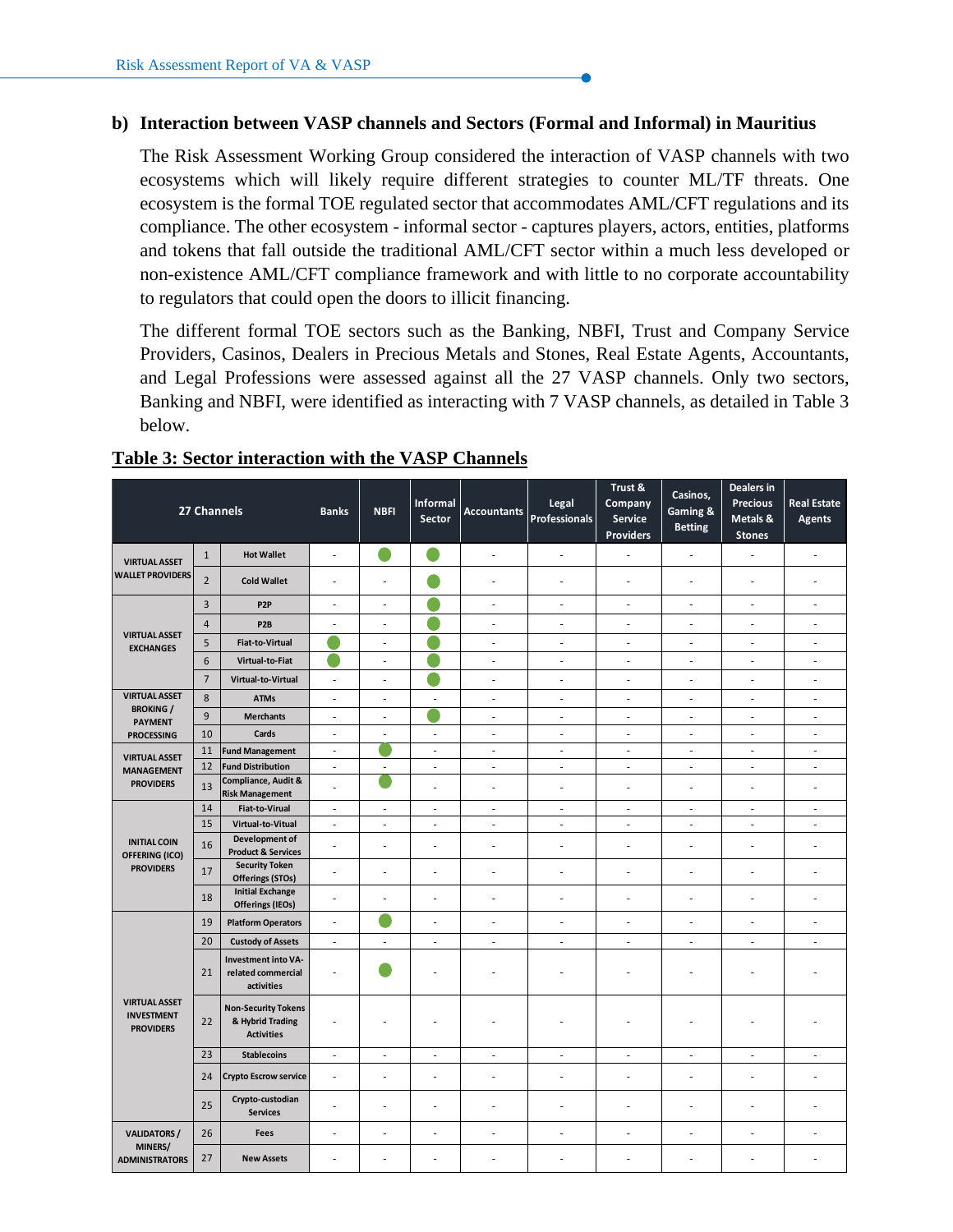## **c) Total Combined ML/TF Risk Rating for each applicable Channel**

The combined ML/TF threat and ML/TF inherent vulnerability rating for each channel were used to produce a total risk level rating before considering mitigating measures, such as Government measures, VASP measures and FI/DNFBPs measures.

#### **d) Residual Combined ML/TF Risk Rating for each applicable Channel**

A residual combined ML/TF risk rating for each applicable channel has been computed based on the total combined ML/TF risk after taking into consideration Government measures and FI/DNFBPs measures. In the absence of locally domiciled VASPs, the associated VASP mitigating measures were not relevant.



The risk ratings have been categorised as follows: Very High, High, Medium, Low and Very Low.

The ratings for assessing mitigating measures have been categorised as follows: Very High Mitigation, High Mitigation, Medium Mitigation, Low Mitigation, Very Low Mitigation and Does Not Exist.

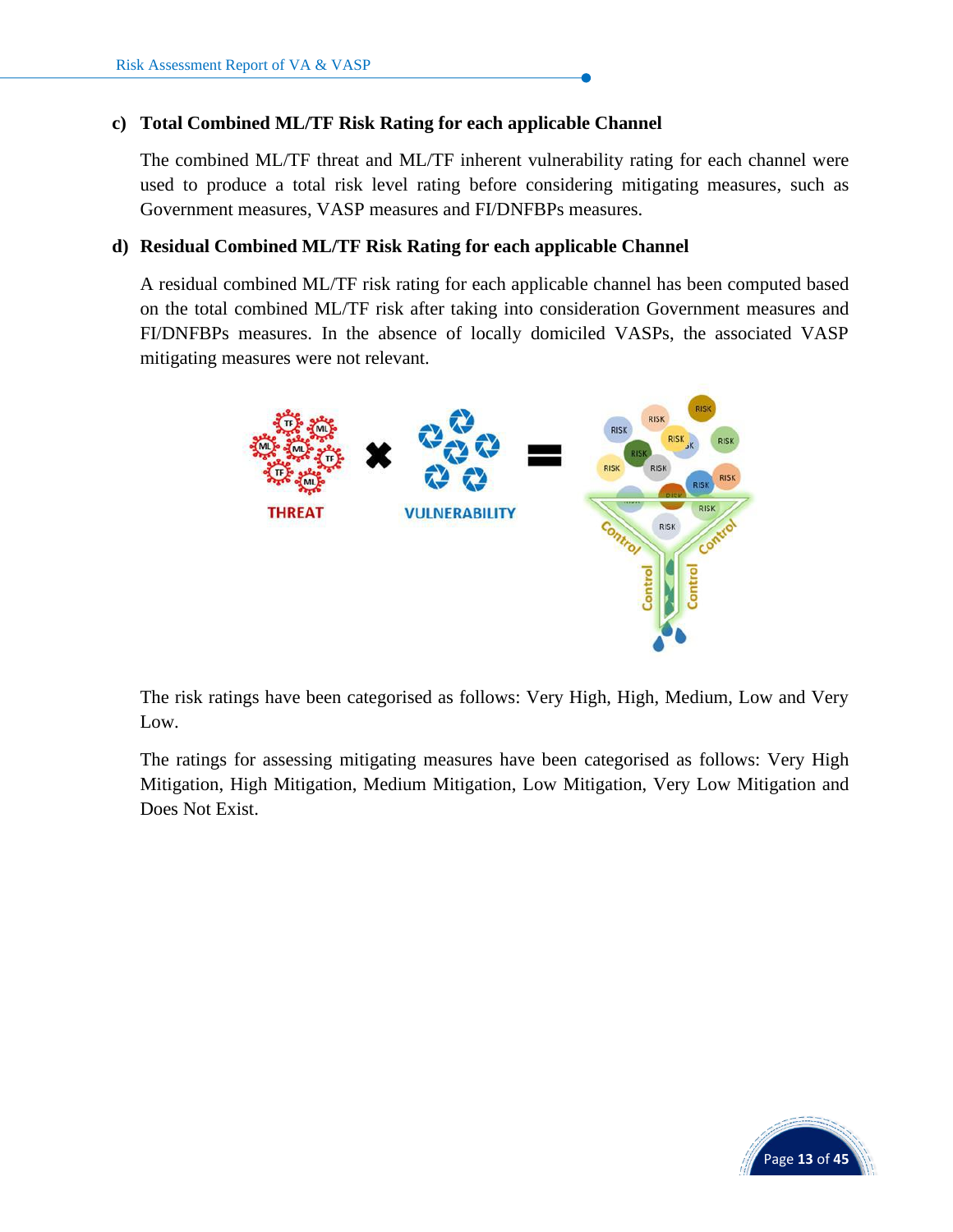## **e) ML/TF Threat Assessment for each applicable Channel**

In determining the ML/TF threats associated with VAs and VASPs, Mauritius considered those activities which led to criminal intent to launder money or financing of terrorist activities through VAs/VASPs, both in terms of the domestic threat and the cross-border threat.

In addition, the threat level for each VASP channel was assessed based on the following different input variables:

| <b>Input Variables</b>            | <b>Features</b>                                |
|-----------------------------------|------------------------------------------------|
|                                   | Anonymity/ pseudonymity<br>٠                   |
|                                   | P2P Cross-Border Transfer and Portability      |
| VA Nature and Profile             | Absence of face-to-face contact<br>■           |
|                                   | Traceability<br>٠                              |
|                                   | Speed of Transfer<br>٠                         |
|                                   | Mining by criminal<br>٠                        |
|                                   | Collection of funds                            |
| <b>Accessibility to Criminal</b>  | <b>Transfer of funds</b>                       |
|                                   | Dark Web Access<br>٠                           |
|                                   | Expenditure of funds<br>٠                      |
|                                   | Bank or card as source of funding VA<br>٠      |
| <b>Source of funding VA</b>       | Cash transfers, valuable in-kind goods<br>٠    |
|                                   | Use of virtual currency<br>٠                   |
|                                   | Regulated<br>٠                                 |
|                                   | Anonymity/ pseudonymity<br>٠                   |
| <b>Operational features of VA</b> | P2P Cross-Border Transfer and Portability<br>٠ |
|                                   | Absence of face-to-face contact<br>٠           |
|                                   | Traceability<br>٠                              |
|                                   | Speed of Transfer                              |
| <b>Ease of criminality</b>        | Mining by criminal<br>٠                        |
|                                   | Collection of funds<br>٠                       |
|                                   | Transfer of funds<br>٠                         |
| <b>Economic Impact</b>            | Dark Web Access<br>■                           |
|                                   | Expenditure of funds                           |

#### **Table 4: Input Variable for ML/TF Threat Assessment**

For example, the **ML/TF threat** rating for **VASP channel 3 - P2P** will depend on such factors as how far that specific channel is easily accessible to criminals, whether the channel protects or hides the identity of the participants (anonymity), whether the channel can easily be used for criminal activity (ease of criminality) or whether the channel operates in an unregulated environment. Each input variable will therefore be assessed to determine the extent to which that input variable contributes to the threat rating for the channel under consideration.

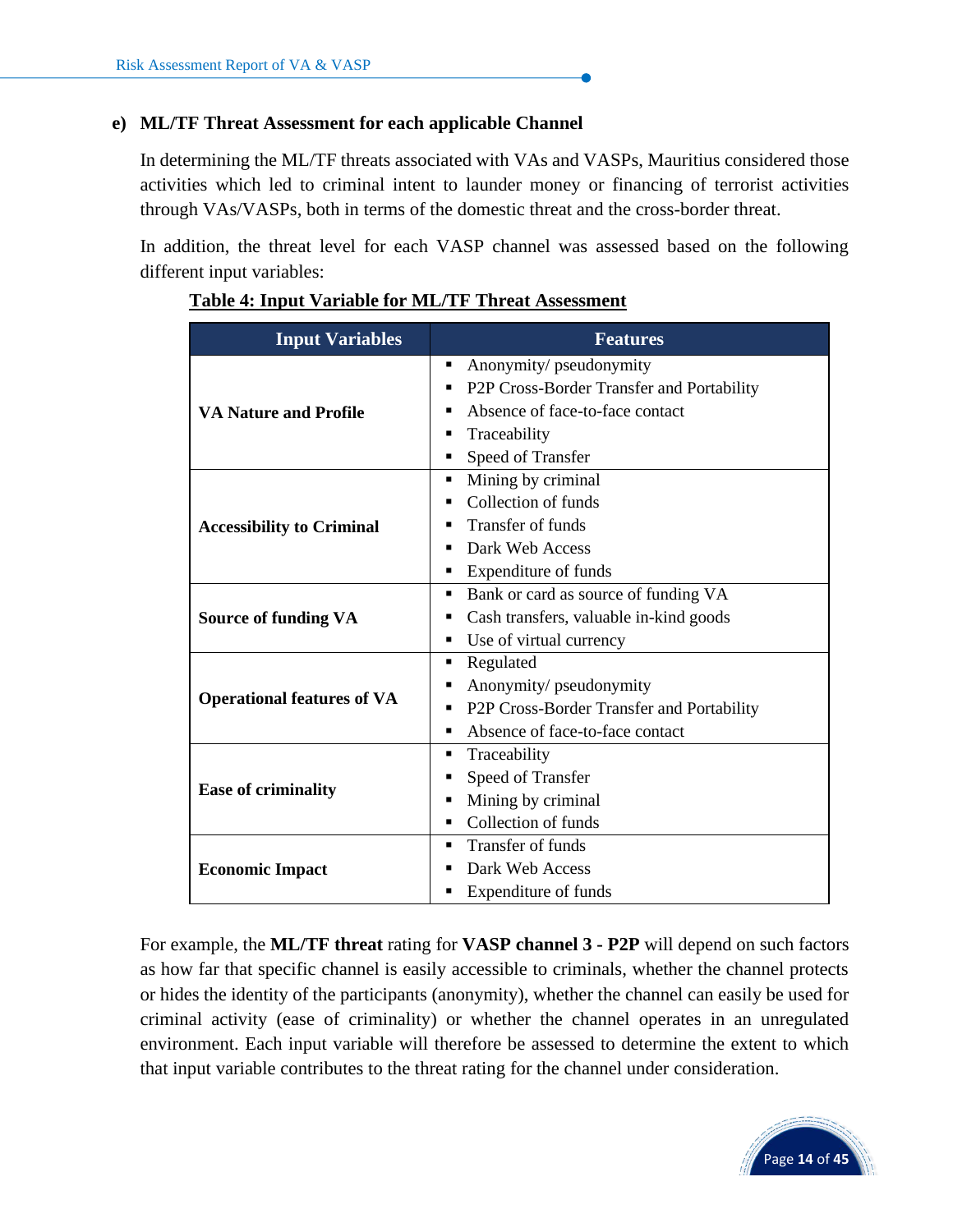An overall combined ML/TF threat rating was derived for the VA/VASP ecosystem based on the ML/TF threat rating for each applicable channel.

## **f) ML/TF Inherent Vulnerability Assessment for each applicable Channel**

The ML/TF inherent vulnerability refers to the relative exposure of an industry sector to ML/TF. The FATF uses the following definition for vulnerability: they are "weaknesses or gaps that may be exploited by the threat or may facilitate its activities."

The Risk Assessment Working Group examined the inherent vulnerability of each of the 12 applicable VASP channels described above, based on the nature of products and services and the types of VAs offered. The following factors were taken into consideration:

- Licensed in the country or abroad;
- Nature, size and complexity of business;
- Products and Services;
- Methods of delivery of products/ services
- Customer types;
- Country risk;
- **•** Institutions dealing with VASP;
- VA (anonymity/pseudonymity);
- Rapid transaction settlement; and
- Dealing with unregistered VASP from overseas.

By way of example, if **VASP channel 3 - P2P** is an unregistered VASP from abroad and offers products and services and methods of delivery which enhance anonymity and favour rapid transaction settlement, then that particular channel is likely to be very vulnerable to ML/TF risks.

An overall combined ML/TF vulnerability rating was derived for the VA/VASP ecosystem based on the ML/TF inherent vulnerability rating for each applicable channel.

# **g) Overall ML/TF Risk associated with the VA/VASP Ecosystem**

An overall combined ML/TF risk rating was derived for the VA/VASP ecosystem based on the risk rating after mitigating measures for each applicable channel.

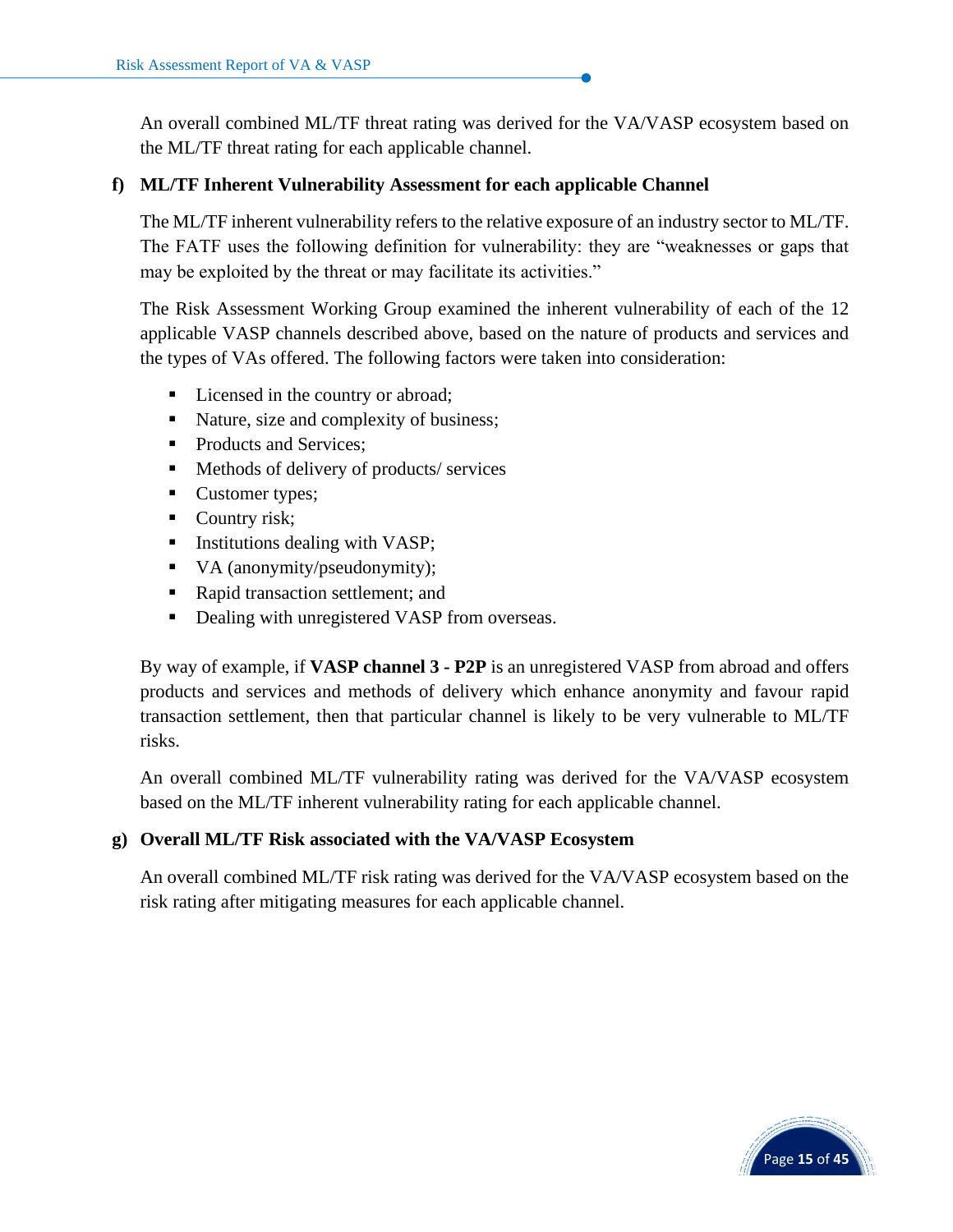# **Table 5 – Dashboard of the Identified Channels and Assessing Factors**

| <b>Interaction between Reporting</b>                                                                     | <b>Virtual Asset Wallet Providers</b> |                                                                                                                                                                                                                                                                                                                                                                         | <b>Virtual Asset</b><br><b>Virtual Asset Management Providers</b><br><b>Virtual Asset Exchanges</b><br><b>Broking</b> |            |                                  |                                                                                        |                                     | <b>Virtual Asset Investment Providers</b> |                                  |                                                                                                                                                                                                      |                              |                                                               |
|----------------------------------------------------------------------------------------------------------|---------------------------------------|-------------------------------------------------------------------------------------------------------------------------------------------------------------------------------------------------------------------------------------------------------------------------------------------------------------------------------------------------------------------------|-----------------------------------------------------------------------------------------------------------------------|------------|----------------------------------|----------------------------------------------------------------------------------------|-------------------------------------|-------------------------------------------|----------------------------------|------------------------------------------------------------------------------------------------------------------------------------------------------------------------------------------------------|------------------------------|---------------------------------------------------------------|
| Entities, informal sector and the VA<br>ecosystem has revealed the<br>identification of 12 VASP channels | Channel 1:                            | <b>Channel 2:</b>                                                                                                                                                                                                                                                                                                                                                       | Channel 3:                                                                                                            | Channel 4: | <b>Channel 5:</b>                | Channel 6:                                                                             | Channel 7:                          | <b>Channel 8:</b>                         | <b>Channel 9:</b>                | <b>Channel 10:</b>                                                                                                                                                                                   | <b>Channel 11:</b>           | Channel 12:                                                   |
|                                                                                                          | <b>Hot Wallet</b>                     | <b>Cold Wallet</b>                                                                                                                                                                                                                                                                                                                                                      | P2P                                                                                                                   | P2B        | <b>Fiat to</b><br><b>Virtual</b> | <b>Virtual to Fiat</b>                                                                 | <b>Virtual to</b><br><b>Virtual</b> | <b>Merchants</b>                          | <b>Fund</b><br><b>Management</b> | Compliance, audit and<br>risk management                                                                                                                                                             | <b>Platform</b><br>operators | <b>Inventment into VA</b><br>related commercial<br>activities |
| <b>THREAT ASSESSMENT</b><br><b>Input Variables used for Threat:</b>                                      |                                       | The Threat Rating for each channel (Very High, High, Medium, Low, Very Low) depends on the assessment of the 6 input variables and their corresponding factors as detailed below:                                                                                                                                                                                       |                                                                                                                       |            |                                  |                                                                                        |                                     |                                           |                                  |                                                                                                                                                                                                      |                              |                                                               |
| 1. VA Nature and Profile                                                                                 |                                       |                                                                                                                                                                                                                                                                                                                                                                         |                                                                                                                       |            |                                  |                                                                                        |                                     |                                           |                                  | Factors that will be considered to rate the input variable for each channel are: anonymity, cross border transfer, portability, absence of face to face contact, speed of transfer and traceability. |                              |                                                               |
| 2. Accessibility to Criminals                                                                            |                                       | Factors that will be considered to <b>rate the input variable for each channel</b> are: mining by criminals, transfer of funds, dark web access                                                                                                                                                                                                                         |                                                                                                                       |            |                                  |                                                                                        |                                     |                                           |                                  |                                                                                                                                                                                                      |                              |                                                               |
| 3. Source of VA Funding                                                                                  |                                       | Factors that will be considered to <b>rate the input varible for each channel</b> are: bank or card as a source of VA funding, cash transfers, use of virtual currency                                                                                                                                                                                                  |                                                                                                                       |            |                                  |                                                                                        |                                     |                                           |                                  |                                                                                                                                                                                                      |                              |                                                               |
| 4. Operational Features of VA                                                                            |                                       | Factors that will be considered to rate the input variable for each channel are: regulated or unregulated environment, centralised or decentralised environment                                                                                                                                                                                                         |                                                                                                                       |            |                                  |                                                                                        |                                     |                                           |                                  |                                                                                                                                                                                                      |                              |                                                               |
| 5. Ease of Criminality                                                                                   |                                       |                                                                                                                                                                                                                                                                                                                                                                         |                                                                                                                       |            |                                  |                                                                                        |                                     |                                           |                                  | Factors that will be considered to <b>rate the input variable for each channel</b> are: tax evasion, terrorist financing, disguising criminal proceeds into VA, circumvent exchange control          |                              |                                                               |
| 6. Economic Impact                                                                                       |                                       |                                                                                                                                                                                                                                                                                                                                                                         |                                                                                                                       |            |                                  |                                                                                        |                                     |                                           |                                  | Factors that will be considered to rate the input variable for each channel are: underground economy, extent to which there is full integration beteen VA ecosystem and financial services market    |                              |                                                               |
| <b>VULNERABILITY ASSESSMENT</b><br><b>Input variable used for Vulnerability:</b>                         |                                       | The Vulnerability Rating for each channel (Very High, High, Medium, Low, Very Low) depends on the assessment of the input variable and its corresponding factors as detailed below:                                                                                                                                                                                     |                                                                                                                       |            |                                  |                                                                                        |                                     |                                           |                                  |                                                                                                                                                                                                      |                              |                                                               |
| 1. Product and services provided and<br>the types of VAs                                                 |                                       | Factors that will be considered to rate the input variable for each channel are: VASP licenced in the country or abroad, nature, size and complexity of business, products and services, methods of delivery,<br>customer types, country risk, institutions dealing with VASPs, VA anonynity, rapid transaction settlement, dealing with unregistered VASPs from abroad |                                                                                                                       |            |                                  |                                                                                        |                                     |                                           |                                  |                                                                                                                                                                                                      |                              |                                                               |
| <b>TOTAL RISK RATING</b>                                                                                 |                                       | Threats rating combined with Vulnerability rating for each Channels                                                                                                                                                                                                                                                                                                     |                                                                                                                       |            |                                  |                                                                                        |                                     |                                           |                                  |                                                                                                                                                                                                      |                              |                                                               |
| <b>ASSESSMENT OF THE</b><br><b>EFFECTIVENESS OF</b><br><b>MITIGATING MEASURES</b>                        |                                       |                                                                                                                                                                                                                                                                                                                                                                         |                                                                                                                       |            |                                  |                                                                                        |                                     |                                           |                                  | The score for effectiveness of Mitigating measures (Very High, High, Medium, Low, Very Low, Does not exist) depends on the assessment of the 3 input variables                                       |                              |                                                               |
|                                                                                                          |                                       |                                                                                                                                                                                                                                                                                                                                                                         |                                                                                                                       |            |                                  | Government Measures, VASP measures and Measures by reporting entities (FIs and DNFBPs) |                                     |                                           |                                  |                                                                                                                                                                                                      |                              |                                                               |
| <b>RESIDUAL RISK RATING</b>                                                                              |                                       | <b>Total risk rating after considering Mitigating Measures for each Channels</b>                                                                                                                                                                                                                                                                                        |                                                                                                                       |            |                                  |                                                                                        |                                     |                                           |                                  |                                                                                                                                                                                                      |                              |                                                               |

 $\bullet$ 

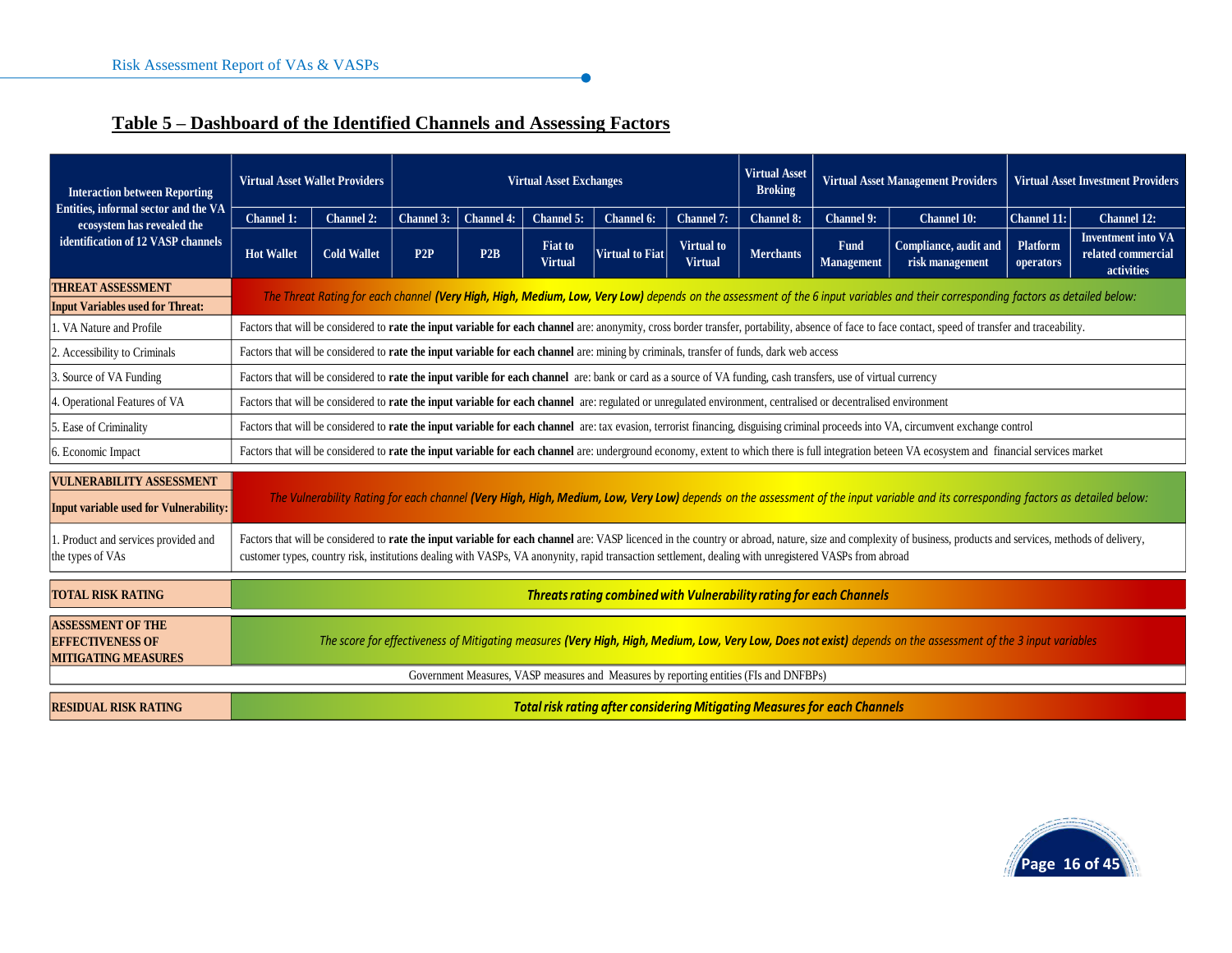#### **Data Collection**

The following data and information sources were used for completing the assessment:

- **Information collected through survey questionnaires;**
- **Information from off-site analysis and on-site AML/CFT inspection reports of TOEs;**
- Statistics (national and international);
- Intelligence;
- Reports produced by LEAs;
- Interviews and focus group meetings with relevant authorities;
- **Informal discussions with selected private sector participants;**
- Articles and reports based on academic research;
- Reports from international standard-setting bodies;
- **•** International case studies;
- Relevant Government reports; and
- Media, social media, internet and other sources of public information.

## **Challenges and Limitations**

- a) The overwhelming majority of respondents stated that they did not offer services nor engage in VA related activities. One plausible reason for this could be that the VA ecosystem is relatively new in the Mauritian landscape, and there seems to be a lack of general understanding of how VAs operate.
- b) The fact that in most instances the formal sectors in Mauritius were not directly engaging with the VA/VASP ecosystem, coupled with the lack of a legal framework regulating VA-related activities have contributed to a scarcity of officially compiled VA/VASP data. Focus group discussions with several authorities and private sector were held to complement the analysis for this risk assessment. In addition, given that the utility of VA in ML/TF methods and the VA's ecosystem is still unclear, international case studies where VAs were used as a medium of ML/TF or to facilitate criminal activities were used to have a better appreciation of the threat and vulnerabilities associated with VAs and VASPs.<sup>10</sup>

The analysis was also based on reported or detected cases and on information relating to unreported or undetected cases. These limitations mean that the actual number of predicate offences and their proceeds are broad estimates at best.

Where information was missing, the assessed level of ML/TF risk was increased to conform with the conservative approach adopted by the Risk Assessment Working Group.

c) The Covid-19 pandemic is another factor that affected this risk assessment. The Government implemented a range of containment measures during the outbreak to support the economy. The second phase of lockdown – from March to April 2021 disrupted data collection and delayed the risk assessment.



<sup>10</sup> FATF Risk, Trends and Methods Group – Virtual Asset – Updated Case Studies. February 2020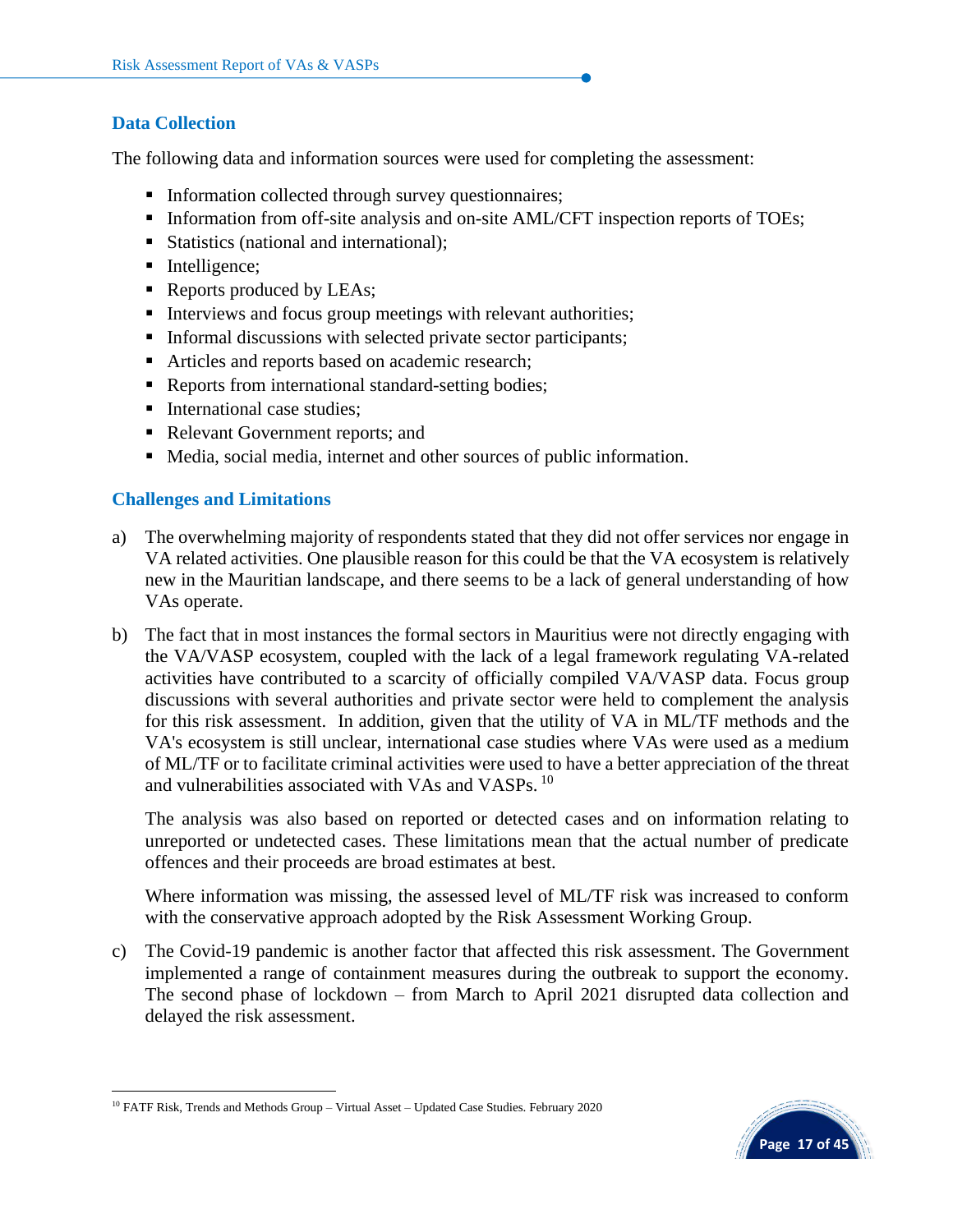# <span id="page-19-0"></span>3. VA/VASP INTERACTION WITH TRADITIONAL OBLIGED ENTITIES AND INFORMAL SECTOR IN MAURITIUS

This Section of the report describes the interaction of the Banking, the NBFI and the informal sectors, which are the only sectors identified as interacting with the VA/VASP ecosystem.

# <span id="page-19-1"></span>3.1. BANKING SECTOR

## **Overview**

Banks licenced and governed by the Banking Act 2004 dominate the financial sector. The BOM's mandates include ensuring the stability and soundness of the Mauritian financial system. The BOM is both the prudential and AML/CFT regulator and supervisor of banks, which includes the conduct of risk-based supervision, ensuring that its licensees comply with AML/CFT legislation and guidelines, and maintain sound corporate governance practices as well as effective risk management frameworks.

## **Interaction of the Banking Sector and the VA/VASP sector**

Out of the 12 identified channels, two channels, namely *Fiat to Virtual* and *Virtual to Fiat* have been identified as applicable to the Banking Sector and pertain to conversion services at Virtual Asset Exchanges. The remaining channels were deemed as not applicable.

#### **Risk Appetite**

The spectacular upswings of VAs, especially Bitcoin, have attracted widespread interest from customers worldwide and in Mauritius for this type of investment, the more so as interest rates have significantly declined over time. However, at the time of this assessment, banks seemed reluctant towards engaging in VA/VASP related activities, mainly because there was no applicable legislative framework in Mauritius for such activities. Banks stated that they do not own investments in VAs or shares in entities dealing with VAs, nor engage in proprietary trading in VAs.

#### **Product & Delivery Channel Risk**

Notwithstanding the fact that banks do not offer VA products/services to their customers, some bank customers are using bank products and services to convert fiat currency to VAs and vice versa through VA Exchanges. Bank products such as credit/debit/prepaid cards, wire transfers, PayPal accounts are used to purchase/invest in VAs, particularly Bitcoins. Nonetheless, as per available data, amounts were not deemed as significant, and were commensurate with customers' profiles. All wire transfers are supported by SWIFT messages which record the beneficiary and originator names, in line with FATF requirements.

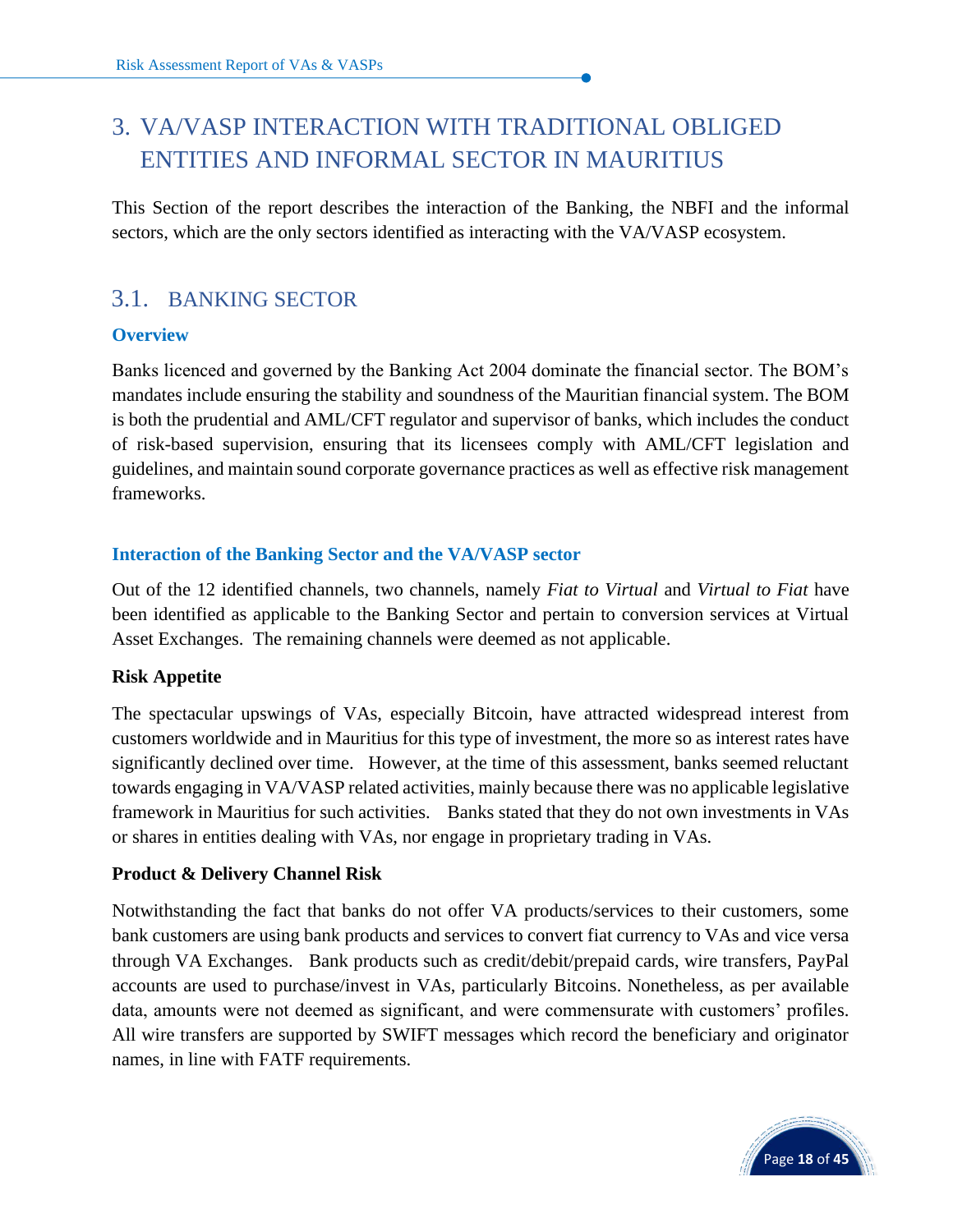#### **Customer Risk and Sanctions risk**

Bank customers are subject to CDD procedures at on-boarding, and periodic customer risk-based reviews as part of the monitoring process. Banks promptly update their databases, based on changes made to the United Nations Sanctions Lists, and sanctions risk is mitigated by screening tools.

#### **Transaction Risk**

A CipherTrace Cryptocurrency Intelligence Report published in October  $2020^{11}$  revealed that a typical large US bank processes over USD 2 billion annually in undetected VA-related transfers. The absence of properly configured monitoring systems and software for VA-related transactions conducted through banks and their products/delivery channels implies that VA transaction trails are not currently being comprehensively captured.

#### **Counterparty Risk**

In the absence of VA monitoring processes, banks may face significant counterparty risks when their customers engage with VASPs, due to insufficient visibility of transaction trails and decentralised virtual asset systems which make them particularly vulnerable to anonymity risks. Counterparty risk is further heightened if customers interact with high risk VASPs located in jurisdictions with weak AML/CFT regimes.

#### **Country Risk**

Country risk arises when criminals use jurisdictional arbitrage to send funds to VASPs located in countries lacking effective AML/CFT regimes to obfuscate their trails and beneficiaries. This vulnerability exposes banks to heightened ML/TF risks. The CipherTrace Cryptocurrency Intelligence Report referred to above states that 57 per cent of VASPs had weak or porous KYC processes, which make them attractive for laundering criminal proceeds and obfuscating tracing of funds. These VASPs were in jurisdictions without strategic deficiencies in their AML/CFT regimes and are not considered as high-risk countries for conventional cross-border transactions. The report also states that this demonstrates the ease and volume of potential off-ramps for money launderers. Such a statement implies that a positive conventional country risk rating does not guarantee that the country has mitigated its VA-related ML/TF risks.

<sup>11</sup> *CipherTrace "Cryptocurrency Intelligence - Cryptocurrency Anti-Money Laundering Report, 2019 Q3", November 2019,*  https://ciphertrace.com/q3-2019-cryptocurrency-anti-money-laundering-report

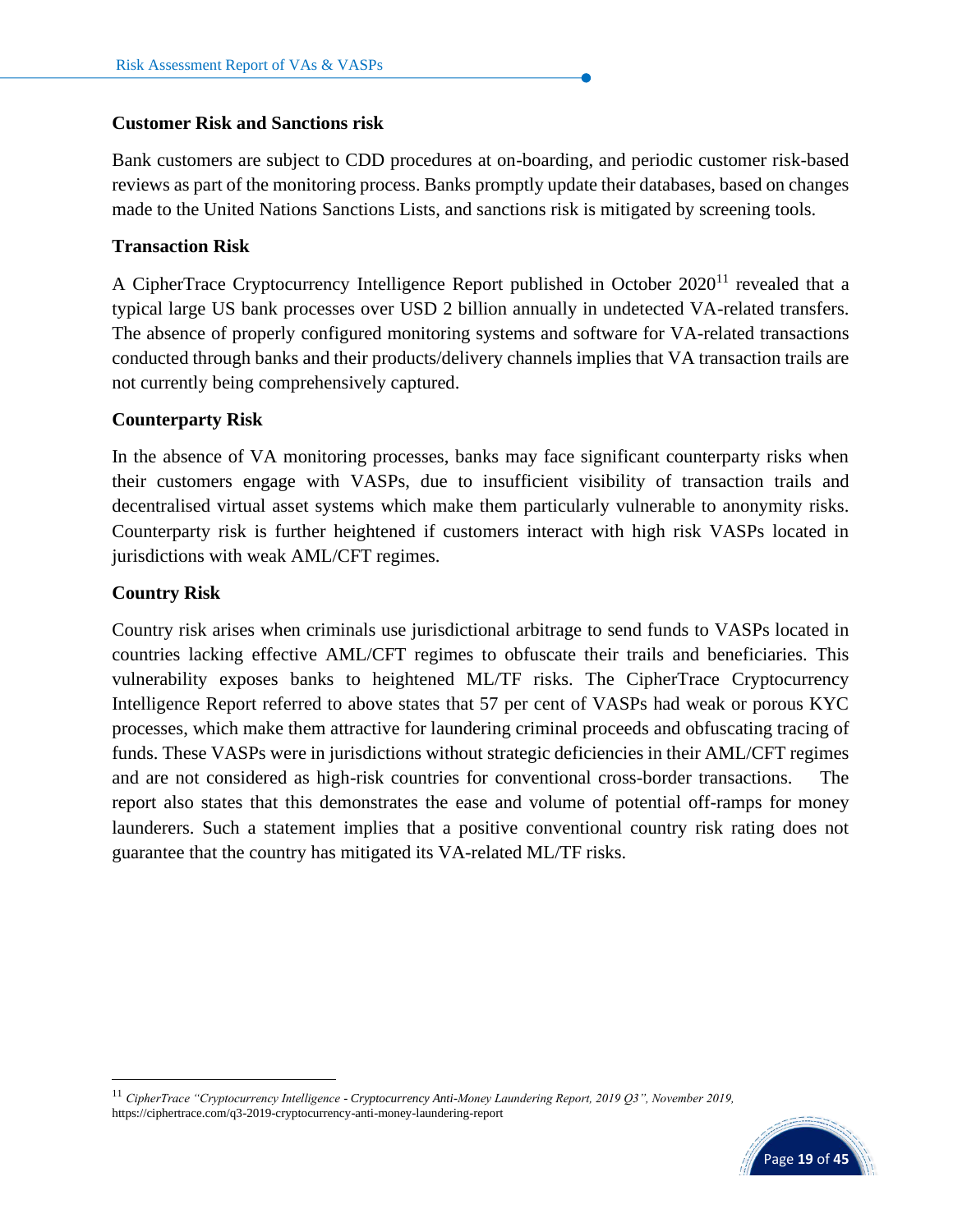#### **Customer protection issues**

The interaction of the banking sector with the VA/VASP sector also gives rise to customer protection issues. Traditional banking investments are considered to be relatively safe investments, however the general risks associated with VAs are far higher for customers. For instance, for traditional cross-border transfers, safeguards are embedded in the banking system to mitigate the risk of misappropriation of funds. However, in the VA ecosystem, if VAs are sent to the wrong wallet, they cannot be recovered.

Furthermore, unfamiliarity with the VA ecosystem exposes customers to the risk of fraud, with the possibility of their investments disappearing from their wallets through hacking and other criminal activities. The Mt Gox case (Case 1 below) illustrates such a scenario - a massive hack of 850,000 Bitcoins (6% of all Bitcoins in existence at that time, valued at the equivalent of EUR460 million) which caused substantial and permanent losses to investors<sup>12.</sup> A defalcation of this magnitude might cause systemic losses in Mauritius.

There are also risks which arise from VA price volatility, which could potentially undermine the financial position of consumers.

#### *Case 1 – Massive Hack – Mt. Gox*

*The victim of a massive hack, Mt. Gox lost about 850,000 bitcoins (6% of all bitcoin in existence at the time), valued at the equivalent of €460 million at the time and over \$3 billion at October 2017 prices. An additional \$27 million was missing from the company's bank accounts. Although 200,000 bitcoins were eventually recovered, the remaining 650,000 have never been recovered.*

<sup>&</sup>lt;sup>12</sup> Wired, "The Inside Story of Mt. Gox, Bitcoin's \$460 Million Disaster", 3 March 2014, https://www.wired.com/2014/03/bitcoin-exchange/

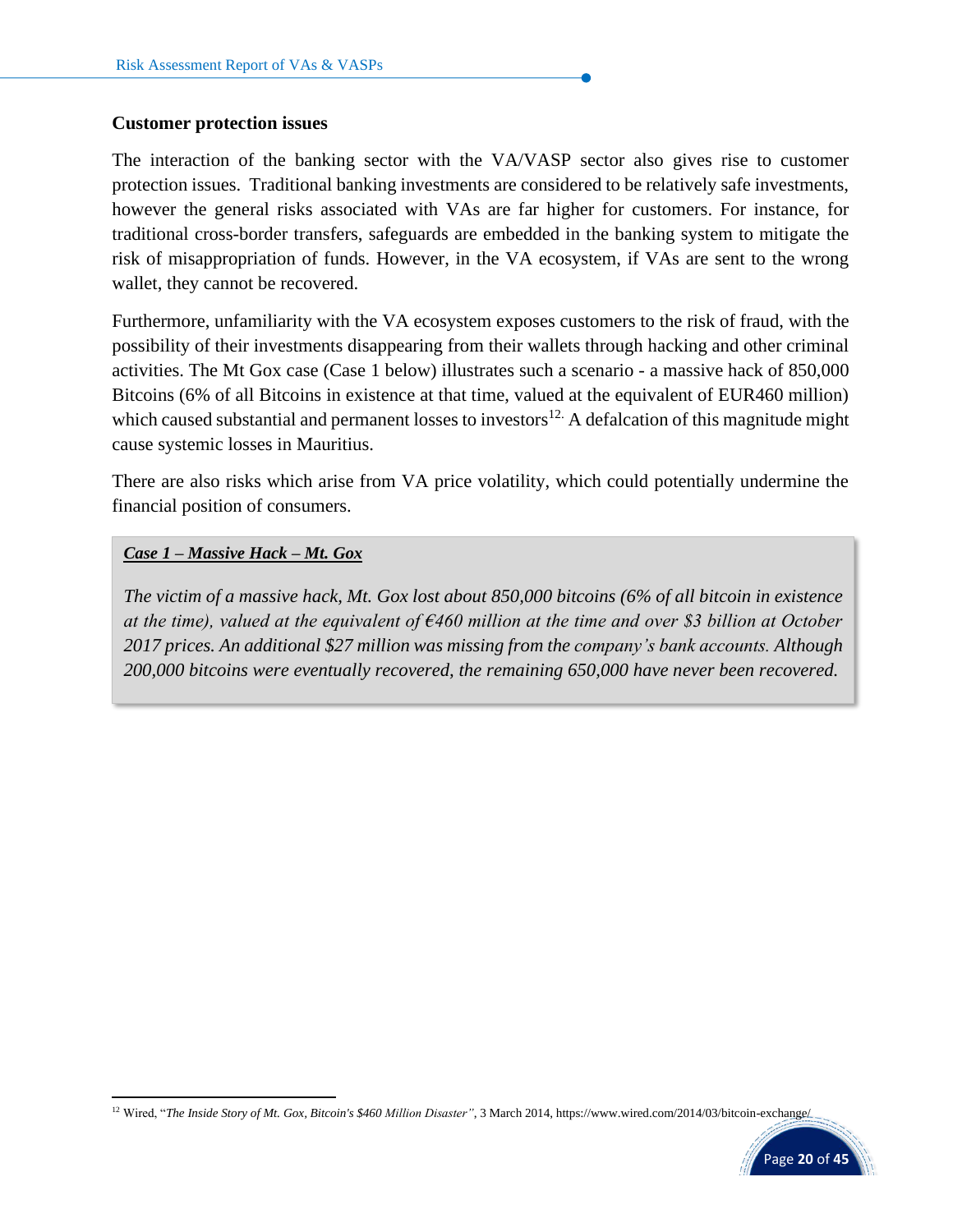# <span id="page-22-0"></span>3.2. NON-BANK FINANCIAL INSTITUTIONS

NBFIs in Mauritius are supervised by the FSC and are subject to AML/CFT requirements under the Financial Intelligence and Anti-Money Laundering Act (FIAMLA), United Nations (Financial Prohibitions, Arms Embargo and Travel Ban) Sanctions Act (UNSA), Financial Intelligence and Anti-Money Laundering Regulations (FIAMLR) and the FSC AML/CFT Handbook. All NBFIs under the purview of the FSC must apply a reasonable and proportionate risk-based approach in respect to AML/CFT. Furthermore, FIs are subject to risk-based supervision through FSC's offsite and onsite AML/CFT annual supervisory programme. This ensures that FIs adopt mitigating measures commensurate with the risks identified.

In addition, the FIAMLA stipulates that prior to launching a new product or business practice or the use of a new or developing technology, a reporting person or a supervisory authority shall identify and assess the ML/TF risks that may arise and respond appropriately to manage and mitigate these risks.

## **Licensable Activities**

At the time of the assessment and further to the report of the Regulatory Committee on Fintech and Innovation-Driven Financial Services, the FSC had undertaken several initiatives to position Mauritius as a fintech hub. These included two licensable activities, namely:

- the Custodian Services (Digital Assets); and
- the Digital Asset Marketplace.

#### **Custody Services (Digital Assets)**

The holder of a Custody Services (Digital Assets) License conducts the business of securing and preserving digital assets held in custody through the generation and securing of seeds and keys. It also manages wallets for digital assets including recovery processes for corrupted or compromised seeds and keys.

#### **Digital Asset Marketplace**

A digital asset marketplace, also known as an exchange, is an entity engaged in facilitating the buying, selling and exchange of digital assets for fiat currencies or other forms of digital assets and vice versa, for a commission. Digital asset marketplaces offer services by providing liquidity and the ability to trade digital assets. Through the process known as "on-ramp," digital asset marketplaces may enable the conversion of fiat currencies to digital assets. Through the "off-ramp", digital asset marketplaces allow a person to exchange a digital asset for fiat currencies.

A regulatory framework for Digital Asset Marketplace has not yet been established, nor have any licences been granted.

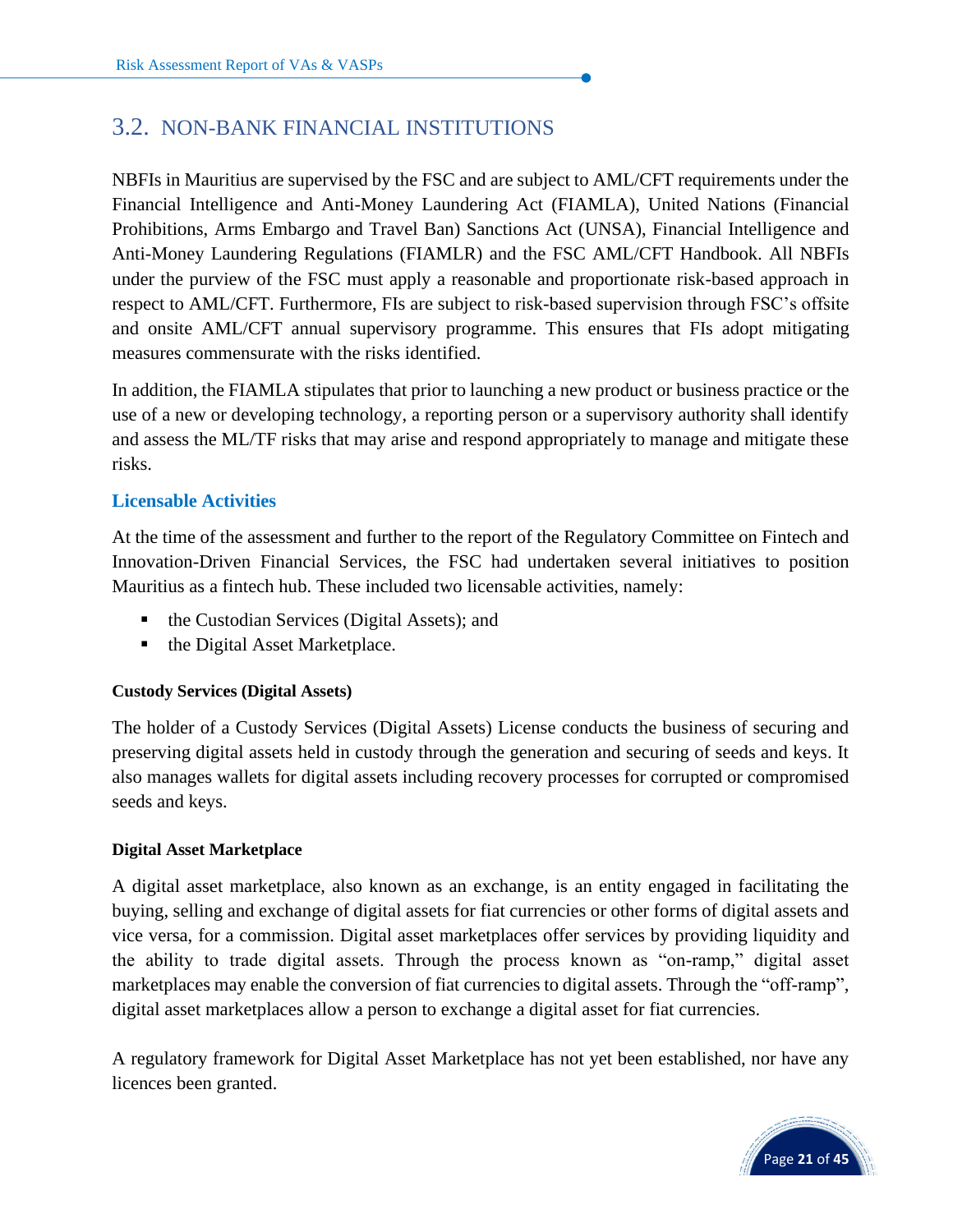#### **Digital Assets and VAs as an Asset-Class**

VAs prices may be extremely volatile, investments in VAs are considered high-risk. Nevertheless, the regulatory authority recognises that Digital Assets<sup>13</sup> including VAs may constitute an asset-class for investment by:

- Sophisticated Investors<sup>14</sup>;
- Expert Investors<sup>15</sup>;
- **Expert Funds**<sup>16</sup>;
- **•** Specialised Collective Investment Schemes<sup>17</sup>; and
- $\blacksquare$  Professional Collective Investment Schemes<sup>18</sup>.

As at date of the assessment none of the investors/licensees identified above had invested in digital/VAs nor has the FSC approved any such structures.

#### **Interaction of the NBFI Sector and the VA/VASP Sector**

The risk assessment identified the following VASPs interacting with NBFIs in the Mauritian ecosystem.

#### **Investment Advice – Compliance, Audit and Risk Management Support**

The FSC issues Investment Adviser Licences to allow FIs to provide investment advice to its clients

as its core activity. These are 2 categories of licences;

- (i) Investment Adviser (Restricted); and
- (ii) Investment Adviser (Unrestricted).

Through the survey it was noted that, in two cases, Investment Advisers provided restricted investment advice (not portfolio management) to their clients in respect of investment in VAs.

#### *Case 2 – Investment Adviser and Client based in Mauritius*

*The Adviser provided non-binding investment advice to the client, whose board approved the investment in VAs. Following which an amount of USD 2 million was invested in VA through a Special Purpose Vehicle set up as an investment holding company incorporated in Mauritius.*

<sup>&</sup>lt;sup>18</sup> The term "Professional Collective Investment Schemes" is defined in regulation 75 of the CIS Regulations 2008



<sup>&</sup>lt;sup>13</sup> Mauritius considers as a Digital Asset, any token, in electronic/binary form, which is representative of either the holder's access rights to a service or ownership of an asset. A Digital Asset, in this respect, includes a digital representation of value which: is used as a medium of exchange, unit of account, or store of value but which is not legal tender, even if it is denominated in legal tender; represents assets such as debt or equity in the promoter; or provides access to a blockchain-based application, service or product.

<sup>&</sup>lt;sup>14</sup> The term "Sophisticated Investor" is defined in section 2 of the Securities Act 2005.

<sup>&</sup>lt;sup>15</sup> The term "Expert Investor" is defined in regulation 78(a) of the Securities (Collective Investment Schemes and Closed-end Funds) Regulations 2008.

<sup>&</sup>lt;sup>16</sup> The term "Expert Fund" is defined in regulation 2 of the CIS Regulations 2008.

<sup>&</sup>lt;sup>17</sup> The term "Specialised Collective Investment Scheme" is defined in regulation 77 of the CIS Regulations 2008.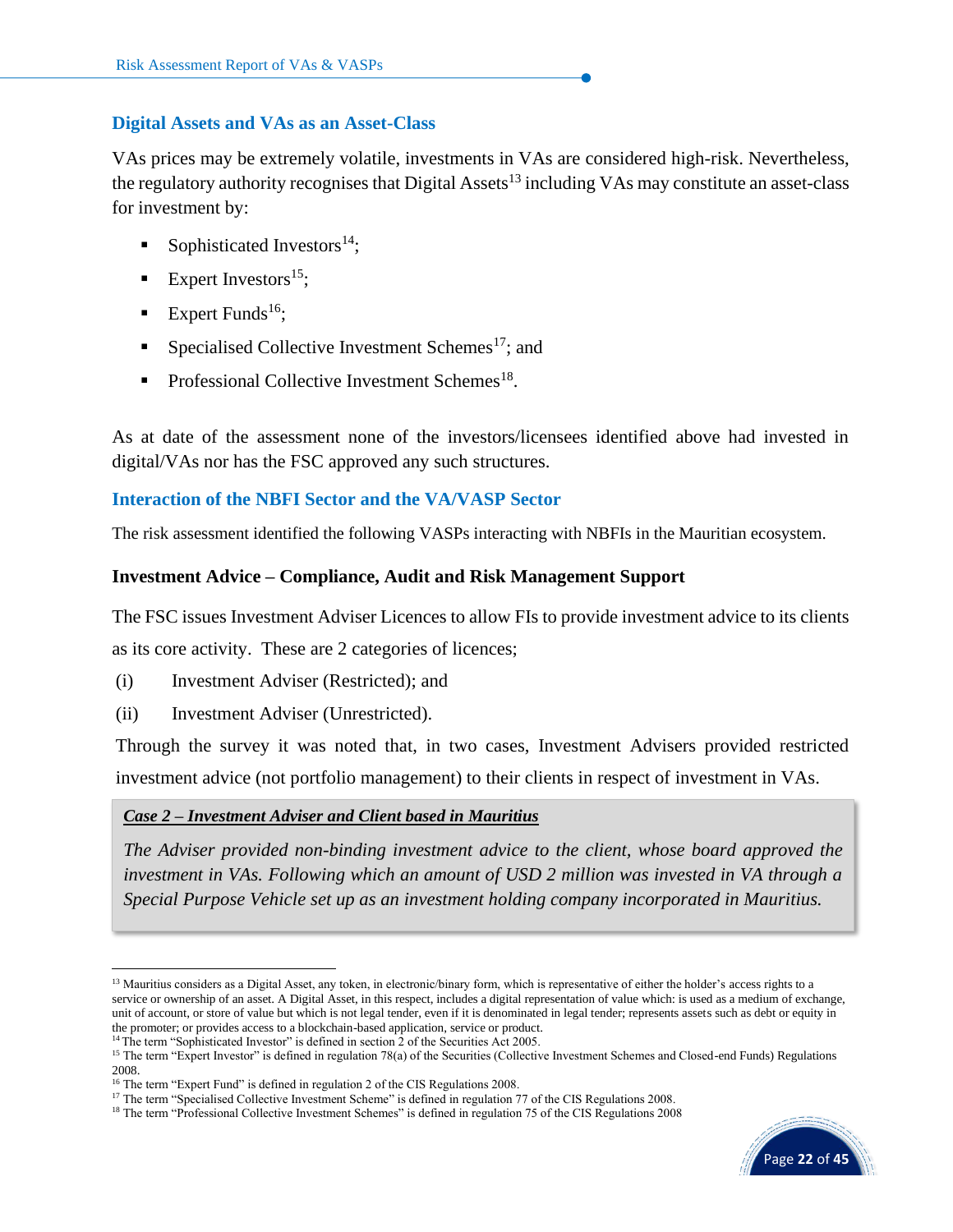#### *Case 3 – Investment Adviser based in Mauritius*

*An Investment Adviser, based in Mauritius, provided non-binding advice for investment of MUR 2 billion in VA to a client based in Sub-Saharan Africa. The client is authorised by the regulatory body of the jurisdiction in which it operates.*

#### **Virtual Asset Investment Provider**

#### *a) Investment into VA-related commercial activities*

The definition of Virtual Asset Investment Provider provides for an investment vehicle enabling investment in/purchase of VAs. The survey revealed two cases whereby FIs licensed by the FSC were used as Investment Vehicle to invest in VAs as underlying assets.

#### *Case 4 – Investment through a licensed platform*

*A licensee set up as a Protected Cell Company (PCC) held investment in VAs. The amount of the investment was of around USD 2 million which represented roughly 0.8 % of the overall investment of the PCC.* 

*The Cell has invested in Bitcoin, Litecoin, Tezos, Ethereum and Dash through a regulated platform. The platform conducted CDD on the Cell prior to transacting. The VAs were stored on a platform-held hot wallet.* 

#### *Case 5 – Investment using cold wallet through a licensed platform*

*An External Insurer (FI) providing life insurance and investment-linked long term insurance products to international intermediaries, had invested approximately MUR 2 million in Bitcoins, representing 0.02 percent of its total business.*

*The VA purchase was made through a regulated exchange using a Trezor- cold wallet. AML Checks were conducted by the FI.*

#### *b) Platform Operators*

Virtual asset trading platforms are online platforms which match buyers' and sellers' orders for trading in VA, and they perform functions similar to traditional securities brokers, stock exchanges and private trading venues $19$ .

#### *Case 6 – Investment through a licensed platform*

*An FI has terms of business on a non-disclosed basis with a regulated exchange. Through the terms of business with the exchange, the FI operates an application software that allows buying, selling and exchange of VAs such as Bitcoin, Ethereum and Litecoin.* 

<sup>19</sup> *Stevenson, Wong & Co., Further Development of Regulatory Approach towards Virtual Asset Portfolio Managers, Fund Distributors and Trading Platform Operators, 12 June 2019,* https://www.sw-hk.com/news-20190612-1/

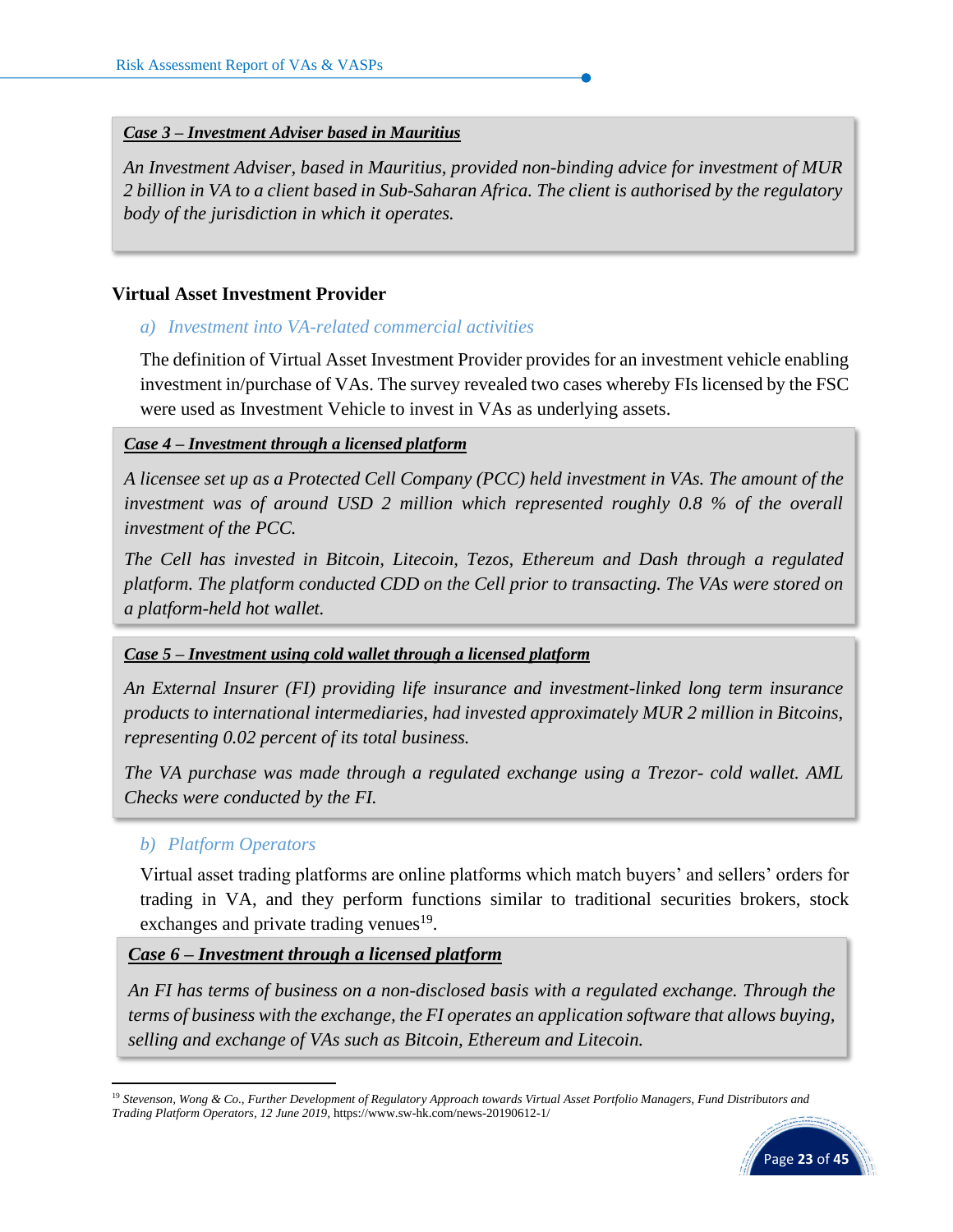#### **Management Companies**

Management Companies (MCs) which are considered as traditional obliged entities are regulated and supervised by the FSC and fall under the definition of FIs. They help their clients to set up, manage, and administer their affairs. Both MCs and Global Business Companies (GBCs) are subject to a rigorous licensing and supervisory regime under the oversight of the FSC. MCs are subject to a full scope of AML/CFT measures set out in the FIAMLA and FIAMLR and the FSC supervises them as FIs. MCs may be potentially exposed to ML/TF risks stemming from clients' interaction with VAs/VASPs.

Interactions of MCs with their clients are by nature non-face-to-face and may include PEPs or high net worth individuals investing into VAs. There is also a vulnerability in the indirect interaction of MCs with regulated/unregulated VASPs which operate in jurisdictions having inadequate AML/CFT regimes.

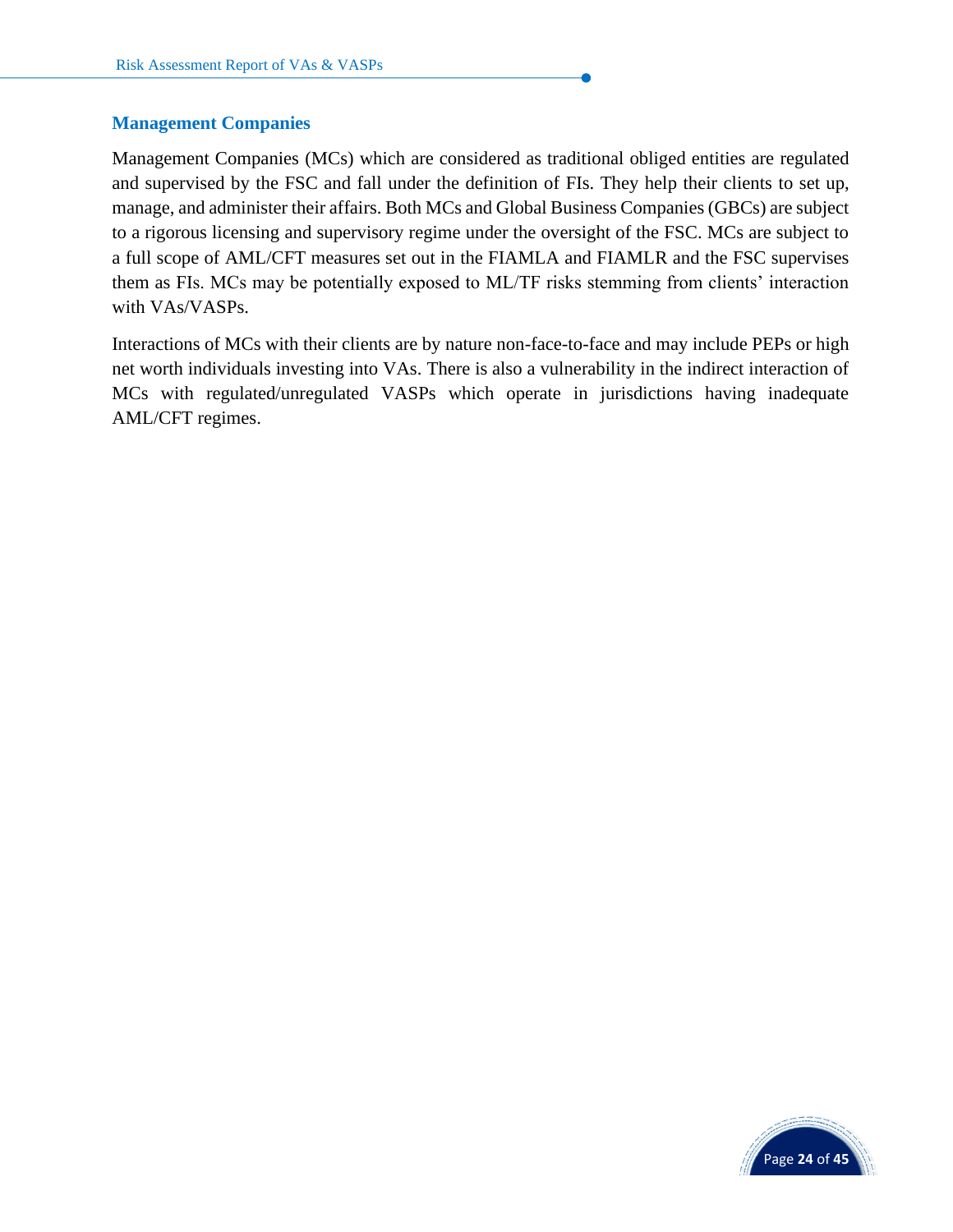# <span id="page-26-0"></span>3.3. DESIGNATED NON-FINANCIAL BUSINESSES AND PROFESSIONS

The DNFBP AML/CFT supervisors in Mauritius comprise the AGO, the MIPA, the GRA, the FIU and the ROC.

The GRA is the licensing, regulatory and supervisory body for the Mauritian Gambling sector which includes casinos, gaming houses, bookmakers for horse racing and for foreign football matches, and lotteries.

The AGO licenses and regulates Law Firms (local and foreign) and Joint Law Ventures.

The MIPA licenses, regulates and supervises Professional Accountants, Public Accountants and Member Firms, who provide accounting, audit, tax management, consultancy and insolvency services.

The ROC is the Authority responsible for the incorporation of companies in Mauritius, the registration of Foundations, Limited Partnerships and Limited Liability Partnerships, and is also the AML/CFT supervisory authority for Company Service Providers (CSPs).

The FIU is the AML/CFT Supervisory body for Dealers in Precious Metals and Stones, Real Estate Agents and Individual Legal Professionals (Attorneys, Barristers and Notaries).

Although this risk assessment reveals that the DNFBPs do not offer VA-related services or interact with VASPs, law firms could also be providing advice on the legal aspects of investing in VAs. On the other hand, Mauritians could individually be engaging with VA/VASPs. For example, the GRA licensees do not offer online gambling or VA-related gambling but there is no legal restriction preventing individuals from accessing online betting platforms which accept bets in VAs. Gambling is a cash-intensive business, and cash can be easily converted into VAs.

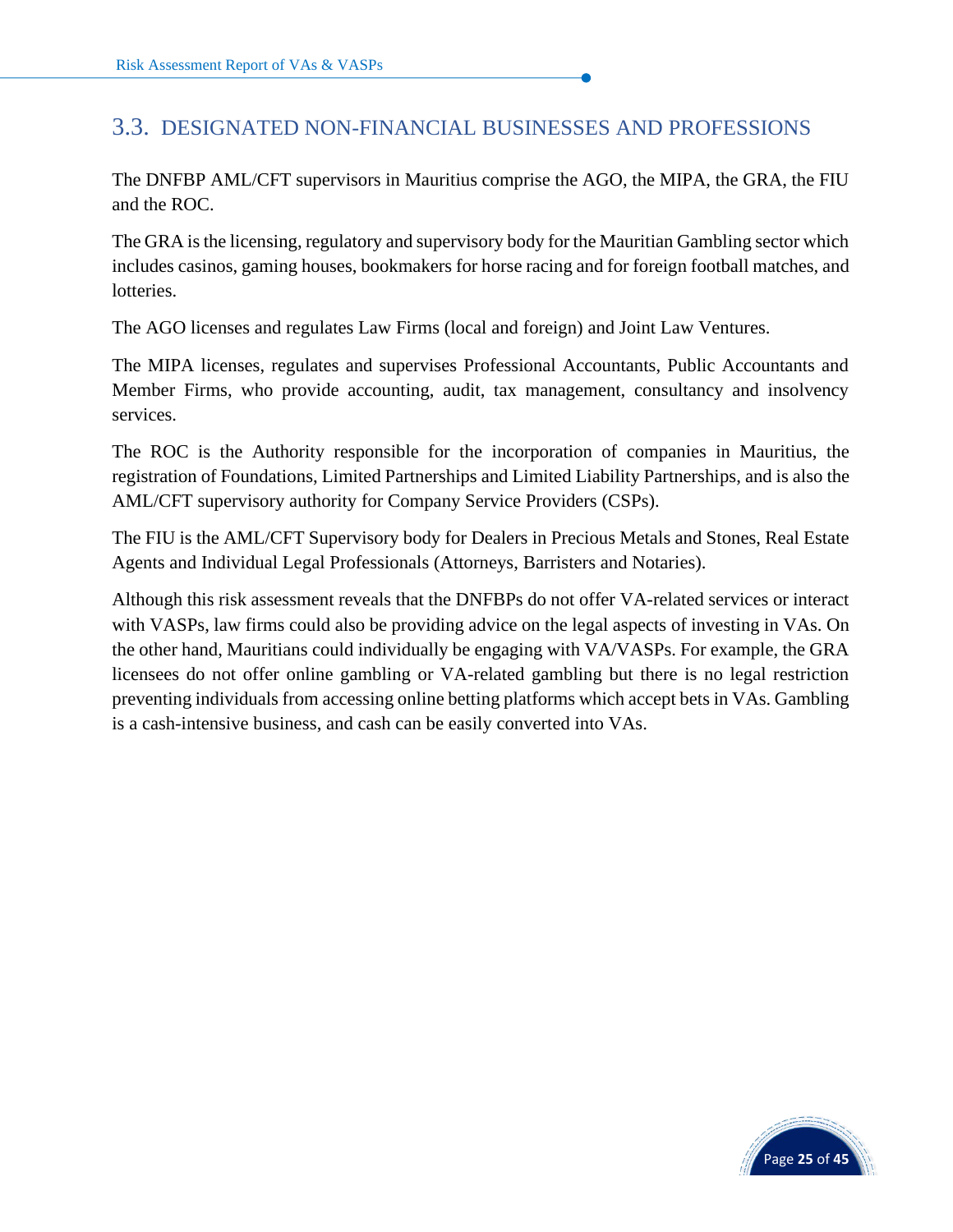# <span id="page-27-0"></span>3.4. INFORMAL SECTOR

The assessment showed that the Informal Sector interacts with 8 of the 12 identified channels as detailed in Table 3 in Section 2. The lack of a regulatory framework for Mauritius, at the time of this assessment, poses very high ML/TF risks for this sector.

Information from other sources showed that VA transactions have been occurring in Mauritius over several years, indicating that this is an informal but well-established activity. Field intelligence identified a peer-to-peer platform offering Bitcoin, Ethereum and Tether trading to the Mauritian market through multiple payment channels which could potentially provide easy ML opportunities for criminals. Although payment methods included bank transfers, credit and debit cards, PayPal, online wallets and mobile payments, twenty-five percent of the merchants on the platform accepted cash only against high commission rates. The preference for cash accompanied by high commission rates constitutes ML/TF red flags.

From information gathered, crypto enthusiasts in the informal sector invest in both the established VAs and nascent ones such as DogeCoin and Shiba Inu. Shiba Inu, created anonymously in August 2020, is a decentralized cryptocurrency modelled off Dogecoin (Shiba Inu is a Japanese breed of  $\log$ )<sup>20</sup>.

The P2P platform also allows for anonymity, rapid transfers, absence of face-to-face contact and lack of traceability, which further heighten ML/TF risks. Information shows the sector interacts with illicit or high-risk entities and with jurisdictions lacking effective regulatory VA/VASP frameworks. These interactions include wallet transfers from Mauritius to European Bitcoin Teller Machines (BTMs) where they have subsequently been redeemed for fiat currency. The analysis further revealed that Bitcoins have been transferred from an exchange, BTC-e (a high-risk exchange) and transacted over a four-year period through a chain of wallets, via IP addresses linked to Mauritius. BTC-e was closed down on 26<sup>th</sup> July 2017 by the U.S. Attorney's Office, Northern District of California and its Russian co-founder Alexander Vinnik was charged under a 21-Count Indictment for operating an alleged International Money Laundering Scheme and allegedly laundering funds from the 2014 USD 460 million hack of Mt. Gox (Case box 1). The exchange was also alleged to have previously received deposits of over USD 4 billion.<sup>21</sup>

<sup>&</sup>lt;sup>21</sup> Financial Crimes Enforcement Unit, FinCEN Fines BTC-e Virtual Currency Exchange \$110 Million for Facilitating Ransomware, Dark Net Drug Sales, https://www.fincen.gov/news/news-releases/fincen-fines-btc-e-virtual-currency-exchange-110-million-facilitating-ransomware



<sup>20</sup> https://en.wikipedia.org/wiki/Shiba\_Inu\_(cryptocurrency)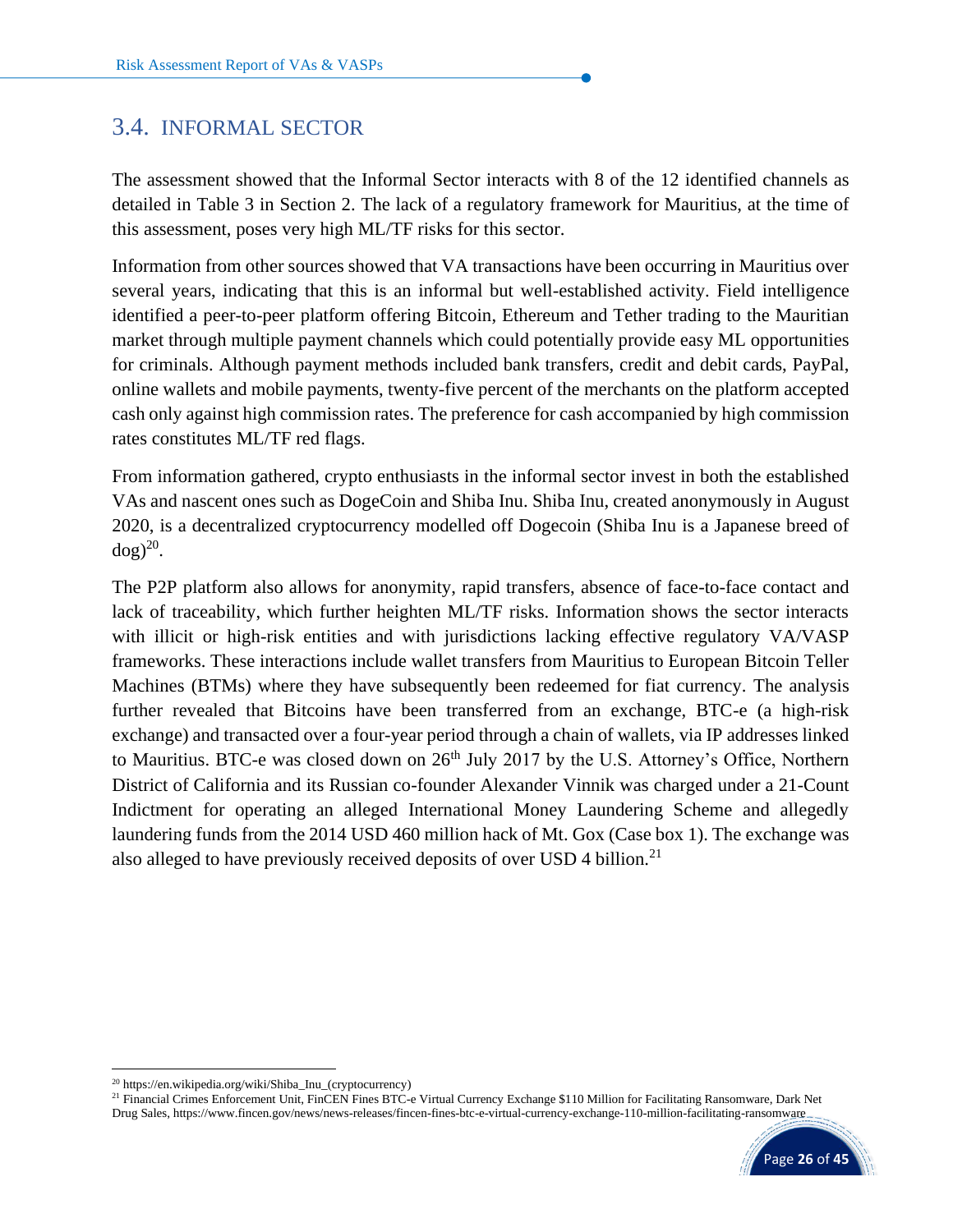# <span id="page-28-0"></span>4. ML/TF THREAT ASSESSMENT



The ML/TF threat emanates from predicate offences associated with the VA/VASP ecosystem and the threat level for each VASP channel was assessed based on the different input variables. The inherent features of VAs could easily be exploited by criminals to facilitate ML/TF, given the complexity of VA-related ML/TF investigations and the exposure of Mauritius to the global threats posed by VAs and foreign-based VASPs.

## **Identified Predicate Offences associated with the VA/VASP Ecosystem**

The features of VAs and VASPs imply that proceeds from all predicate offences, identified in the 2019 NRA, can be laundered through them. This Section details the identified predicate offences associated with the VA/VASP ecosystem based on, *inter alia*, domestic reported cases to LEAs, intelligence and international case studies $^{22}$ .

<sup>22</sup> FATF, Updated Guidance for a Risk-Based Approach to, *Virtual Assets and Virtual Asset Service Providers*, https://www.fatfgafi.org/publications/fatfrecommendations/documents/guidance-rba-virtual-assets-2021.html

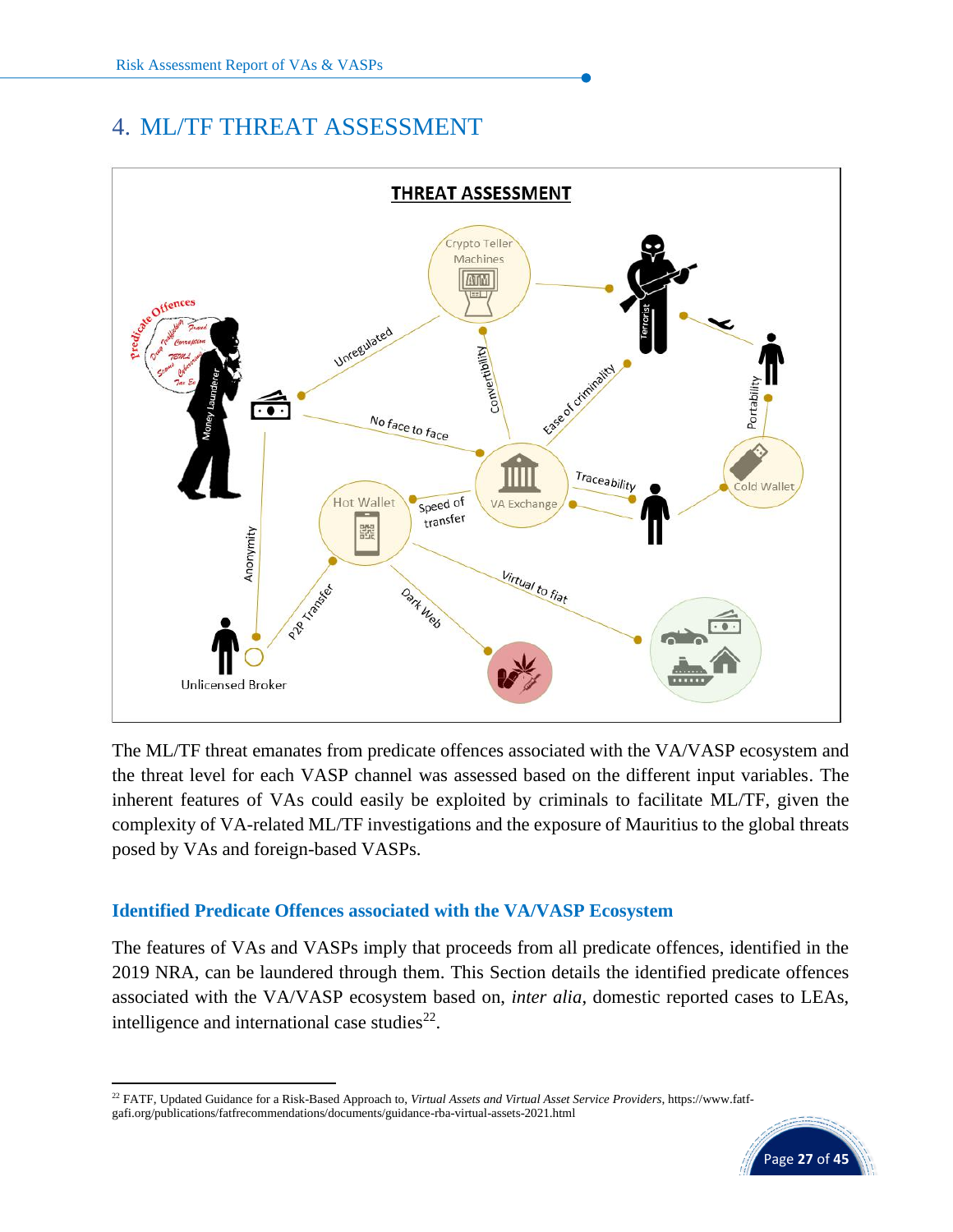#### **Drug Trafficking**

The 2019 NRA identified drug trafficking as having a high ML threat in Mauritius. During the past two years, Mauritius has witnessed record-high drug seizures worth MUR 7 billion<sup>23</sup>. It is apparent that there is a well organised cross-border drug trafficking network of both local and foreign nationals. Domestically, drug syndicates are becoming increasingly organized, well-funded and adept.

Drug traffickers are continuously exploring new avenues to avoid detection, including the use of technology and the virtual space is attractive to them, especially the dark net.

The "darknet" is a rising and resilient global threat, especially in relation to drug trafficking. The yearly sales of drugs linked to the "darknet" internationally amounted to almost USD 800 million in 2019, representing a 70% growth when compared to  $2018^{24}$ . Multiple online "darknet" markets provide a virtual space for drug dealing. These web-based platforms ensure anonymity and facilitate peer to peer transactions.

Very few cases were identified in Mauritius where drug traffickers have used Bitcoins to buy drugs on the darknet. However, it can be expected that drug traffickers and their facilitators will increasingly make use of the darknet and unregulated exchanges to avoid detection thus, exacerbating the risk of funds derived from drug trafficking being laundered.



#### **Fraud**

VA/VASP- related frauds are usually characterised by faked coin offerings, fraudulent investment schemes and faked exchangers using imposter websites<sup>25</sup>. The threat assessment identified two cases of VA-related fraud in Mauritius (Case 7 and Case 8 below). These include cases where victims have been induced to pay into fraudulent VA investment schemes promoted by foreign criminals who claimed links with dubious foreign-based VASPs. The illicit funds obtained were allegedly laundered through multiple countries. Additionally, some websites have been falsely

https://gadgets.ndtv.com/cryptocurrency/news/india-crypto-scam-websites-chainalysis-2712975



<sup>23</sup> Source: Mauritius Police Force

<sup>24</sup>Chainalysis, *"The Chainalysis 2020 Crypto Crime Report" January 2020*, https://go.chainalysis.com/2020-crypto-crime-report

<sup>25</sup> Gadgets 360, Cryptocurrency, "*Crypto Scam Websites Registered 9.6 Million Visits From India in 2021: Report"*, 17 January 2022,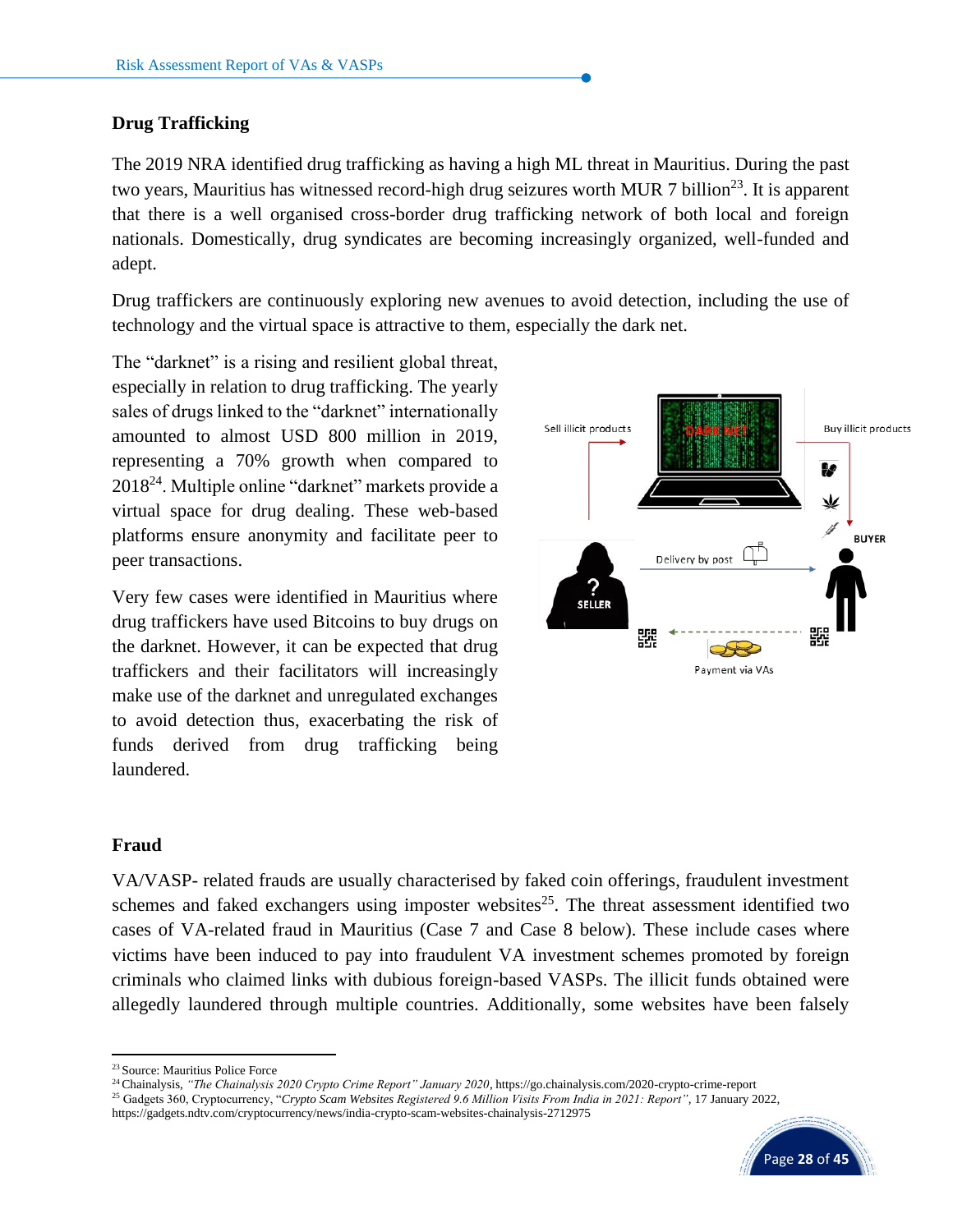promoting Mauritius as VA friendly investment jurisdiction<sup>26</sup>. Given the increasing publicity and appetite for VAs in Mauritius it can be reasonably expected VA-related frauds and their corresponding ML/ TF threats will increase.

#### *Case 7 – Phishing Attack*

*A Mauritian national accessed an email link to an alleged VA platform and transacted twice, believing that he was accessing his usual VA platform. Later, he found out that it was a phishing attack and that his funds had been moved to wallets in Asia.*

#### *Case 8 – Illegal VA related Ponzi Schemes*

*A person alleging that he is a representative of a new technology company organised a promotional campaign during which he introduced the concept of OneCoin and encouraged attendees to invest in this token. An interested Mauritian attendee invested EUR 1,790 but never received any OneCoin Tokens. The campaign was a VA-related Ponzi scheme and OneCoin was found to be an international multibillion-dollar pyramid scheme selling education packages that included "tokens".*

#### **Predicate Offences and Emerging Threats identified in International Typologies**

The chart below illustrates the different threats in the global VA ecosystem which could potentially affect Mauritius. It demonstrates the pervasiveness of dark net usage throughout 2020 and the increasing magnitude of scams.



#### **Total Cryptocurrency Value Received by Illicit Entities in 2020**

<sup>26</sup> Buy Bitcoin Worldwide, "*Buy Crypto & Bitcoin in Mauritius*" 10 December 2021, https://www.buybitcoinworldwide.com/mauritius/



*Source: The 2021 Crypto Crime Report by Chainalysis*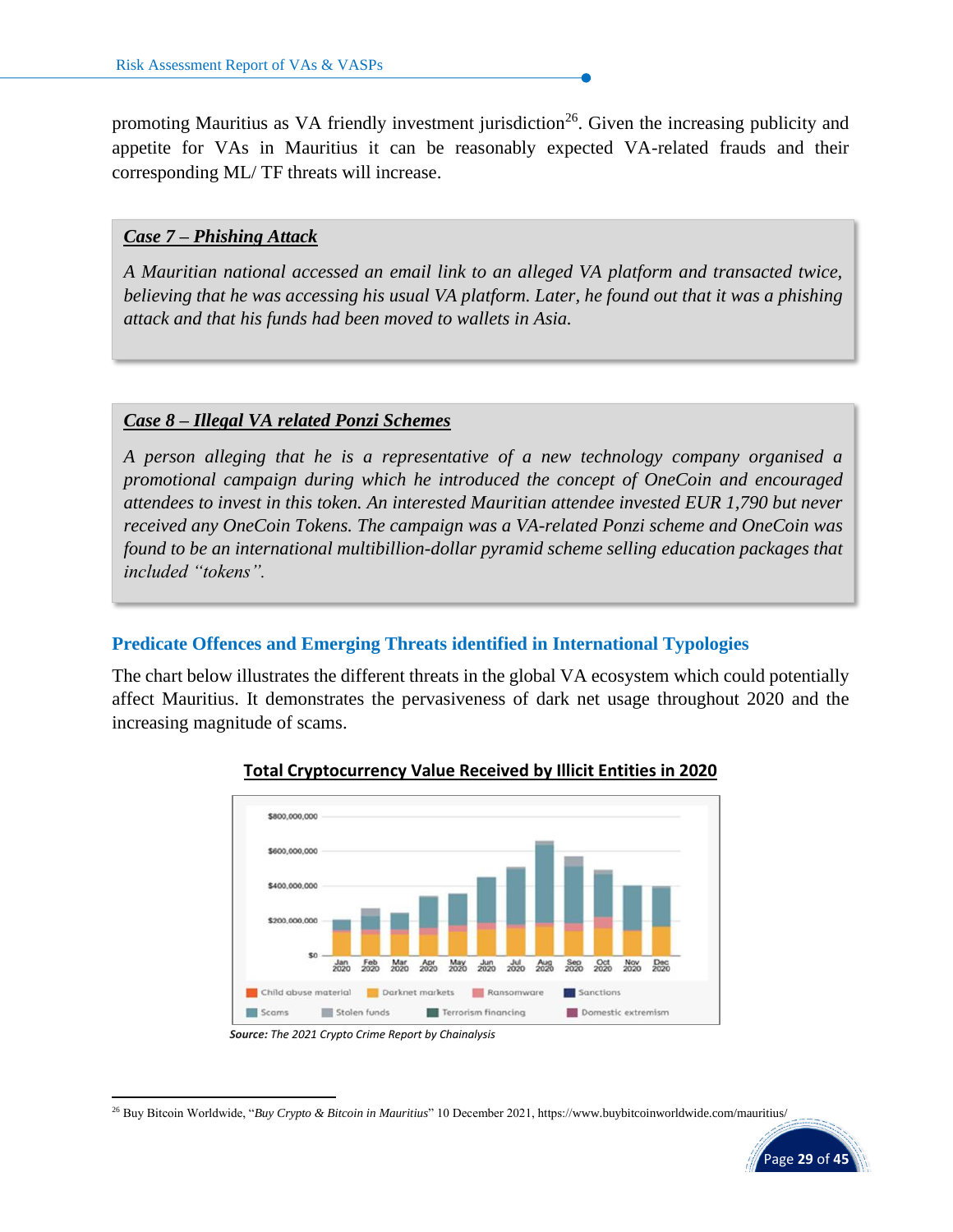#### **Corruption**

The VA ecosystem is potentially attractive to corrupt PEPs. For example, the VASP BTC-e, headquartered in Russia, laundered proceeds of crime by knowingly facilitating transactions involving public corruption, ransomware, computer hacking, tax refund fraud schemes and drug trafficking. However, no cases of corruption linked to VAs had been reported in Mauritius at the time of the assessment.

#### **Tax Evasion**

Based on documented typologies and trends, including the FATF red flag indicators, there is evidence that VA/VASPs are used to evade tax globally. There were no reported cases of tax evasion using VAs/VASPs in Mauritius at the time of the assessment.

#### **Trade-Based Money Laundering**

Trade-Based Money Laundering (TBML) is reportedly occurring in the VA sphere globally. According to the US Drug Enforcement Administration (DEA), drug traffickers and money launderers are increasingly underpinning TBML schemes with VAs as they become more widely adopted.<sup>27</sup> However, no cases of TBML linked to VAs have been reported in Mauritius at the time of the assessment.

#### **Emerging threats**

The rapidly evolving landscape of VASPs implies that some threats will become more relevant in the future, which requires authorities to analyse them in detail. This Section describes the emerging trends based on international typologies.

#### **Cybercrime**

Cybercrime includes a range of criminal activities such as hacking, ransomware, extortion and denial of service which can generate huge illicit VA proceeds that may be almost impossible to trace and recover. Cybercriminals can remain anonymous/pseudo-anonymous, preventing effective investigation of both the predicate offence and its associated money laundering. In 2018, hackers reportedly stole private keys [to a billion dollars'](https://www.reuters.com/article/us-crypto-currency-crime/cryptocurrency-thefts-scams-hit-1-7-billion-in-2018-report-idUSKCN1PN1SQ) worth of VAs from hot wallets, which despite being intrinsically insecure are still used by many custodians to provide a pool of easily accessible liquidity<sup>28</sup>.

<sup>27</sup> Trade Based Financial Crime News, "*Virtual currencies increasingly feeding TBML operations says DEA*", 8 March 2021, https://amlnewsflow.coastlinesolutions.com/2021/03/08/virtual-currencies-increasingly-feeding-tbml-operations-says-dea/ <sup>28</sup> CipherTrace "*Cryptocurrency Intelligence - Cryptocurrency Anti-Money Laundering Report, 2019 Q3*", November 2019, https://ciphertrace.com/q3-2019-cryptocurrency-anti-money-laundering-report/

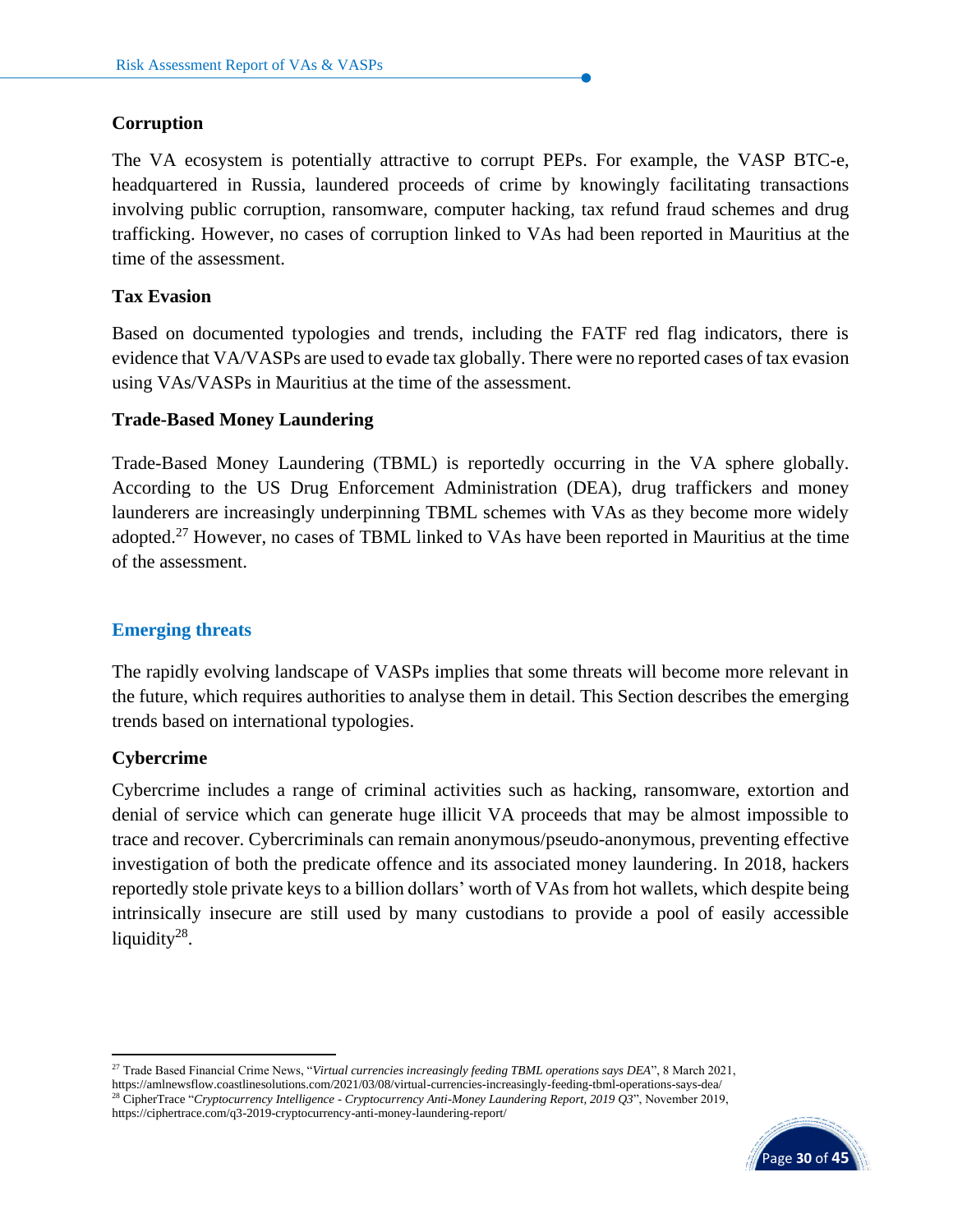#### **Extortion /Sextortion**

Internationally there has been an uptrend in cases of extortion/sextortion in which criminals have demanded payment in VAs, particularly during the COVID 19 Pandemic<sup>29</sup>. There have been a few casesin Mauritius of individuals being blackmailed after they sent sexually explicit photos or videos of themselves to individuals with bogus social media profiles. Payment in the reported cases was demanded in Mauritian Rupees. However, no such cases related to VAs have been reported in Mauritius at the time of the assessment.

#### **Child sexual exploitation**

Virtual assets can be used in darknet markets to access child sexual abuse material<sup>30</sup>. At the time of the assessment, no cases of any such activity have been confirmed in Mauritius but this is an emerging global threat.

In 2019, 132,676 URLs or web pages were confirmed by the Internet Watch Foundation (IWF) – UK's national reporting hotline – to contain links to child sexual abuse imagery across almost 5000 domains spanning 58 countries.<sup>31</sup> In 2019 the IWF also identified 288 new dark web sites selling Child Sexual Exploitation Material (CSEM), 197 of which only accepted payment in  $VAs<sup>32</sup>$ , indicating that VAs are increasingly becoming the preferred choice of payment for such criminal activities.

For example, in 2019, Chainalysis, a blockchain data platform, tracked payments in Bitcoin and Ethereum aggregating approximately USD930,000 to addresses associated with child sexual exploitation material providers, which represented a 32% increase compared to 2018.<sup>33</sup>

#### **ML through VAs/VASPs**

At the time of the assessment, there were no known VA/VASP related ML cases in Mauritius. However, based on international typologies, VASPs are exposed to the conventional ML stages of: placement – the entry of the illegal proceeds into the financial system; layering – transactions intended to distance illicit funds from their source; and integration – reintroducing laundered funds as legitimate funds. $34$ 

<sup>34</sup> Financial Action Task Force (FATF), *"Money Laundering Frequently Asked Questions.",* 20 June 2021, [https://www.fatf](https://www.fatf-gafi.org/faq/generalquestions/)[gafi.org/faq/generalquestions/](https://www.fatf-gafi.org/faq/generalquestions/)



<sup>29</sup> News 18, "*Online Sextortion Attacks Increased During Pandemic, Demanded Ransom in Cryptocurrencies*",19 February 2021,https://www.news18.com/news/buzz/online-sextortion-attacks-increased-during-pandemic-demanded-ransom-in-cryptocurrencies-

<sup>3451043.</sup>html

<sup>30</sup> Internet Watch Foundation, "*Annual Report 2019 – Zero Tolerance*", 2019, https://www.iwf.org.uk/report/iwf-2019- annual-report-zerotolerance

<sup>31</sup> Internet Watch Foundation, "*Annual Report 2019 – Zero Tolerance*", 2019, https://www.iwf.org.uk/report/iwf-2019- annual-report-zerotolerance

<sup>32</sup> The International Centre for Missing & Exploited Children and Standard Chartered, "*Cryptocurrency and the Trade of Online Child Sexual Abuse Material*", February 2021, https://cdn.icmec.org/wp-content/uploads/2021/03/Cryptocurrency-and-the-Trade-of-Online-Child-Sexual-Abuse-Material\_03.17.21-publish-1.pdf

<sup>33</sup> Chainalysis, "*Making Cryptocurrency Part of The Solution to Human Trafficking*", 21 April2020,

https://blog.chainalysis.com/reports/cryptocurrency-human-trafficking-2020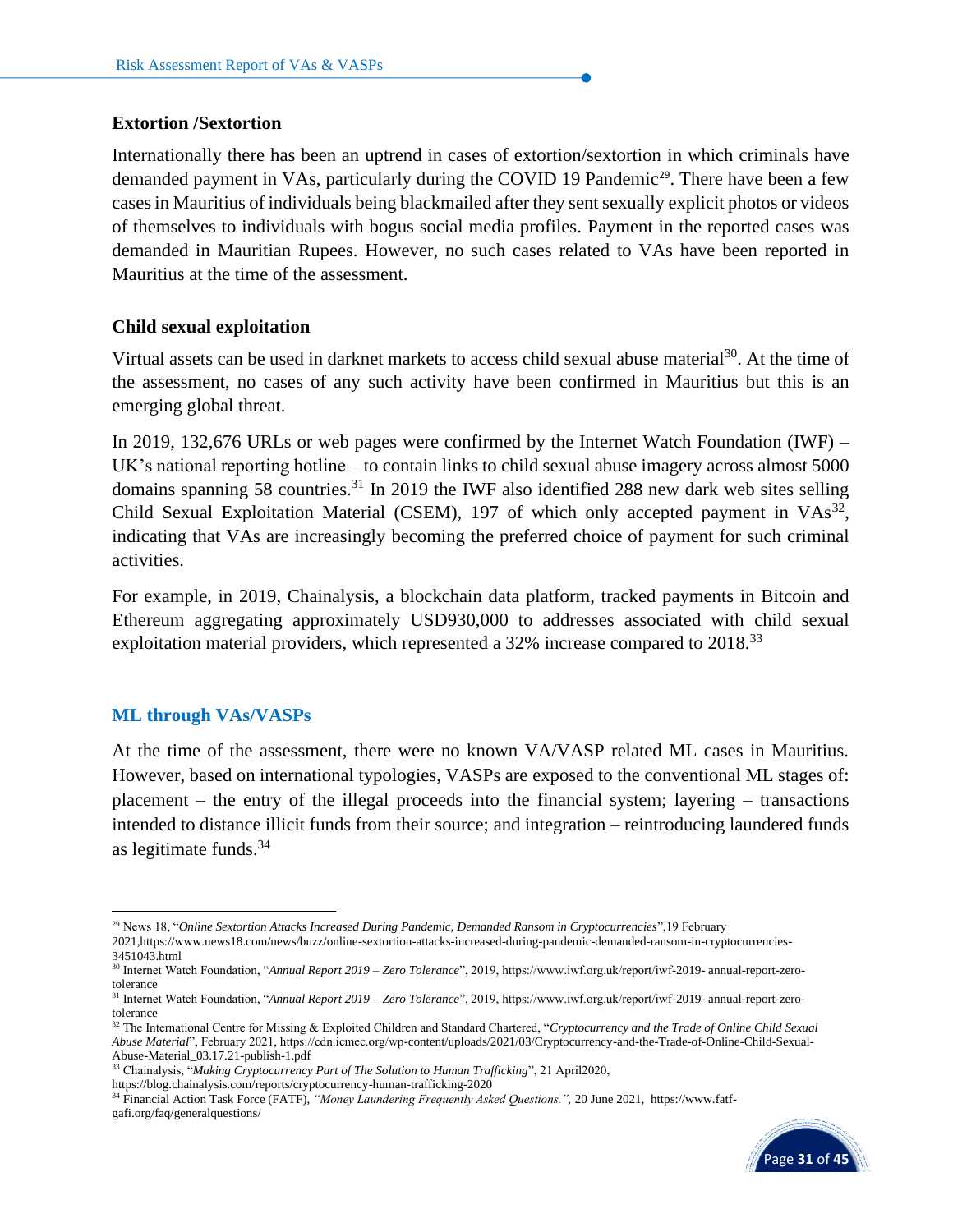- **III** In placement, illicit funds, which may be either in the form of VAs or fiat emanating from drug sales on darknet markets, enter the eco-system through either VA exchanges, peer-topeer transfers and over-the-counter brokers.
- **The layering** step involves employing a variety of techniques to obfuscate the transaction flow by using multiple VA Exchanges including anonymization tools.
- **The Integration** step involves using fiat eventually placed in banks or other FIs or exchanges to invest in assets and buy goods and services.

In exchange for commissions, fees, or other benefits, professional money launderers provide expertise to criminals to disguise the nature, source, location, control, and destination of illicit funds. And all the avenues available to conventional ML, such as trade-based ML are also potentially available to operators in the VA and VASP space.

## **TF through VAs/VASPs**

TF differs from ML because funds used for financing terrorism may also arise from legitimate sources and only the ultimate use of the funds renders the transaction illegal. VA/VASPs can assist terrorism financiers to avoid detection and tracing of funds. The transnational VA space allows worldwide access to unregulated VASPs which increase the threat of TF. The difficulty in tracking VAs and unregulated VASPs further obfuscates the identity of terrorism funders who typically send small amounts of VAs to proscribed organisations. International typologies indicate that terrorist groups and their supporters are increasingly soliciting "donations" in VA, and that terrorist organisations such as ISIS and Al Qaeda have received "donations" in Bitcoins<sup>35</sup>. However, there were no reported TF-related cases involving VAs in Mauritius.

#### **Assessment of the Input Variables through the Threat Product Dimension**

In Mauritius, LEAs have found that VA investments are being made through overseas cryptocurrency exchanges, indicating an appetite for VAs. As mentioned above, the use of VAs via the dark net has been identified in drug trafficking cases. It is apparent that the inherent features of VAs make them more attractive to criminals.

The input variables have been assessed for each VASP channel. The threat ratings in the below table portray general tendencies across all 12 VASP channels combined, among which, the "dark web access", "unregulated environment" and "decentralised environment" have been assessed as "**Very High**".

The other variables as well carry a high threat rating with the exception of few variables such as "Mining by Criminals" which was deemed to be unlikely due to the high price of electricity in

<sup>35</sup> Middle East Media Research Institute, "*The Coming Storm – Terrorists Using Cryptocurrency",* August 2019, https://www.memri.org/reports/coming-storm-%E2%80%93-terrorists-using-cryptocurrency

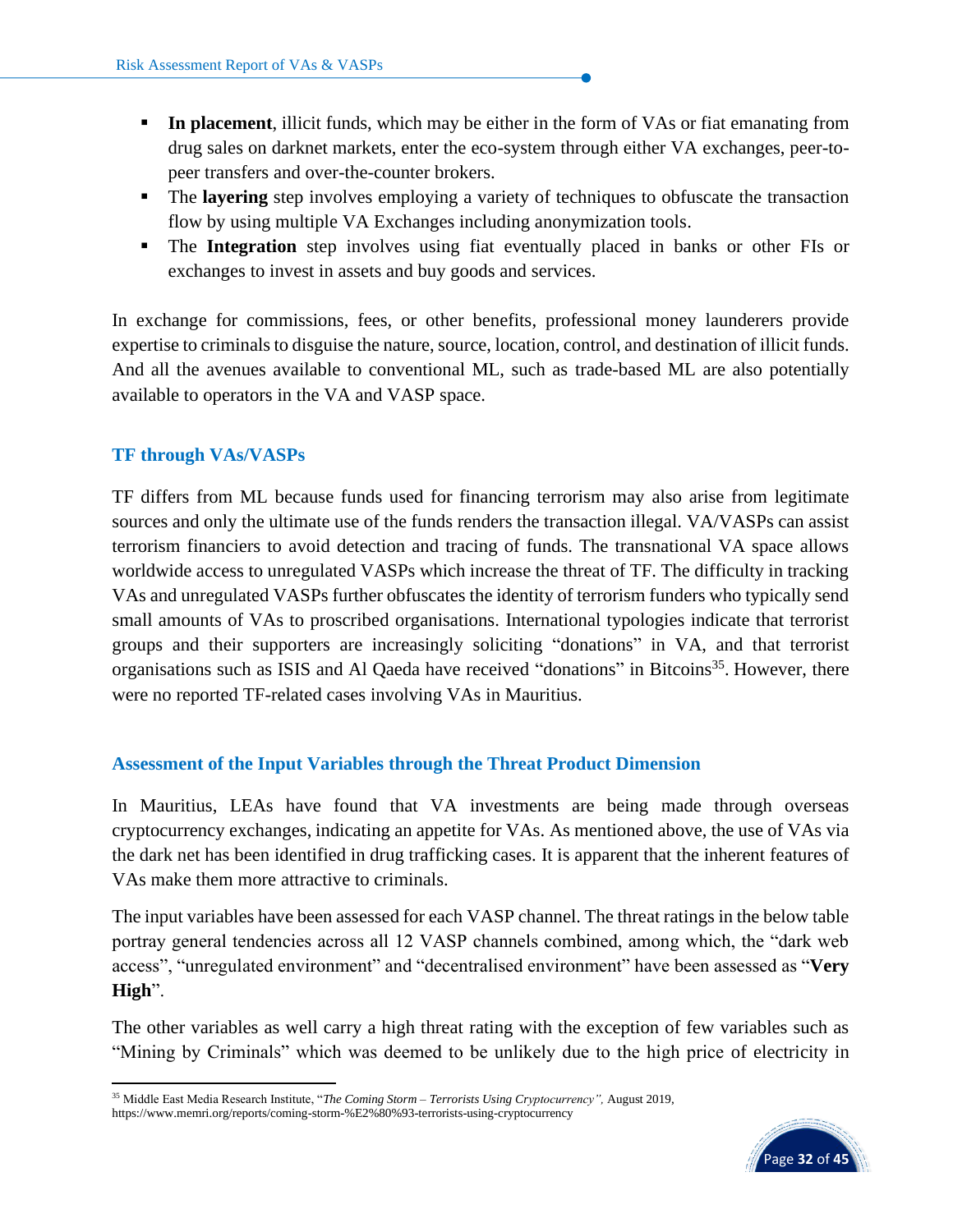Mauritius and the complex technology required. "Expenditure of Funds", "Regulated", "Centralised Environment" and "High level of accountability product provider" were assessed as 'Low' given that the VA Expenditure was regarded as being unlikely to be widespread in Mauritius and since the VA ecosystem was not regulated and such had no central database for VA transactions.

| <b>Characteristics of VAs</b>              | <b>Features</b>                                                  | <b>Threat</b><br>(General tendencies<br>across 12 Channels) |
|--------------------------------------------|------------------------------------------------------------------|-------------------------------------------------------------|
|                                            | Anonymity/ pseudonymity                                          | High                                                        |
|                                            | P2P Cross-Border Transfer and Portability                        | High                                                        |
| <b>VA Nature and Profile</b>               | Absence of face-to-face contact                                  | High                                                        |
|                                            | Traceability                                                     | High                                                        |
|                                            | Speed of Transfer                                                | High                                                        |
|                                            | Mining by criminal                                               | Low                                                         |
|                                            | Collection of funds                                              | High                                                        |
| <b>Accessibility to</b><br><b>Criminal</b> | Transfer of funds                                                | High                                                        |
|                                            | Dark Web Access                                                  | <b>Very High</b>                                            |
|                                            | Expenditure of funds                                             | Low                                                         |
|                                            | Bank or card as source of funding VA                             | Medium                                                      |
| <b>Source of funding VA</b>                | Cash transfers, valuable in-kind goods                           | High                                                        |
|                                            | Use of virtual currency                                          | High                                                        |
|                                            | Regulated                                                        | Low                                                         |
| <b>Operational features</b>                | Unregulated                                                      | <b>Very High</b>                                            |
| of VA                                      | <b>Centralised Environment</b>                                   | Low                                                         |
|                                            | <b>Decentralised Environments</b>                                | <b>Very High</b>                                            |
|                                            | Tax evasion                                                      | High                                                        |
|                                            | Terrorist financing                                              | High                                                        |
| <b>Ease of criminality</b>                 | Disguising criminal proceeds to VA not regulated                 | High                                                        |
|                                            | <b>Trace and Seize Difficulty</b>                                | High                                                        |
|                                            | Underground economy – Impact on the country's<br>monetary policy | Medium                                                      |
| <b>Economic Impact</b>                     | Allow full integration with the financial services market        | Medium                                                      |
|                                            | High level of the accountability product provider                | Low                                                         |

# **Table 6: ML/TF Threat Ratings by Input Variables**

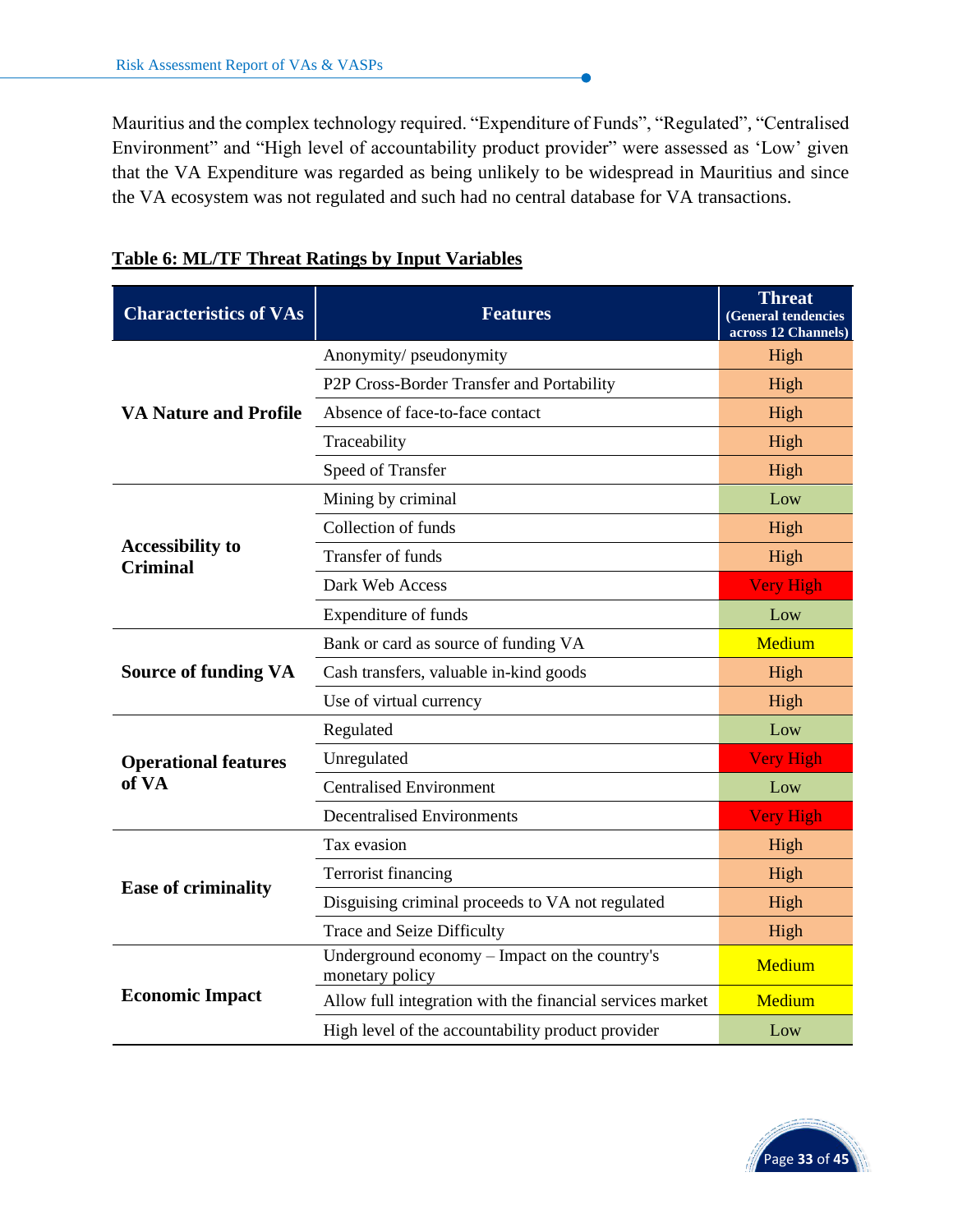Each of the mentioned features has been mapped against the 12 VASP channels to assess their respective risk exposure. The ML/TF threat rating assigned to each identified channel is provided below:

| <b>VASPs</b>                              | <b>Types of Services</b>                | <b>Threat Rating</b>                                |        |
|-------------------------------------------|-----------------------------------------|-----------------------------------------------------|--------|
| <b>VIRTUAL ASSET</b>                      | <b>Custodial Services</b>               | <b>Hot Wallet</b>                                   | High   |
| <b>WALLET PROVIDERS</b>                   | <b>Non-Custodial</b><br><b>Services</b> | Cold Wallet                                         | High   |
|                                           | <b>Transfer Services</b>                | P <sub>2</sub> P                                    | High   |
|                                           |                                         | P <sub>2</sub> B                                    | Medium |
| <b>VIRTUAL ASSET</b><br><b>EXCHANGES</b>  |                                         | Fiat-to-Virtual                                     | Medium |
|                                           | <b>Conversion Services</b>              | Virtual-to-Fiat                                     | High   |
|                                           |                                         | Virtual-to-Virtual                                  | High   |
| <b>VIRTUAL ASSET</b><br><b>BROKING</b>    | <b>Payment Gateway</b>                  | Merchants                                           | High   |
| <b>VIRTUAL ASSET</b><br><b>MANAGEMENT</b> | <b>Fund Management</b>                  | Medium                                              |        |
| <b>PROVIDERS</b>                          | Compliance, Audit & Risk Management     | Low                                                 |        |
| <b>VIRTUAL ASSET</b>                      |                                         | <b>Platform Operators</b>                           | Medium |
| <b>INVESTMENT</b><br><b>PROVIDERS</b>     | <b>Trading Platforms</b>                | Investment into VA-related<br>commercial activities | Medium |

#### **Table 7: ML/TF Threat Ratings by VASP Channels**

The above table clearly shows that 6 VASP channels- Hot wallet, Cold wallet, P2P, Virtual-to-Fiat, Virtual-to-Virtual and Merchants- stand out as representing a high level of threat. VA Wallet Providers and VA Broking are more exposed to the ML/TF threats compared to VA Management Providers and VA Investment Providers. The lower threat level for these two VASPs in the NBFIs is driven by an operating environment characterized by CDD procedures, known source of funding and non-anonymous interactions. The threat level for the channel Fiat-to-Virtual (Conversion Services) has been rated as **"Medium"** since most transactions are carried out through the banking system.

The ML/TF threat for the Hot wallet channel has been rated as High because even though hot wallets might be under the purview of regulated supervisors, there is a real possibility for criminals to use *unregulated* hot wallets to conceal and eventually transfer illicit funds. Furthermore, transacting using P2P platforms often take place in an unregulated and unsupervised environment which therefore renders this channel particularly attractive for money laundering activities.

Cold Wallets enable the contents of the digital wallets to be stored on a platform or in a manner that is not connected to the internet thereby protecting the wallet from unauthorised access. This is why, even within a regulated environment, cold wallets lack traceability, visibility and are easily transferable from one owner to another, and are therefore highly attractive to money launderers.

Merchants may operate as informal or unlicensed brokers offering VA products in a peer-to-peer manner and thus avoid any supervisory or regulatory oversight.

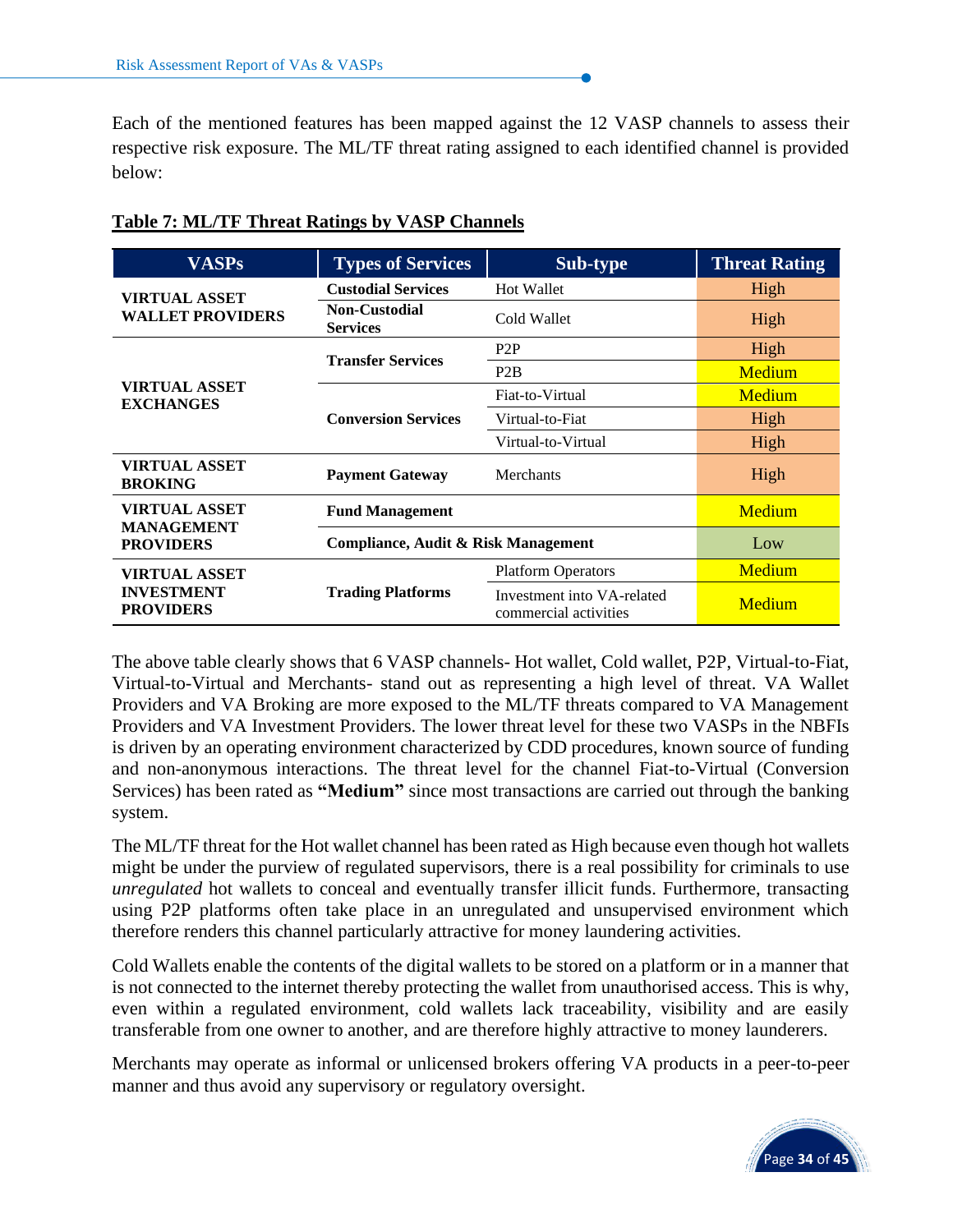# <span id="page-36-0"></span>5. ML/TF INHERENT VULNERABILITY ASSESSMENT

At the time of the assessment, there was no domestically licenced VASP operating in Mauritius, however, authorities are aware of VA transactions taking place and interactions between the formal/informal sector and VASP Channels. Foreign licensed or unlicensed VASPs are transacting with Mauritian individuals or legal persons, but this information is difficult to monitor as there is no universal comprehensive list of licensed VASPs to verify their good standing and licencing status. An analysis of interactions with VASPs shows that the Mauritian market is exposed to both licensed/regulated VASPs and unlicensed/unregulated VASPs.

These include a VASP which the Financial Crimes Enforcement Network (FinCEN) banned in 2019 on regulatory grounds. The exchange then opened a separate exchange registered with the [FinCEN](https://en.wikipedia.org/wiki/Financial_Crimes_Enforcement_Network) to comply with all applicable laws.<sup>36</sup> However, in mid-2021, Bloomberg News reported that the exchange was under investigation by the [US Department of Justice](https://en.wikipedia.org/wiki/United_States_Department_of_Justice) and US [Internal Revenue](https://en.wikipedia.org/wiki/Internal_Revenue_Service)  [Service](https://en.wikipedia.org/wiki/Internal_Revenue_Service) for suspected money-laundering and tax evasion.<sup>37</sup>

Criminals in Mauritius may, therefore, be able to hide their illicit proceeds through access to regulated, unregulated/licensed and unlicensed VASPs in jurisdictions with weak AML/CFT controls.

Although, at the time of the assessment, there were no licensed VASPs in Mauritius, the banking sector, the NBFI sector and the informal sector interacted with the VA/VASP ecosystem as described in Section 3. The ML/TF inherent vulnerability assessment has been based on the following criteria:

- Licensed in the country or abroad;
- Nature, size and complexity of the business;
- Products and services;
- Methods of delivery of products/services;
- Customer types;
- Country risks;
- Institution dealing with VASPs;
- VA (anonymity) and pseudonymity;
- Rapid transaction settlement; and
- Dealing with unregistered VASPs from overseas.

<sup>37</sup> [Bloomberg News,](https://en.wikipedia.org/wiki/Bloomberg_News) "*[Binance Faces Probe by U.S. Money-Laundering and Tax Sleuths](https://www.bloomberg.com/news/articles/2021-05-13/binance-probed-by-u-s-as-money-laundering-tax-sleuths-bore-in)*", Schoenberg, Tom , 13 May 2021.



<sup>36</sup> CapitalCoin.com, "*[Binance vs Binance US: What are the differences between the exchanges?"](https://captainaltcoin.com/binance-vs-binance-us/)* Sarah, Wurfel, 8 November 2020*.*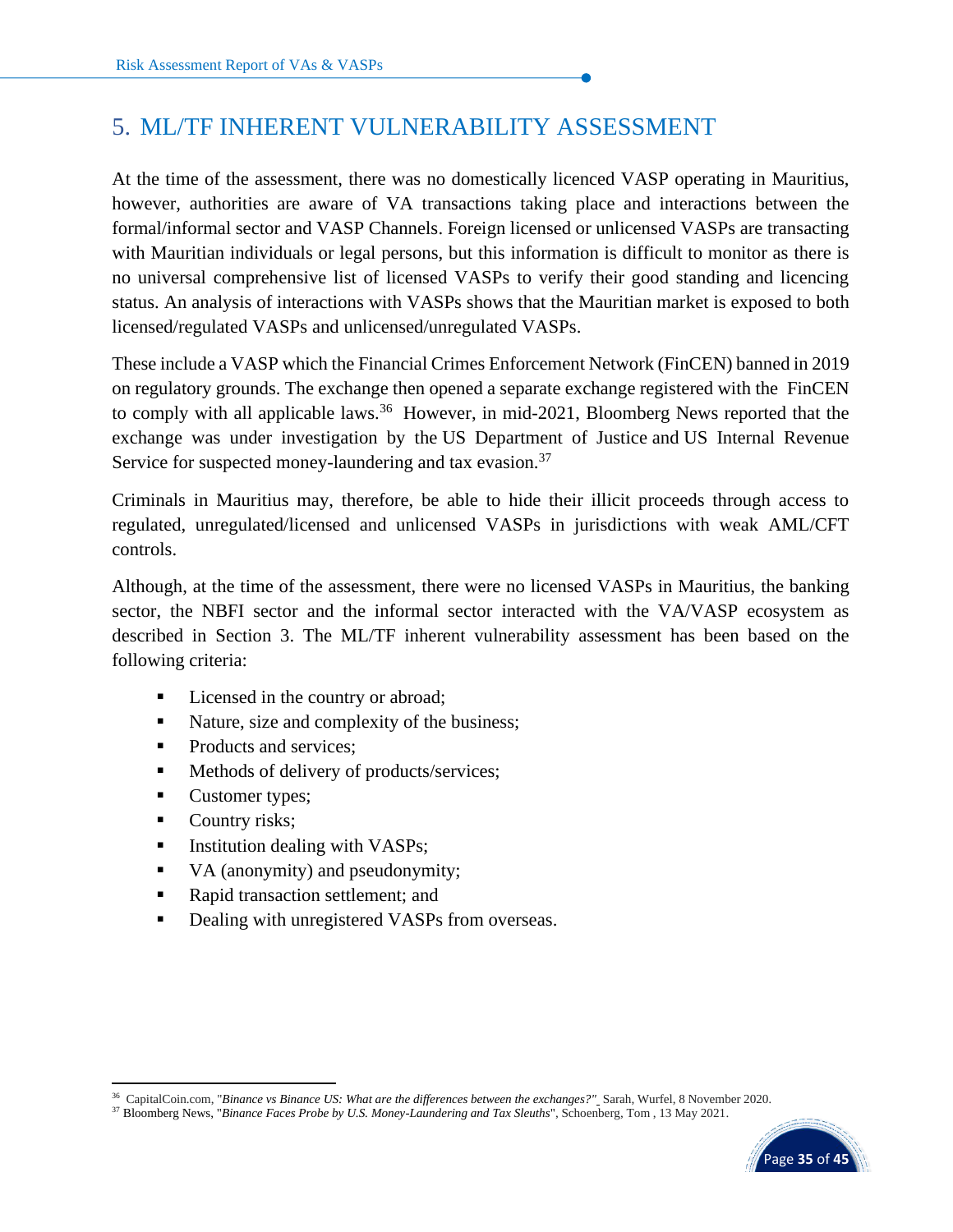| <b>VASPs</b>                              | <b>Types of Services</b><br>Sub-type                   |                                                     | <b>Inherent</b><br><b>Vulnerability</b><br><b>Rating</b> |
|-------------------------------------------|--------------------------------------------------------|-----------------------------------------------------|----------------------------------------------------------|
| <b>VIRTUAL ASSET</b>                      | <b>Custodial Services</b>                              | <b>Hot Wallet</b>                                   | High                                                     |
| <b>WALLET PROVIDERS</b>                   | <b>Non-Custodial</b><br>Cold Wallet<br><b>Services</b> |                                                     | <b>Very High</b>                                         |
| <b>VIRTUAL ASSET</b><br><b>EXCHANGES</b>  | <b>Transfer Services</b>                               | P <sub>2</sub> P                                    | <b>Very High</b>                                         |
|                                           |                                                        | P <sub>2</sub> B                                    | High                                                     |
|                                           |                                                        | Fiat-to-Virtual                                     | <b>Very High</b>                                         |
|                                           | <b>Conversion Services</b>                             | Virtual-to-Fiat                                     | <b>Very High</b>                                         |
|                                           |                                                        | Virtual-to-Virtual                                  | <b>Very High</b>                                         |
| <b>VIRTUAL ASSET</b><br><b>BROKING</b>    | <b>Payment Gateway</b>                                 | Merchants                                           | <b>Very High</b>                                         |
| <b>VIRTUAL ASSET</b><br><b>MANAGEMENT</b> | <b>Fund Management</b>                                 | High                                                |                                                          |
| <b>PROVIDERS</b>                          | Compliance, Audit & Risk Management                    | Low                                                 |                                                          |
| <b>VIRTUAL ASSET</b>                      |                                                        | <b>Platform Operators</b>                           | High                                                     |
| <b>INVESTMENT</b><br><b>PROVIDERS</b>     | <b>Trading Platforms</b>                               | Investment into VA-related<br>commercial activities | Medium                                                   |

## **Table 8: ML/TF Inherent Vulnerability Ratings by VASP Channels**

The 10 input variables for the vulnerability entity dimension have been assessed for each of the 12 channels. The ML/TF inherent vulnerability associated with channels such as Hot Wallet, Cold Wallet, P2P, P2B, Fiat-to-Virtual, Virtual-to-Fiat, Virtual-to-Virtual, Merchants and Platform Operators was rated as ranging from "**High**" to "**Very High**" while others were rated between "**Low**" to "**Medium**". Input variables such as "Dealing with unregistered VASP from overseas", "VA (Anonymity/Pseudonymity)", "Institution dealing with VASP" and "Rapid Transaction Settlement" increase the inherent vulnerability of the first 8 VASP channels of the above table.

## **VA Wallet Providers**

Wallet Providers are vulnerable to ML/TF abuse because criminals may use them to store and transfer illicit proceeds. Globally, there are multiple Wallet Providers that may provide custody of very high-risk VAs, such as pseudo-anonymous or anonymous VAs. For instance, criminals could use unregulated Hot Wallets to conduct P2P transactions. Similarly, Cold Wallets, even within a regulated environment, lack traceability and visibility, and are easily transferable from one person to another.

The absence of regulatory oversight of VASPs in Mauritius coupled with the lack of visibility of the extent of funds' flows to and from wallets could attract overseas VASPs seeking opportunities for jurisdictional arbitrage.

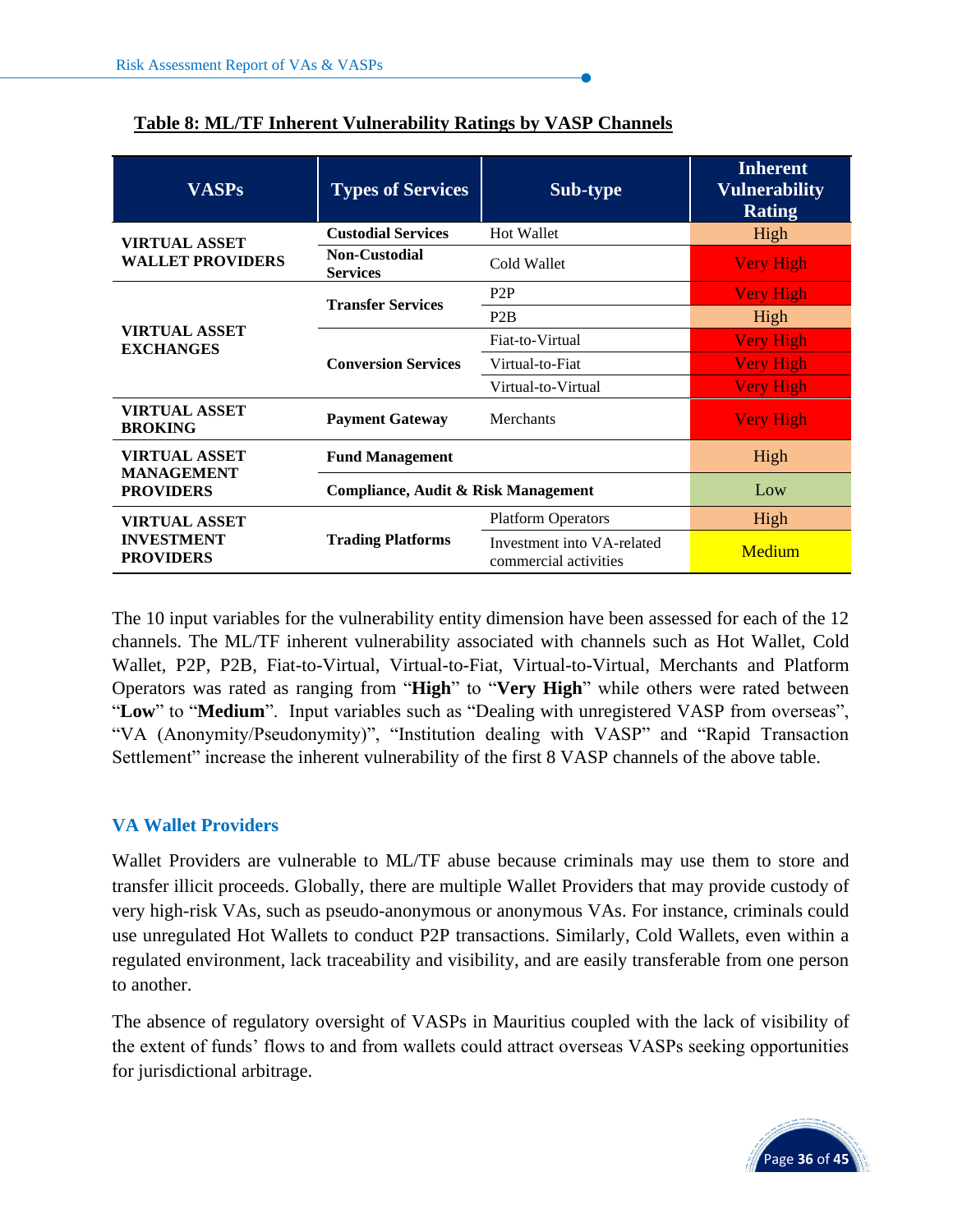#### **VA Exchanges**

#### **Transfer Services – P2P and P2B**

P2P exchanges facilitate transactions between two parties through a platform that neither requires KYC nor imposes any restrictions on trades. Transaction matching is conducted via computer algorithms and clients do not typically need to disclose their identities. P2P exchanges may also act simply as an anonymisation tool, hence increasing the vulnerability to ML/TF abuse. Chainalysis 2020 State of Crypto Crime report highlighted that those factors are increasing the adoption of P2P exchanges by criminals for ML/TF purposes<sup>38</sup>.

#### **Conversion Services**

VA Exchanges facilitate fiat-to-VA, VA-to-fiat and/or VA-to-VA conversions between customers by matching prospective buyers and sellers. VA Exchanges also typically offer VA custodial services which enable customers to deposit and store their VAs with the Exchange.

Mauritian customers have also used licensed and unlicensed wallet service providers to store their VAs and have subsequently used conversion services to convert VA to fiat and *vice-versa*.

The VA ecosystem allows for near real-time transactional settlements at low cost with minimal KYC in stark contrast to the traditional banking system. These rapid transaction settlement systems are highly attractive to money launderers based on international typologies.

#### **VA Broking**

VA Broking is a service which arranges transactions involving VAs and fiat currency through VA Teller Machines, Merchants, and Cards. Globally, reports show that some VA brokers may knowingly provide services to criminals. They purposefully have low KYC requirements and trade their clients' VAs on exchanges. Although the Exchange may have conducted CDD on the broker, the broker's clients and their activities will be unknown to the Exchange. Chainalysis, a VA forensics company, identified that the hundred most active brokers knowingly laundering funds for criminals received more than \$3 billion in 2019<sup>39</sup> . Furthermore, PlusToken, the most massive pyramid scheme in 2019, laundered at least \$185 million through twenty-eight brokers<sup>40</sup>.

The VA/VASP risk assessment exercise showed that a few NBFIs, as well as the informal sector, had or may have had interactions with VA Broking.

<sup>40</sup> Chainalysis, "*The Chainalysis 2020 Crypto Crime Report"*, January 2020, https://go.chainalysis.com/2020-crypto-crime-report



<sup>38</sup> Chainalysis, "*The Chainalysis 2020 Crypto Crime Report"*, January 2020, https://go.chainalysis.com/2020-crypto-crime-report

<sup>39</sup> Chainalysis, "*The Chainalysis 2020 Crypto Crime Report"*, January 2020, https://go.chainalysis.com/2020-crypto-crime-report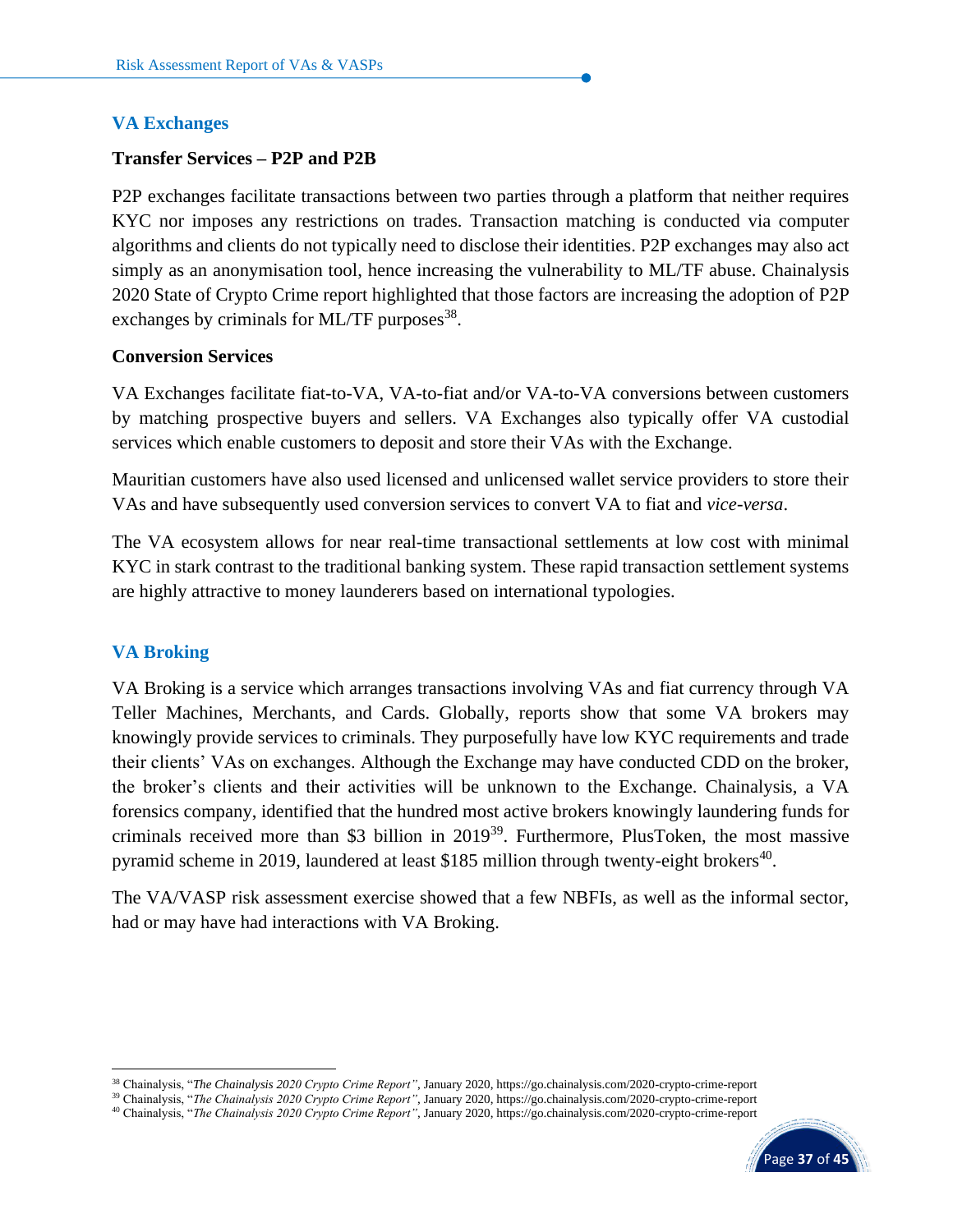#### **Virtual Asset Management provider**

Virtual Asset Management Provider includes:

- a) Fund Management Investment fund that focuses on VAs as underlying assets.
- b) Compliance, Audit & Risk Management Support guidance (investment advice) on risk management, management of liquid capital, segregation of assets and custodianship.

## **Fund Management**

In Mauritius, Fund Management operates within a framework which recognises digital assets<sup>41</sup> as an asset-class<sup>42</sup> suitable for specific classes of investors. The VA/VASP risk assessment exercise did not identify any cases of Fund Management related to VAs. Nevertheless, the assessment took into consideration the inherent vulnerability of Funds in relation to VAs.

Funds can invest in a wide variety of products, ranging from traditional securities to more complex products such as derivatives and digital assets. Although traditional Fund Management is well regulated, the assessment showed there was no specific VA/VASP AML/CFT training for staff of FIs.

# **Compliance, Audit & Risk Management- (investment advice) on risk management, management of liquid capital, segregation of assets, custodianship.**

The FSC issues Investment Adviser Licences (Restricted or Unrestricted) to allow FIs to provide investment advice to clients as their core activity. Investment advisers do not hold any VA, nor do they interact directly with VASPs.

The assessment is based on the above interaction of the Investment Advisers with VAs. In two cases identified, the Investment Advisers are providing restricted investment advice to their clients for such VA investments as Bitcoin, Dash, and crypto tokens. There is a risk that Investment Advisers may not be fully conversant with the inherent risks of VAs when extending such advice to their clients.

## **Virtual Asset Investment Provider**

#### **Investment into VA-related commercial activities**

The vulnerability of investment vehicles stems from a combination of factors which include: client base (PEPs, high-risk jurisdictions and institutional investors); and the use of complex legal structures (which may obscure beneficial ownership and transaction trails). The assessment showed that the percentage of investment in VAs was insignificant.



<sup>&</sup>lt;sup>41</sup> The FSC has adopted the definition of the term "Cryptocurrency" provided by the Financial Action Task Force (FATF) in its publication entitled Virtual Currencies – Key Definitions and Potential AML/CFT Risks, June 2014. According to the FATF, Cryptocurrencies, a category of Digital Assets, are a math-based, decentralised convertible virtual currency which are protected by cryptography and are used as a medium of exchange and/or a unit of account and/or a store of value but do not have legal tender status.

 $42$  Guidance Recognition of Digital Assets as an asset-class for investment by Sophisticated and Expert Investors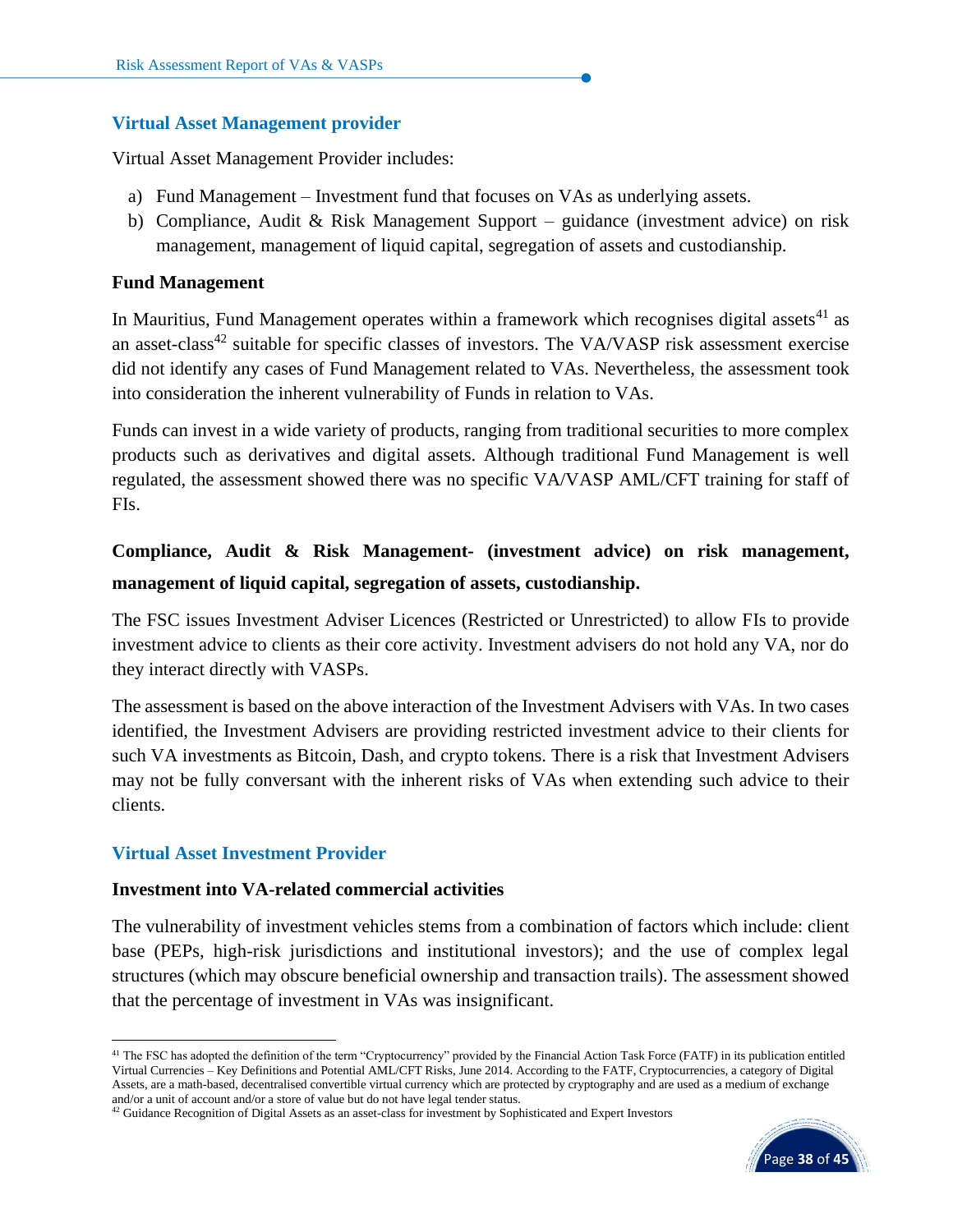#### **Platform Operators**

Virtual asset trading platforms are online platforms which match buyers' and sellers' orders for trading in VAs, and they perform functions like traditional securities brokers, stock exchanges and private trading venues<sup>43</sup>. The assessment identified one case for Platform Operators interacting with an FI but the size and nature of the business were minimal, compared to the overall activity of the FI itself.

#### **The Assessment of NBFI's Vulnerability**

FIs are already subject to the full range of applicable obligations under the FIAMLA, however it is possible that the traditional licensing requirements might not cover pertinent characteristics of VAs. Existing licensing criteria, at the time of the risk assessment, did not evaluate FIs' capacity in terms of resources, qualified staff and compliance requirements to perform the function of a VASP, nor did the internal control mechanisms evaluate their capacity to effectively deal with unlicensed VASPs.

As mentioned above, pursuant to the FIAMLA, FIs must identify UBOs of their customers, verify their identities, and maintain up to date customers' information. Nevertheless, most FIs, particularly those dealing in the Global Business sector, target an international client base, where there can be non-face-to-face business relationships. Since the non-face-to-face transactions entail higher risks, the FI would need to increase the level of transaction monitoring.

Furthermore, as an underlying investment of Funds, VAs, such as Monero, have anonymityenhanced features which increase opacity and concomitantly the vulnerability of the FI.

The assessment revealed that the identified FIs interacted with VAs such as *Bitcoin, Litecoin, Tezos, Ethereum and Dash* which are traceable on the blockchain. However, the use of mixers and tumblers may obscure the VA transaction trail and FIs may be vulnerable to ML/TF risks if they lack skilled staff or the required technology for transaction monitoring.

The client profile of the FIs is deemed high risk because the client base includes PEPs, clients from high-risk jurisdictions, institutional investors and complex legal structures which may obscure beneficial ownership.

In most identified cases, transactions in VAs emanated from countries which were not regarded as high-risk jurisdictions. Nevertheless, with the ever-changing dynamics in the VA/VASP space, criminals may exploit countries with weak or non-existent AML/CFT measures for VAs by creating layers of complex structures to integrate illicitly derived funds into the financial system.

The risk assessment further assessed whether FIs could have interactions with different VASPs such as Wallet Providers and Asset Exchanges, which may or may not be regulated/ licensed, and therefore may not be subject to supervision. In the absence of any guidance to FIs concerning unregulated VASPs, FIs are vulnerable to VA/VASP ML/TF risks.

<sup>43</sup> Stevenson, Wong & Co,"*Further Development of Regulatory Approach towards Virtual Asset Portfolio Managers, Fund Distributors and Trading Platform Operators*", 12 June 2019, <https://www.sw-hk.com/news-20190612-1/>

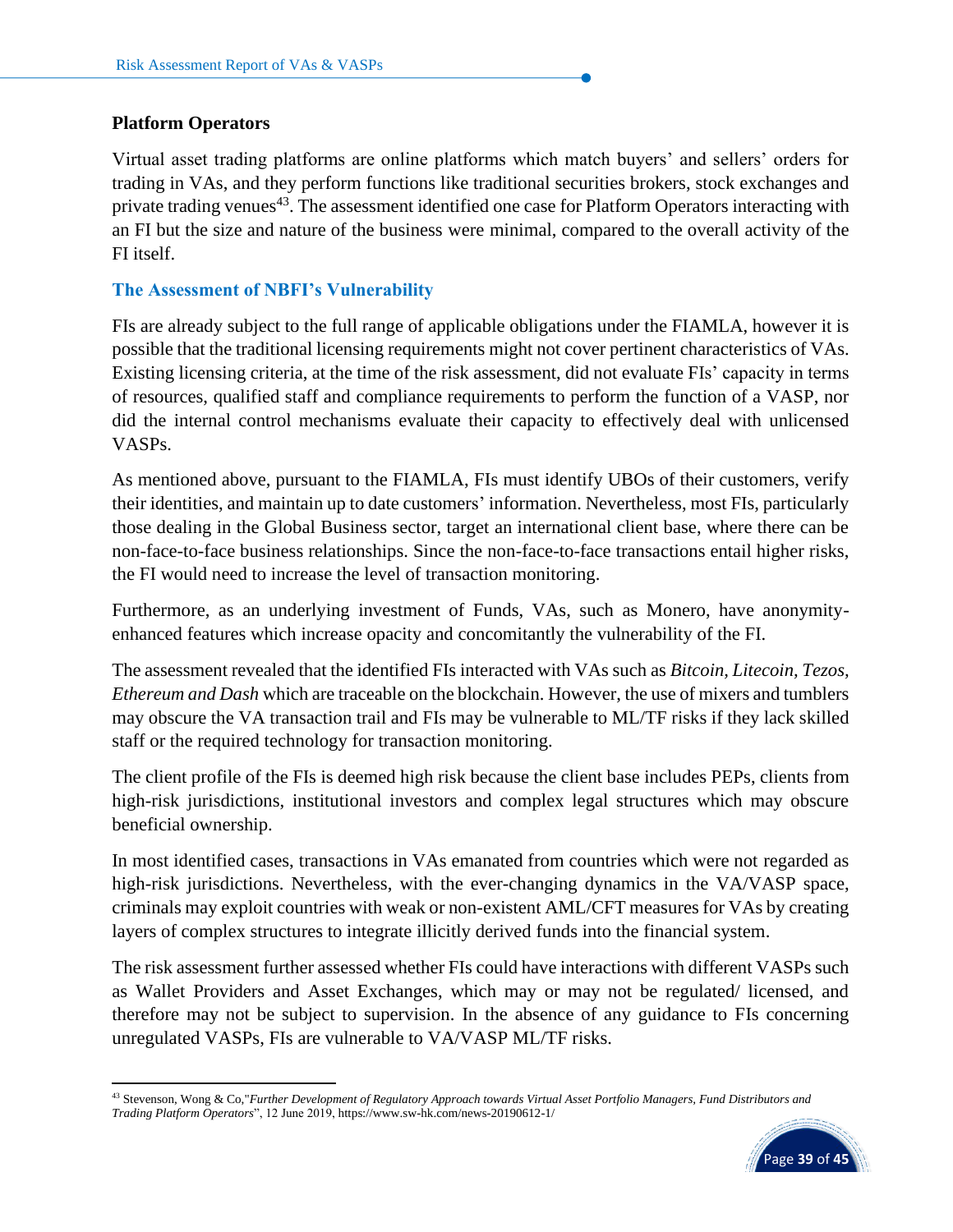# <span id="page-41-0"></span>6. OVERALL ML/TF RISK

The table below depicts the VA/VASP ML/TF threat, inherent vulnerability and residual risk ratings *vis-à-vis* the VASP channels.

| <b>VASPs</b>                                               | <b>Types of</b><br><b>Services</b>          | Sub-type                                                  | <b>Threat</b><br><b>Rating</b> | <b>Inherent</b><br><b>Vulnerability</b><br><b>Rating</b> | <b>Total</b><br><b>Risk</b><br><b>Rating</b> | <b>Residual</b><br><b>Risk</b><br><b>Rating</b> |
|------------------------------------------------------------|---------------------------------------------|-----------------------------------------------------------|--------------------------------|----------------------------------------------------------|----------------------------------------------|-------------------------------------------------|
| <b>VIRTUAL</b>                                             | <b>Custodial</b><br><b>Services</b>         | Hot Wallet                                                | High                           | High                                                     | High                                         | High                                            |
| <b>ASSET</b><br><b>WALLET</b><br><b>PROVIDERS</b>          | Non-<br><b>Custodial</b><br><b>Services</b> | Cold Wallet                                               | High                           | <b>Very High</b>                                         | <b>Very High</b>                             | <b>Very High</b>                                |
|                                                            | <b>Transfer</b>                             | P <sub>2</sub> P                                          | High                           | <b>Very High</b>                                         | <b>Very High</b>                             | <b>Very High</b>                                |
|                                                            | <b>Services</b>                             | P2B                                                       | <b>Medium</b>                  | High                                                     | High                                         | High                                            |
| <b>VIRTUAL</b><br><b>ASSET</b>                             | <b>Conversion</b><br><b>Services</b>        | Fiat-to-Virtual                                           | <b>Medium</b>                  | <b>Very High</b>                                         | <b>Very High</b>                             | <b>Very High</b>                                |
| <b>EXCHANGES</b>                                           |                                             | Virtual-to-Fiat                                           | High                           | <b>Very High</b>                                         | <b>Very High</b>                             | <b>Very High</b>                                |
|                                                            |                                             | Virtual-to-Virtual                                        | High                           | <b>Very High</b>                                         | <b>Very High</b>                             | <b>Very High</b>                                |
| <b>VIRTUAL</b><br><b>ASSET</b><br><b>BROKING</b>           | <b>Payment</b><br>Gateway                   | Merchants                                                 | High                           | <b>Very High</b>                                         | <b>Very High</b>                             | <b>Very High</b>                                |
| <b>VIRTUAL</b><br><b>ASSET</b>                             | <b>Fund Management</b>                      |                                                           | <b>Medium</b>                  | High                                                     | <b>Medium</b>                                | <b>Medium</b>                                   |
| <b>MANAGEMENT</b><br><b>Management</b><br><b>PROVIDERS</b> |                                             | Compliance, Audit & Risk                                  | Low                            | Low                                                      | Low                                          | Low                                             |
| <b>VIRTUAL</b>                                             |                                             | Platform<br>Operators                                     | <b>Medium</b>                  | High                                                     | <b>Medium</b>                                | <b>Medium</b>                                   |
| <b>ASSET</b><br><b>INVESTMENT</b><br><b>PROVIDERS</b>      | <b>Trading</b><br><b>Platforms</b>          | Investment into<br>VA-related<br>commercial<br>activities | Medium                         | Medium                                                   | Medium                                       | Medium                                          |

## **Table 9: Summary of ML/TF Risk Rating by VASP Channels**

Based on the risk ratings across all the channels, the overall ML/TF residual risk associated to VA/VASP is considered to be **"Very High"** after considering mitigating measures at the time of assessment.

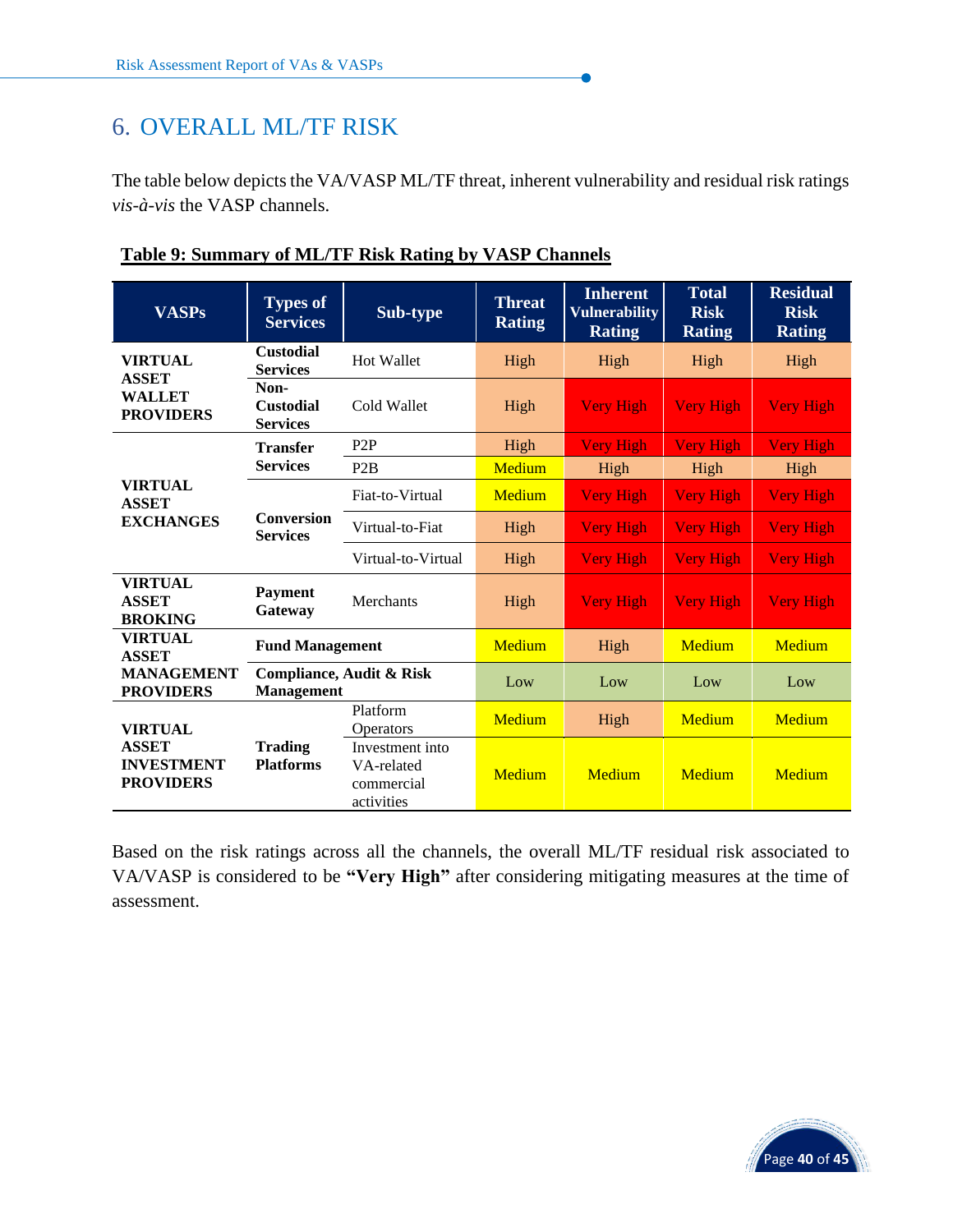# <span id="page-42-0"></span>7. CONCLUSION AND WAY FORWARD

The findings and ratings in this report are based on the prevailing conditions and the regulatory landscape as at end November 2021, when the risk assessment was completed. This exercise culminated in an ML/TF risk rating of **"Very High"** pertaining to VA/VASP related activities.

Given the evolving nature of new technologies and after the recent changes in the regulatory landscape, the risk rating assigned in this assessment may well change in the next VA/VASP risk assessment exercise.

This VA/VASP risk assessment led to the development of an action plan to be implemented in phases and which incorporates high and medium priority measures, and quick wins, spanning VA/VASP-related strategic, regulatory, operational, and supervisory measures to holistically mitigate ML/TF risks in the country.

One of the main shortcomings identified was the lack of a comprehensive legislative framework governing the VA/VASP ecosystem. The Virtual Asset and Initial Token Services Act, which came into force on 7th February 2022, has now made good that shortcoming and designates the FSC as the VASP supervisory authority. All VASPs are subject to risk-based supervision by FSC. VASPs are categorised as FIs and must apply a reasonable and proportionate risk-based approach in respect to AML/CFT.

Proposed actions to address the gaps identified during the risk assessment exercise include, *inter alia*:

- All entities conducting VA/VASP related activities should be registered and licenced as VASP by the FSC and comply with FIAMLA, FIAMLR, UNSA and AML/CFT Guidance;
- **EXA** Supervised institutions should also implement risk management systems proportionate to the scale and complexity of VA related activities, conduct internal risk assessments, give staff training relevant to VA/VASP sector, and have the appropriate tools and processes to monitor VA transactions and identify their originators and beneficiaries;
- **EXECUTE:** As VAs are highly volatile and speculative assets, financial institutions<sup>44</sup> should help customers and stakeholders towards avoiding excessive exposure to VA/VASP risks that might jeopardise their financial wellbeing. It is therefore necessary for financial institutions to increase customers' and investors' understanding of VAs and their education should be prioritised as a key strategy;
- **EXAM** LEAs and Supervisory staff should continuously undergo appropriate VA/VASP related training to enhance their investigating and monitoring capabilities; and
- Mauritian intelligence agencies and competent authorities should also enhance cooperation protocols and MOUs for exchanging VA/VASP related information and cooperation with each other and with their foreign counterparts.



*<sup>44</sup> Financial institutions include banks and FSC's licensees*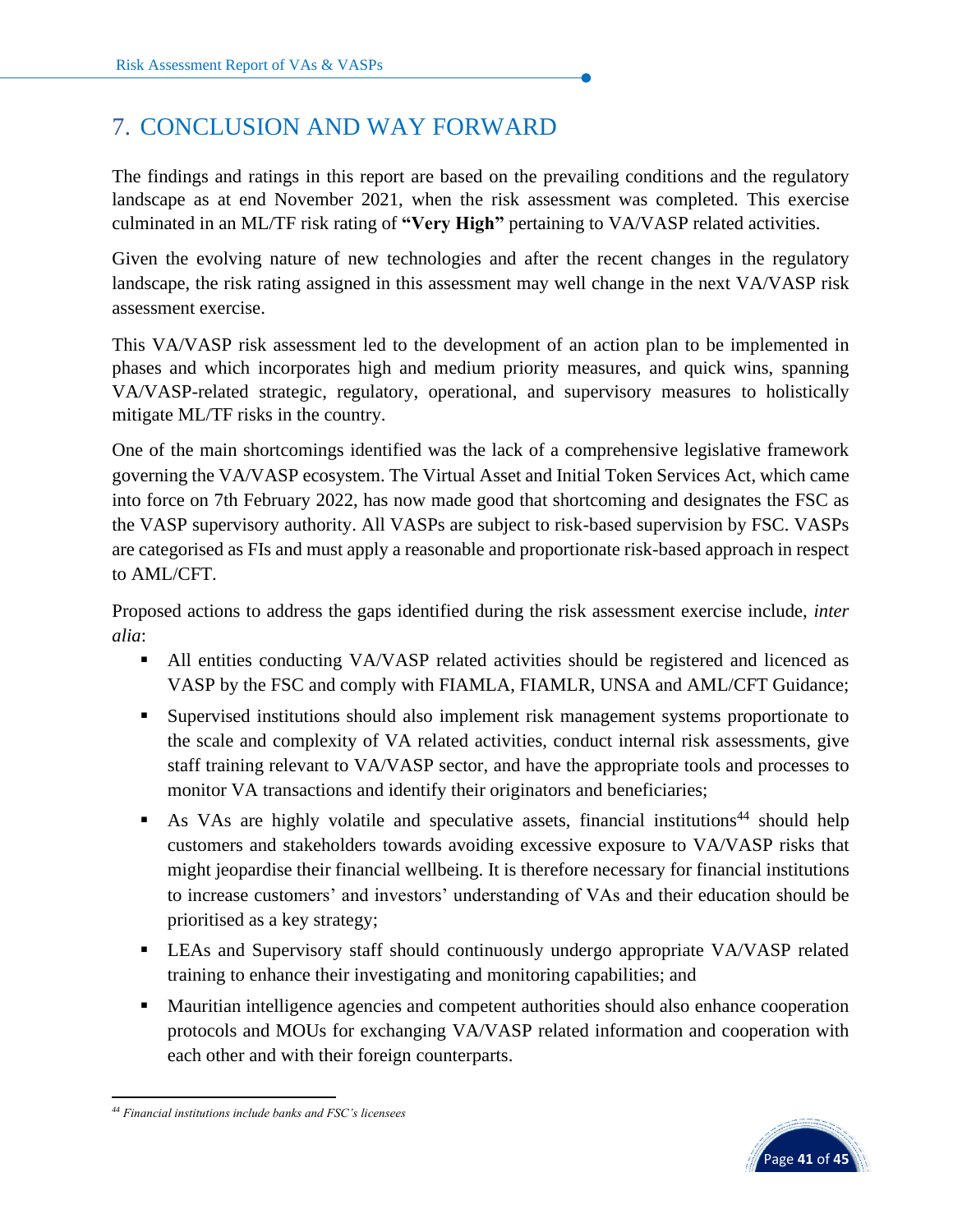# <span id="page-43-0"></span>**GLOSSARY**

| <b>Terms</b>  | <b>Definition</b>                                            |
|---------------|--------------------------------------------------------------|
| <b>AEC</b>    | Anonymity-Enhanced Coin                                      |
| <b>AGO</b>    | <b>Attorney General's Office</b>                             |
| <b>AML</b>    | <b>Anti-Money Laundering</b>                                 |
| <b>BIS</b>    | <b>Bank for International Settlements</b>                    |
| <b>BOM</b>    | <b>Bank of Mauritius</b>                                     |
| <b>CSEM</b>   | <b>Child Sexual Exploitation Material</b>                    |
| <b>CDD</b>    | <b>Customer Due Diligence</b>                                |
| <b>CFT</b>    | Combatting the Financing of Terrorism                        |
| CSP           | <b>Company Service Provider</b>                              |
| <b>DPMS</b>   | Dealer in precious metals and stones                         |
| <b>DNFBP</b>  | Designated Non-Financial Businesses and Professions          |
| <b>EDB</b>    | <b>Economic Development Board</b>                            |
| <b>FATF</b>   | <b>Financial Action Task Force</b>                           |
| $FI$          | <b>Financial Institution</b>                                 |
| <b>FIAMLA</b> | Financial Intelligence and Anti-Money Laundering Act         |
| <b>FIAMLR</b> | Financial Intelligence and Anti-Money Laundering Regulations |
| <b>FIU</b>    | Financial Intelligence Unit                                  |
| <b>FSA</b>    | <b>Financial Services Act</b>                                |
| <b>FSC</b>    | <b>Financial Services Commission</b>                         |
| <b>GDP</b>    | <b>Gross Domestic Product</b>                                |
| <b>GRA</b>    | <b>Gambling Regulatory Authority</b>                         |
| IA            | <b>Investment Adviser</b>                                    |
| <b>ICAC</b>   | <b>Independent Commission Against Corruption</b>             |
| <b>ICC</b>    | <b>Interagency Coordination Committee</b>                    |
| <b>IRSA</b>   | <b>Integrity Reporting Services Agency</b>                   |
| <b>KYC</b>    | <b>Know Your Customer</b>                                    |
| <b>LEA</b>    | <b>Law Enforcement Authority</b>                             |
| <b>MC</b>     | <b>Management Company</b>                                    |

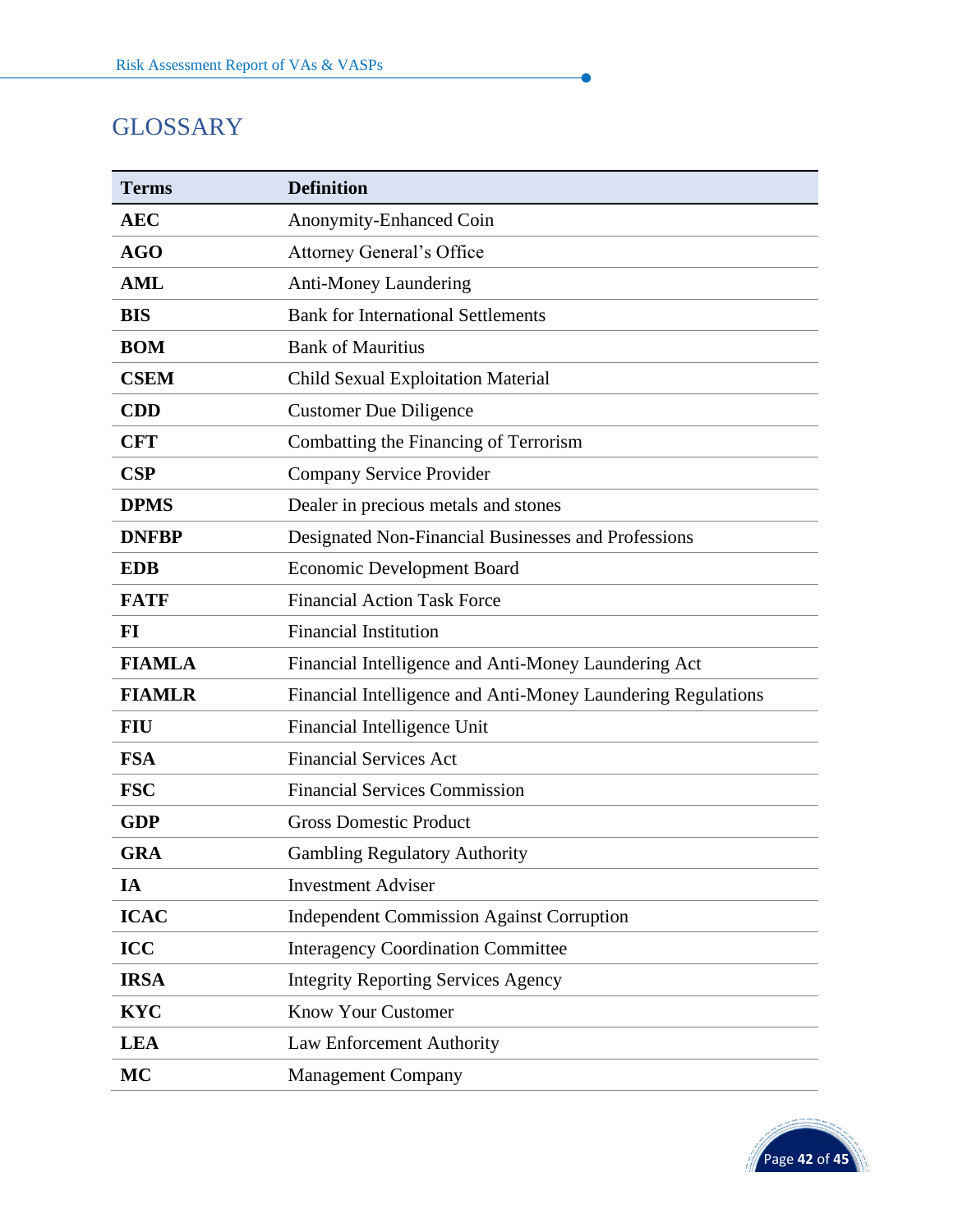| <b>Terms</b> | <b>Definition</b>                                                                        |
|--------------|------------------------------------------------------------------------------------------|
| <b>MIPA</b>  | Mauritius Institute of Professional Accountants                                          |
| <b>ML</b>    | Money Laundering                                                                         |
| <b>MOU</b>   | Memoranda of Understanding                                                               |
| <b>MPF</b>   | <b>Mauritius Police Force</b>                                                            |
| <b>MRA</b>   | <b>Mauritius Revenue Authority</b>                                                       |
| <b>MUR</b>   | <b>Mauritian Rupee</b>                                                                   |
| <b>NBFI</b>  | <b>Non-Bank Financial Institution</b>                                                    |
| <b>NRA</b>   | <b>National Risk Assessment</b>                                                          |
| <b>NRSL</b>  | <b>National Regulatory Sandbox License</b>                                               |
| P2P          | Peer-to-Peer                                                                             |
| P2B          | <b>Platform-to-Business</b>                                                              |
| <b>PEP</b>   | <b>Politically Exposed Person</b>                                                        |
| PF           | <b>Proliferation Financing</b>                                                           |
| <b>RBS</b>   | <b>Risk-Based Supervision</b>                                                            |
| <b>REA</b>   | <b>Real Estate Agent</b>                                                                 |
| <b>ROA</b>   | <b>Registrar of Associations</b>                                                         |
| <b>ROC</b>   | <b>Registrar of Companies</b>                                                            |
| <b>STR</b>   | <b>Suspicious Transaction Report</b>                                                     |
| <b>SWIFT</b> | Society for Worldwide Interbank Financial Telecommunication                              |
| <b>TCSP</b>  | <b>Trust and Corporate Service Providers</b>                                             |
| TF           | <b>Terrorism Financing</b>                                                               |
| <b>TOE</b>   | <b>Traditional Obliged Entity</b>                                                        |
| <b>UBO</b>   | <b>Ultimate Beneficial Owner</b>                                                         |
| <b>UNSC</b>  | United Nations (Financial Prohibitions, Arms Embargo and Travel<br><b>Ban)</b> Sanctions |
| <b>URL</b>   | <b>Uniform Resource Locator</b>                                                          |
| <b>USD</b>   | <b>United States Dollar</b>                                                              |
| VA           | <b>Virtual Asset</b>                                                                     |
| <b>VARA</b>  | Virtual Asset Risk Assessment                                                            |
| <b>VASP</b>  | <b>Virtual Asset Service Provider</b>                                                    |

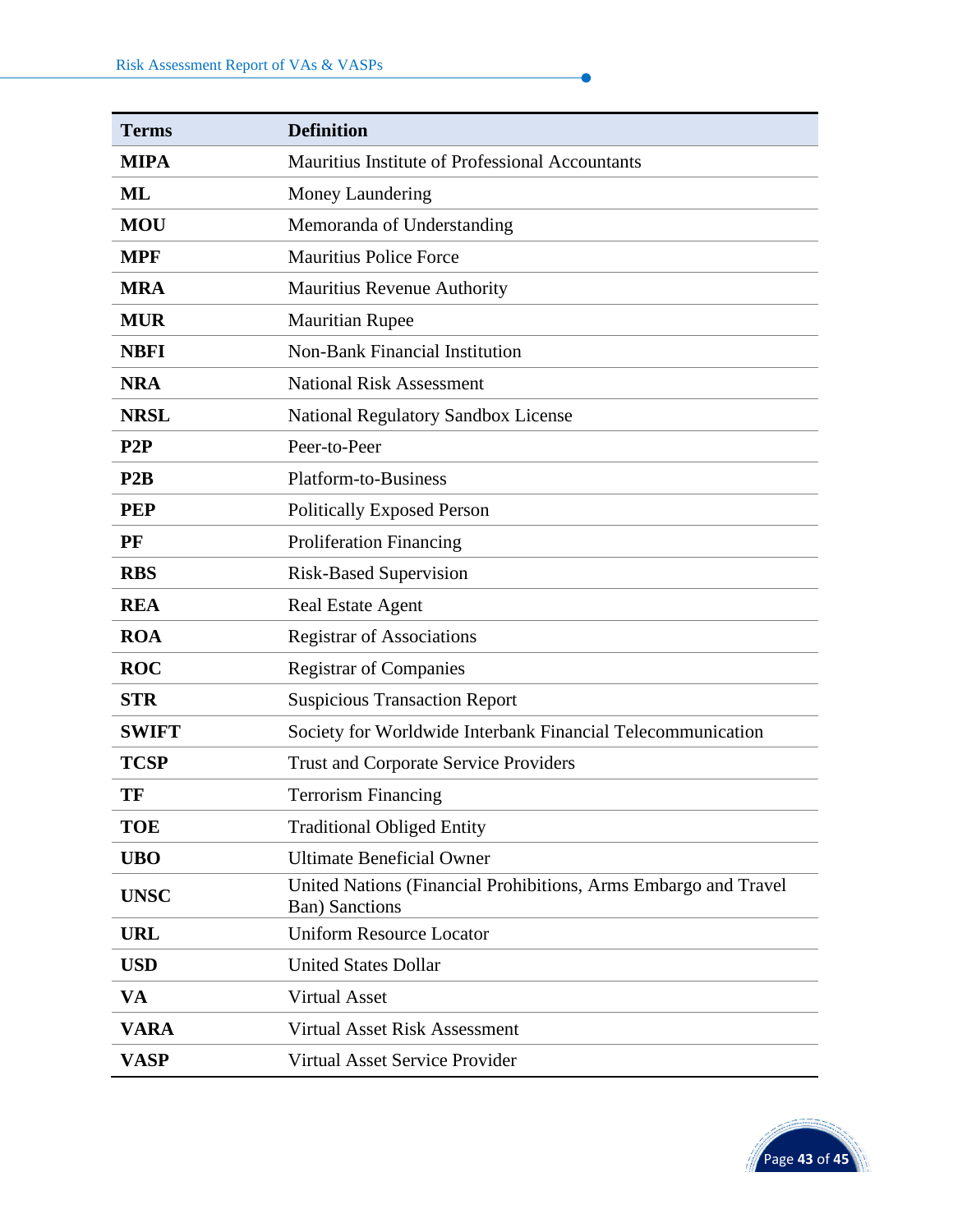# <span id="page-45-0"></span>REFERENCES

- 1. Bloomberg NewsSchoenberg, Tom (13 May 2021) "Binance Faces Probe by U.S. Money-Laundering and Tax Sleuths", Schoenberg, Tom, 13 May 2021, Bloomberg News. Retrieved 27 June 2021.
- 2. Buy Bitcoin Worldwide, "Buy Crypto & Bitcoin in Mauritius" 10 December 2021, <https://www.buybitcoinworldwide.com/mauritius/>
- 3. CapitalCoin.com, "Binance vs Binance US: What are the differences between the exchanges?" Sarah, Wurfel, 8 November 2020.
- 4. Chainalysis, "Making Cryptocurrency Part of The Solution to Human Trafficking", 21 April 2020, at<https://blog.chainalysis.com/reports/cryptocurrency-human-trafficking-2020>
- 5. Chainalysis, "The Chainalysis 2020 Crypto Crime Report", January 2020, <https://go.chainalysis.com/2020-crypto-crime-report>
- 6. Chainalysis, "The Chainalysis 2020 Crypto Crime Report" January 2020, <https://go.chainalysis.com/2020-crypto-crime-report>
- 7. CipherTrace "Cryptocurrency Intelligence Cryptocurrency Anti-Money Laundering Report, 2019 Q3", November 2019, [https://ciphertrace.com/q3-2019-cryptocurrency-anti-money](https://ciphertrace.com/q3-2019-cryptocurrency-anti-money-laundering-report/)[laundering-report/](https://ciphertrace.com/q3-2019-cryptocurrency-anti-money-laundering-report/)
- 8. CoinMarketCap, "Global Cryptocurrency Charts Total Cryptocurrency Market Cap", <https://coinmarketcap.com/charts/>
- 9. Financial Action Task Force (FATF), "Money Laundering Frequently Asked Questions.", 20 June 2021,<https://www.fatf-gafi.org/faq/generalquestions/>
- 10. Financial Action Task Force (FATF), Updated Guidance for a Risk-Based Approach to, Virtual Assets and Virtual Asset Service Providers, https://www.fatfgafi.org/publications/fatfrecommendations/documents/guidance-rba-virtual-assets-2021.html
- 11. Financial Crimes Enforcement Unit, FinCEN Fines BTC-e Virtual Currency Exchange \$110 Million for Facilitating Ransomware, Dark Net Drug Sales, https://www.fincen.gov/news/news-releases/fincen-fines-btc-e-virtual-currency-exchange-110-million-facilitating-ransomware
- 12. Financial Intelligence Unit, "Guidance Note Suspicious Transaction Reports", Updated November 2020, [http://www.fiumauritius.org/English/Seminars/Documents/8June20/](http://www.fiumauritius.org/English/Seminars/Documents/8June20/%20Guidelines%20DPMS%20FInal.pdf)  [Guidelines%20DPMS%20FInal.pdf](http://www.fiumauritius.org/English/Seminars/Documents/8June20/%20Guidelines%20DPMS%20FInal.pdf)
- 13. Financial Stability Institute (FSI) of the Bank for International Settlements (BIS)FSI Insights on policy implementation, "Supervising cryptoassets for anti-money laundering", April 2021, <https://www.bis.org/fsi/publ/insights31.htm>
- 14. Gadgets 360, Cryptocurrency, "Crypto Scam Websites Registered 9.6 Million Visits From India in 2021: Report", 17 January 2022, [https://gadgets.ndtv.com/cryptocurrency/news/india](https://gadgets.ndtv.com/cryptocurrency/news/india-crypto-scam-websites-chainalysis-2712975)[crypto-scam-websites-chainalysis-2712975](https://gadgets.ndtv.com/cryptocurrency/news/india-crypto-scam-websites-chainalysis-2712975)